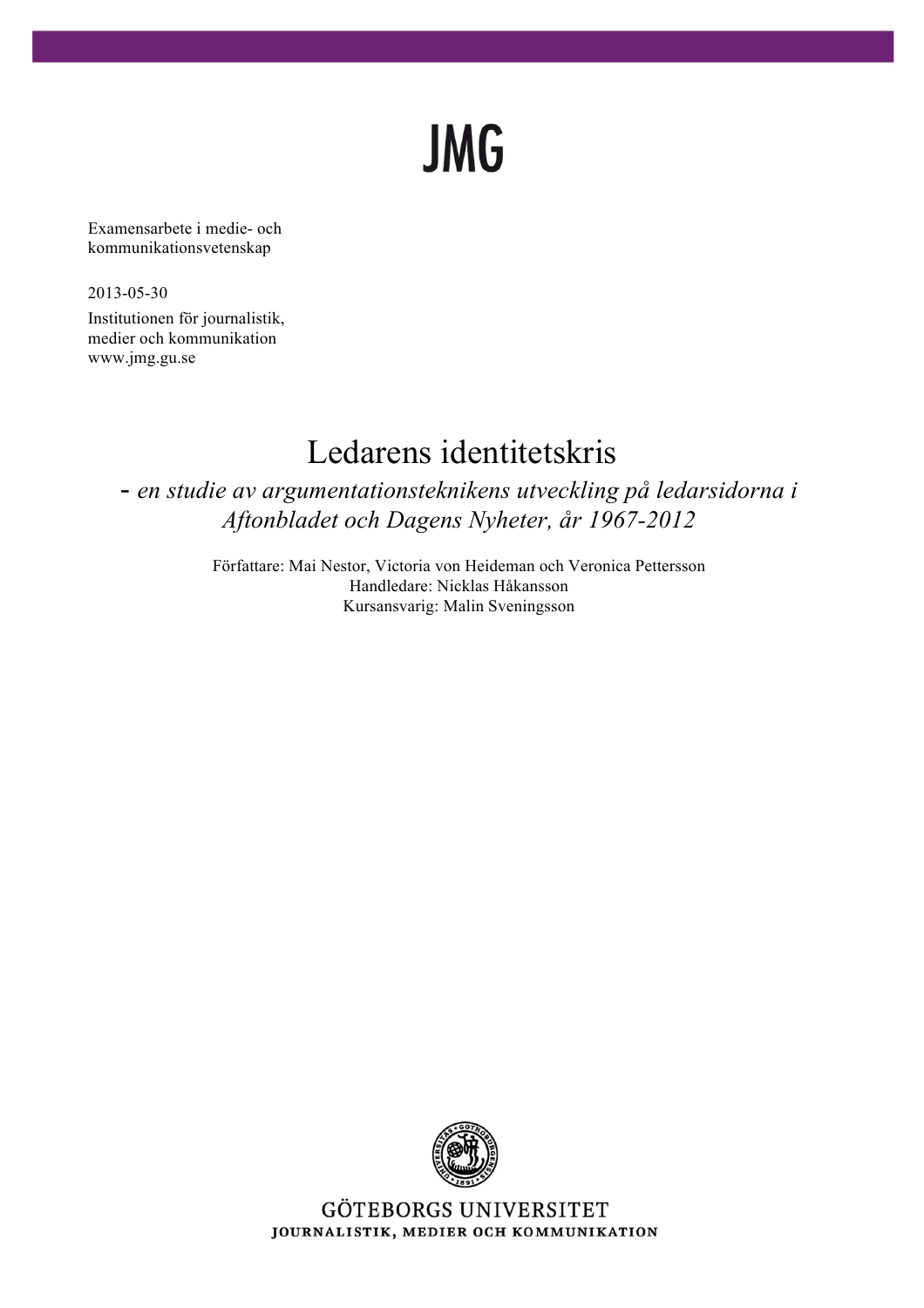# **Abstract**

**Titel:** Ledarens identitetskris – en studie av argumentationsteknikens utveckling på ledarsidorna i Aftonbladet och Dagens Nyheter, år 1967-2012 **Författare:** Mai Nestor, Victoria von Heideman och Veronica Pettersson **Kurs:** Examensarbete i medie- och kommunikationsvetenskap. Institutionen för journalistik, medier och kommunikation, Göteborgs universitet. **Termin:** Vårterminen 2013 **Handledare:** Nicklas Håkansson **Sidantal:** 51 inklusive bilagor **Syfte:** Studiens syfte är att undersöka utvecklingen av argumentation på ledarsidorna i Aftonbladet och Dagens Nyheter under de senaste 45 åren. **Metod:** Kvalitativ retorik- och argumentationsanalys **Material:** 40 ledarsidor från Aftonbladet och Dagens Nyheter **Huvudresultat:** Ledaren sågs som det främsta politiska opinionsmediumet under en stor del av 1900-talet för att sedan få stor konkurrens av nya opinionsarenor. Det är därför intressant att se om det går att skönja indikatorer på att detta påverkat ledaren som journalistisk genre. Urvalets avgränsning ger ingen möjlighet till generalisering, men det går att urskilja mönster och tendenser i analysens resultat. Vi fann att ledarsidorna i stort har blivit mer personifierade, sensationssökande och använder sig mer av pathosargument än tidigare. Debattklimatet på ledaren har inte blivit märkbart hårdare, även om vi fann en ökning av personkritik som argumentationsteknik.

**Antal ord:** 12 653 ord

**Key words**: Opinionsjournalistik, ledare, argumentation, retorikanalys, kommersialisering, personifiering, ledarsidor, avpolitisering, Aftonbladet, Dagens Nyheter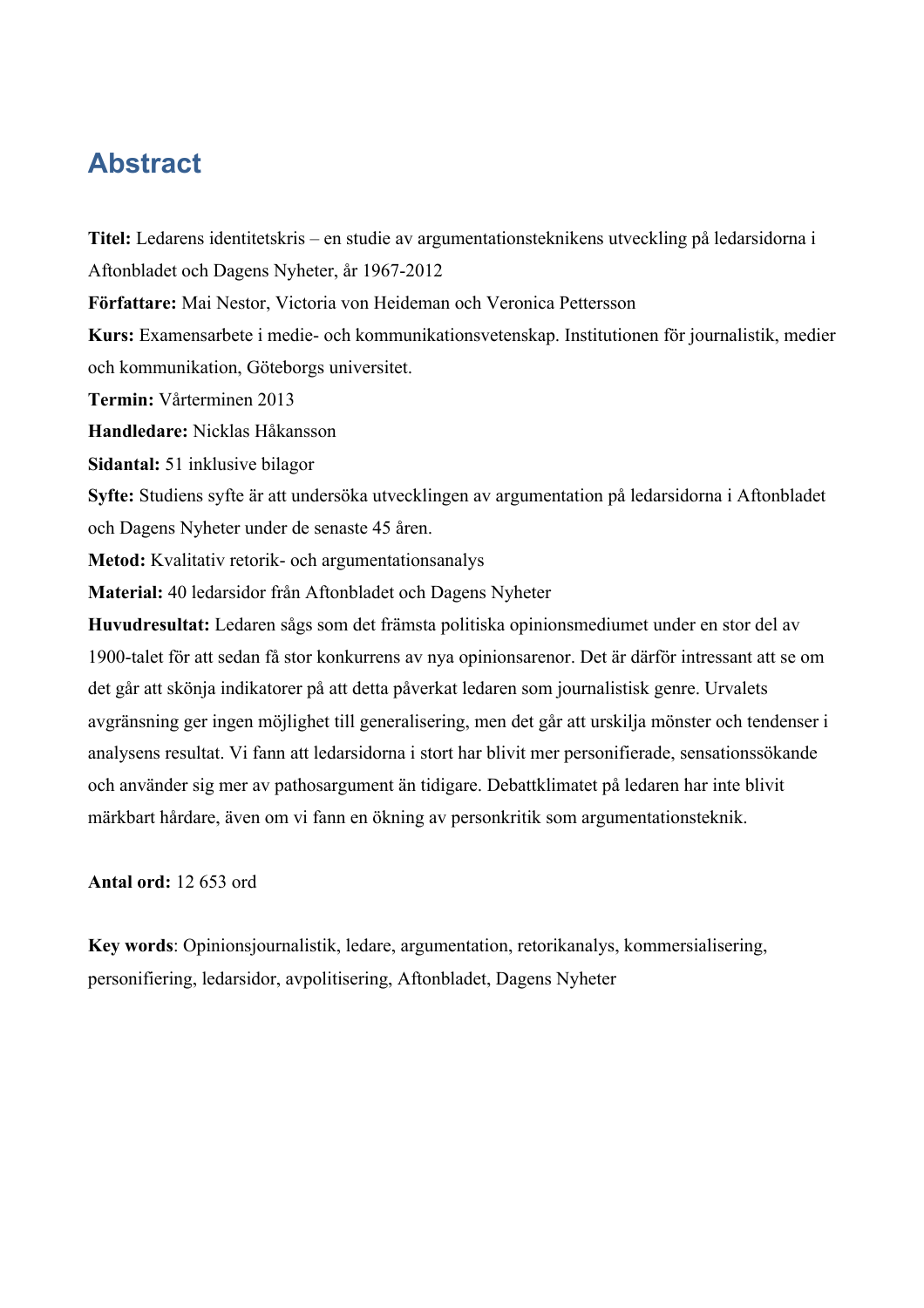# **Executive summary**

**Purpose:** The purpose of this essay is to study the development of argumentation on the editorial pages of the two Swedish newspapers *Aftonbladet* and *Dagens Nyheter* over the past 45 years.

**We have chosen two questions to focus on in our survey.** 

- How has the argumentation of the writers of Aftonbladet and Dagens Nyheter's editorial pages changed in the last 45 years?

- Which indicators of the social development may have affected the editorials in their medial role and journalistic form?

**Hypothesis:** The editorials have to a large extent become more personified and sensation seeking, the debate atmosphere in the editorials has in turn become harsher and criticism of individual people and mudslinging is increasingly common techniques of arguing. We find that the reason for this has its origin in changes in society such as the depoliticization of the editorials and the writers increased personification.

**Background:** The media landscape has changed a lot over the last 50 years. The changes have led the editorial pages into a competition facing the new advocacy arena - social media - in the role of being the political advocacy. This means that the conditions of journalism have changed drastically.

 Apart from the competition of political advocacy, the once strong bond between the press and political parties is broken. The newspapers are *depoliticized* and the journalists in general prefer to not be associated with a particular party. These changes put the editorial pages in what one could refer to as an identity crisis. A *professionalization* of the papers began, where they were more autonomous and less ideologically founded.

 However, in recent years, this independence has weakened among the journalists and a discussion of a *de-professionalization* has started. The newspapers have begun to place emphasis on economic self-interests and on being more commercially viable. It also affects the journalistic content - sensational and dramatic news with entertainment value are given priority aiming at capturing an increasingly segregated audience's interest. Today it is also possible to discern an increased *personalization*, most apparently in the way that the journalist's own views are in focus more than ever and by the fact that the journalist becomes a trademark for the newspaper.

 It is widely debated today that the media has become harsher. Since the Internet took its place in the households, this indicates that the climate of the debate has not only become more transparent, but also changed and a rougher tone has become a norm.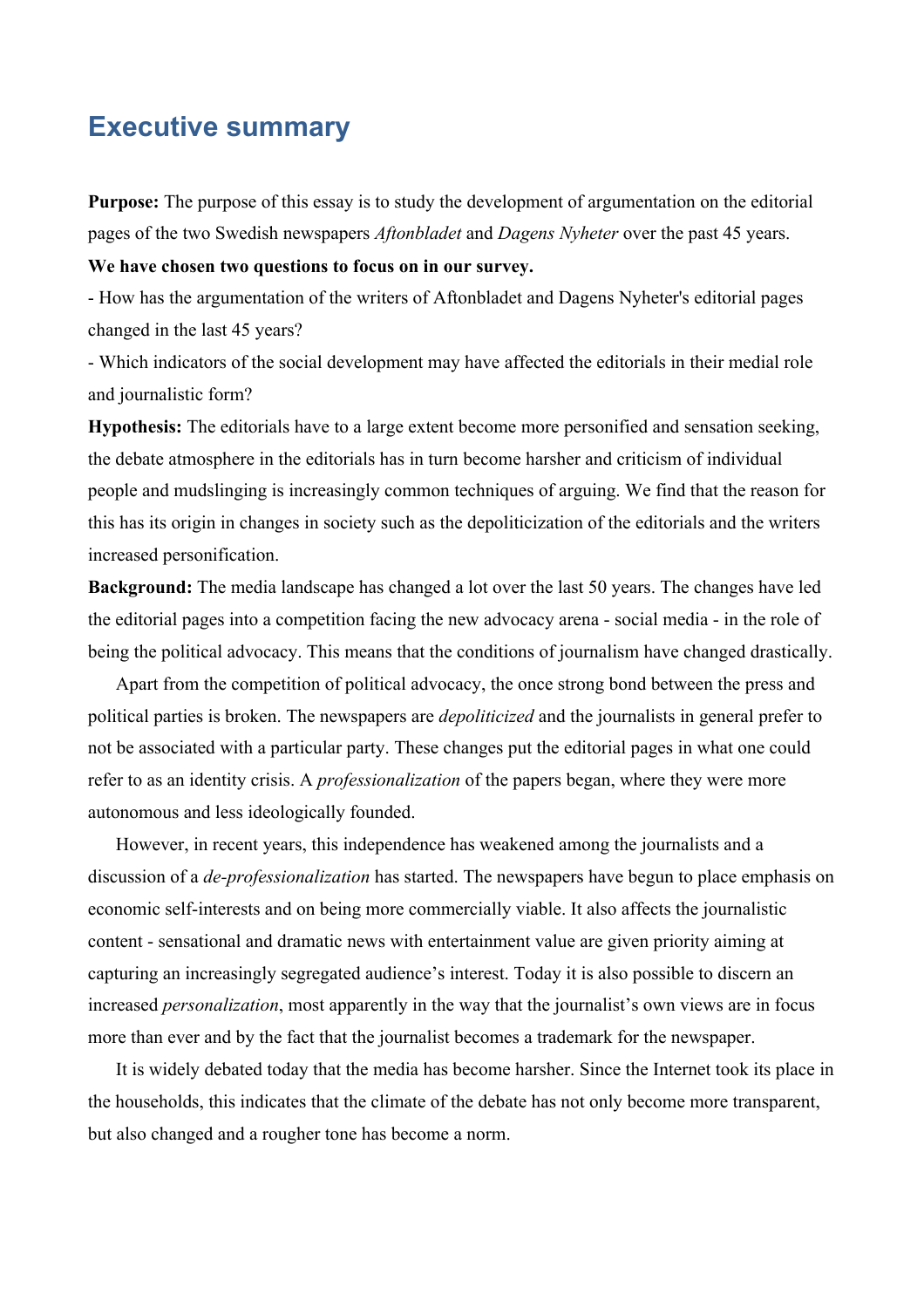**Theory:** We found that there was a lack of previous research on the subject in Sweden. However, Lars Nord wrote his dissertation, *Vår tids ledare*, about the editorial pages. Theories applied in Nord's dissertation make the foundation of this thesis, in spite of the fact that the dissertation and this thesis have different approaches toward the subject.

 Besides Nord's dissertation there are other theories used in the thesis. There are two perspectives in the book *Tyckandets tid* (Nord and Stúr) concerning the role of political comments in society. The first perspective is the *market model*, explaining that the purpose of the commentative journalism is to attract a larger audience. The other perspective, the *public service model*, puts the authors democratic role in center. The main function of news analysis, editorials and political commentaries should be to raise political awareness and the public understanding of society.

 The *Uses and Gratifications theory* is also applied in this thesis. In brief, the theory focuses on what people do with media and not what media do with people, i.e. people get specific needs satisfied by using various media.

**Method:** A qualitative method was chosen for this study. Our selection consists of 40 editorial articles, 10 articles every fifteenth year. A coding chart from the ECA-model and a composition of a rhetorical and argumentation analysis was used to analyze the 40 editorial pages. The coding charts were later compared, adding all the editorials from the same year to provide an answer for each question. Since the selection is relatively limited which hampers generalization of findings, it is still possible to discern tendencies and patterns.

**Analysis:** Our analysis displayed several results. There was still a connection to a political party in the editorials in 1967 and to some extent also in 1982. In 1997 and 2012 the editorials targeted a wider audience. The political ideology was no longer as obvious and writers begun criticizing parties with similar ideological stance as their newspaper. There was also a linguistic difference. In 1967 a formal language was used, 1982 and 1997 a relatively formal language and in 2012, it was just as common to use a formal language as an informal language.

 Arguments in 1967 were usually based on ethos and logos, which changed in 1982. Logos was still the dominating way of arguing but instead of using ethos, as in 1967, pathos became second most common way of argumentation. The emphasis on logos and pathos arguments continued in 1997 and 2012, although in 2012 factors such as personal opinions are given more room than during previous years. An unexpected result was the lack of mudslinging in editorials. Our study revealed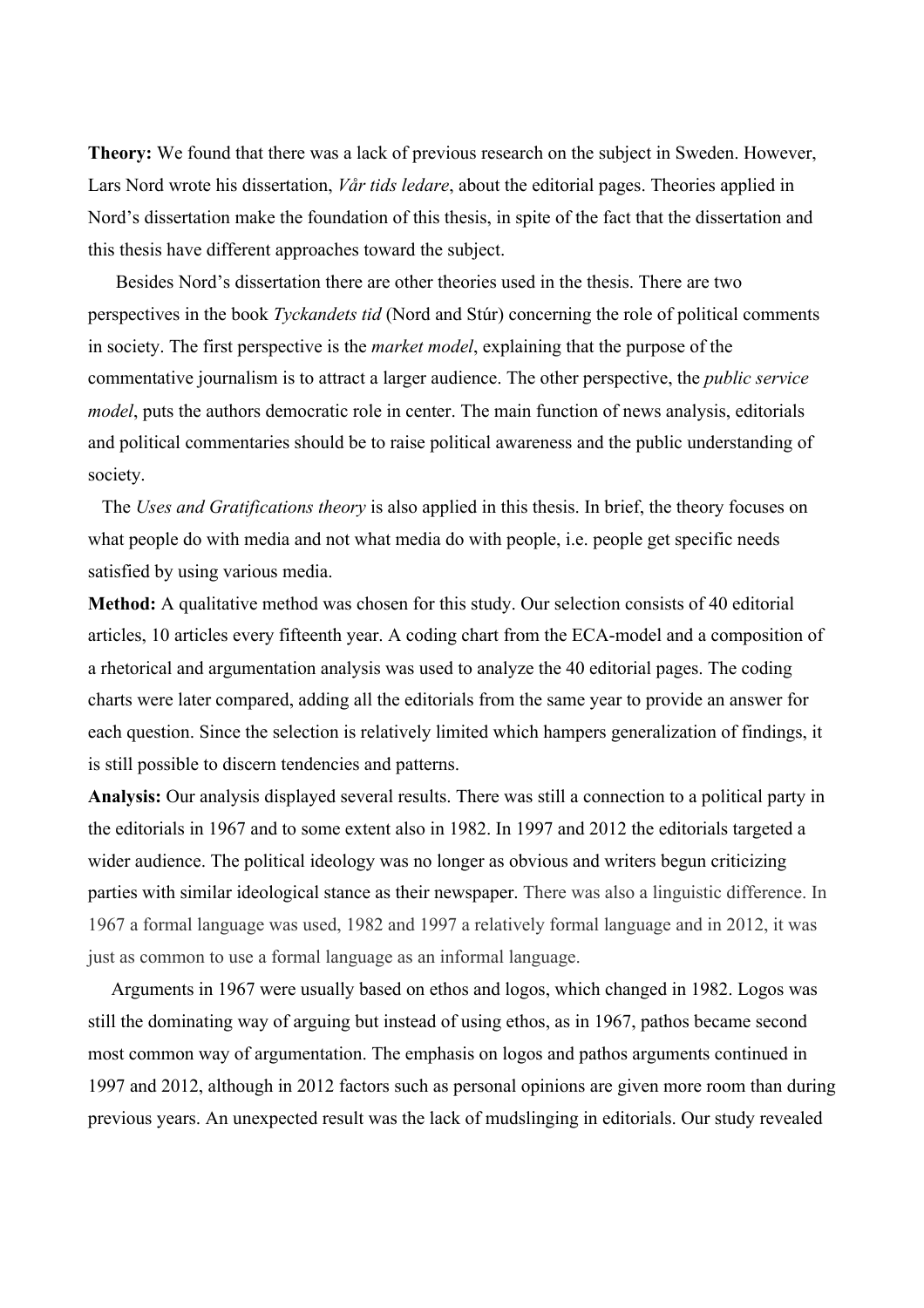no occurrence of any kind of mudslinging among the analyzed articles, in contradiction to what we predicted in our hypothesis.

**Discussion:** Our main conclusion indicates tendencies of a change in the way of argumentation on the editorial pages. There is also a personalization - the majority of the editorials from 1997 and 2012 contain pathos arguments with no clear source but rather based on the author's own personal opinion. In 2012 Aftonbladet published the author's name and picture next to the editorial.

 Our analysis shows signs of that the media is more market oriented today. The increased market orientation and commercialism is manifested in e.g. a more politically liberated party agenda. The articles from 1997 and especially those of 2012 are striving towards a journalism that is sensational. This is a major difference compared with the editorials from 1967 that attempted to reason with the reader and enhance the credibility of the newspapers.

 The results also indicate that the editorials are not considerably harsher today than they were in 1967 and that there were no signs of mudslinging. However there is one phenomenon that contrasts our earlier results and suggests a harder debate climate - personal criticism appears more frequently in todays' newspapers. This might be a consequence of the commercially viable journalism since personal criticism may capture the readers' interest.

 Finally, the results show clear tendencies and patterns of a change over time, from how the editors are written, the authors' role and how the tools to capture the audience have changed. The results also suggest that the increased market orientation has had a major impact on the journalistic quality.

**Recommendations for further research:** The subject of editorials in Sweden is an underresearched area. We suggest a study over an extended period of time than this thesis including a more thorough analysis of the argumentation. The coverage of newspapers should be expanded allowing for a comparison between different ideological standpoints coupled with interviews of authors of editorial pages. We also suggest conducting research on the relations between editorial pages and the new forum of opinion, social media, as well as an examination of changes of the layout of editorial pages over time.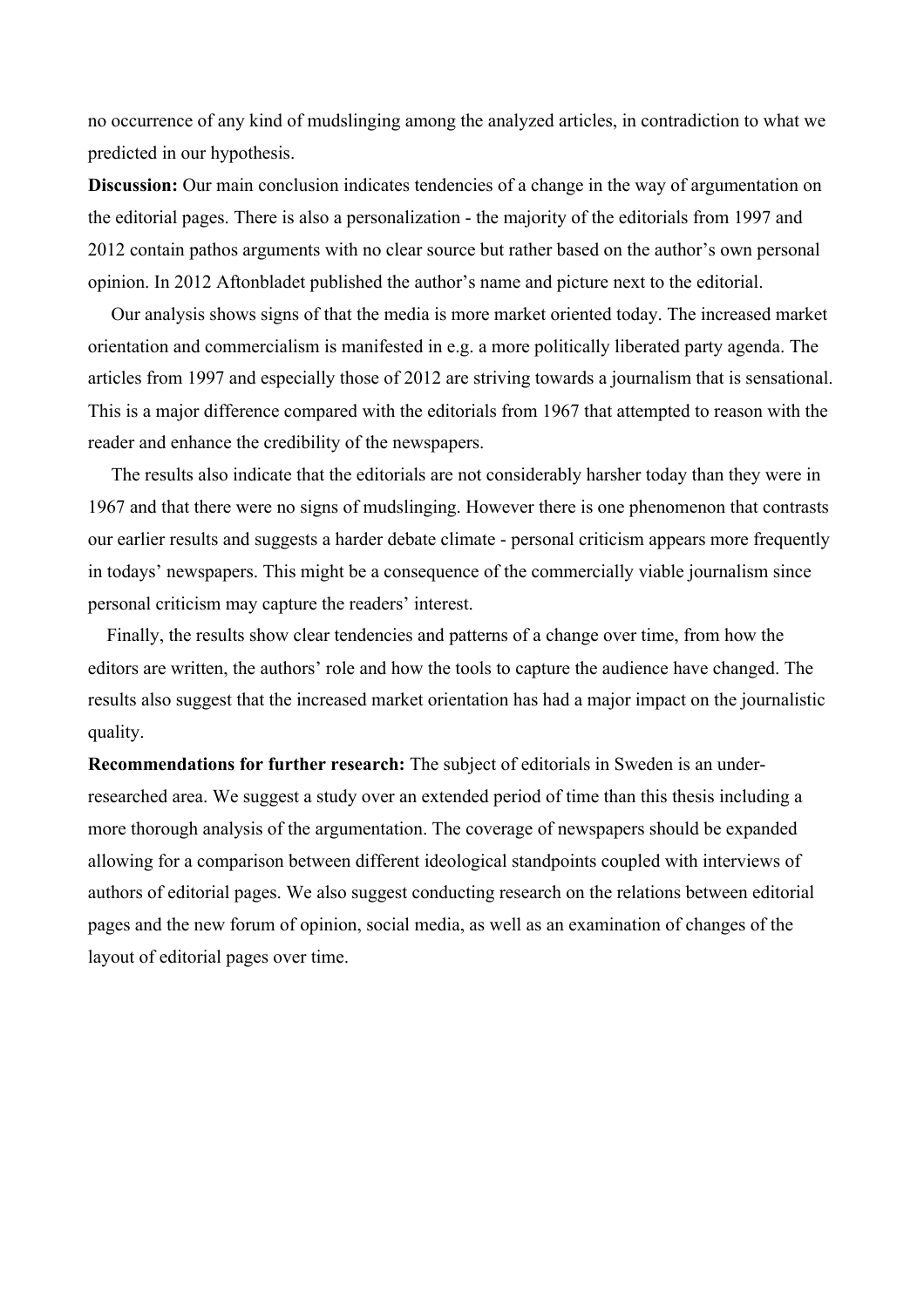# Innehållsförteckning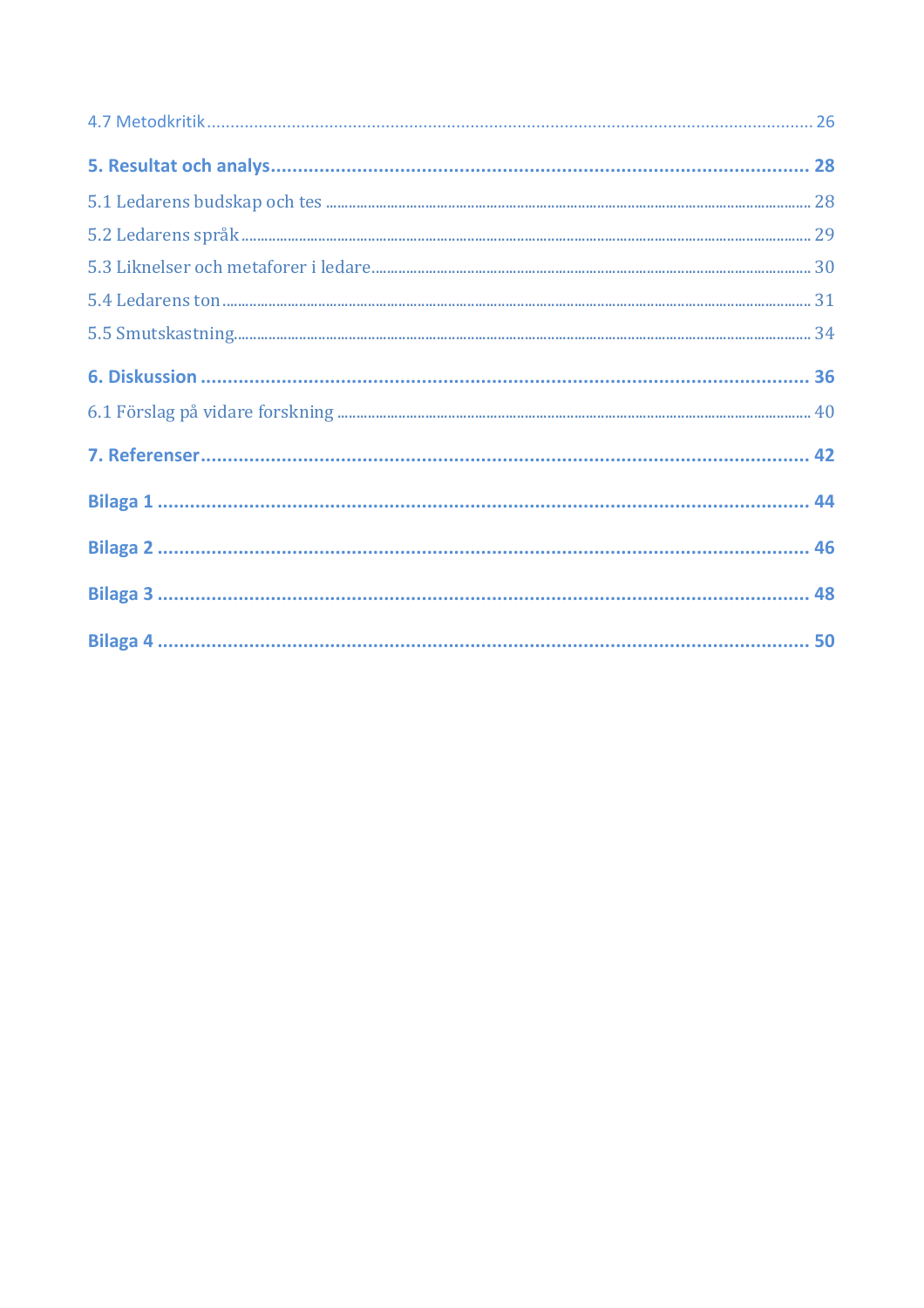# **1. Inledning**

"*Mediesamhället är i högsta grad också ett opinionssamhälle. Allt fler tycker något i medierna. På debatt- och insändarsidor, i radio- och TV-program och kanske framförallt på internet*." <sup>1</sup>

Att medielandskapet omformats på ett så fundamentalt sätt har lett till att ledarsidorna fått konkurrens och i allt högre utsträckning förlorat sitt monopol på rollen som politiska opinionsbildare.<sup>2</sup> Efter lanseringen av bloggar, sociala medier och webbtidningar med läsarkommentarer har en helt ny arena för samtal och opinionsbildning skapats och villkoren för journalistiken således förändrats drastiskt.<sup>3</sup>

Förutom denna ökade konkurrens ses det en gång mycket starka bandet mellan pressen och politiska partier idag i stort sett som brutet. Idag omnämns tidningarna som mer eller mindre avpolitiserade och journalister vill ogärna förknippas med ett specifikt parti. <sup>4</sup> Medieforskaren Stig Hadenius menar att det tidigare fanns ett ömsesidigt beroende mellan hängivna ledarsidor och starka partier, men att det idag kan konstateras att partier både kan komma in i riksdagen och hålla sig kvar där utan stöd i någon ledarsida. Hadenius anser att debattsidorna och kolumnisterna idag är avsevärt mycket viktigare för opinionsbildningen än ledarsidorna. 5

De förändrade förutsättningarna har fått följden att ledarsidan numera befinner sig i vad som skulle kunna kallas för en identitetskris.<sup>6</sup> Ur denna identitetskris har en rad förändringar inom pressen uppkommit. När partipressen började avvecklas skedde inledningsvis en *professionalisering* av tidningarna, vilken innebar en ökad satsning på mer självständiga och mindre ideologiskt grundade kommentarer i pressen.<sup>7</sup>

<sup>&</sup>lt;sup>1</sup> Nord, Lars och Stúr, Elisabeth. (2009) Tyckandets tid: den journalistiska kommentaren i tre svenska valrörelser. s.5

<sup>&</sup>lt;sup>2</sup> Hvitfeldt, Håkan och Nygren, Gunnar. (2008) På väg mot medievärlden 2020: journalistik, teknik, marknad. s.77  $^3$  Flew, Terry. (2008) New Media: an introduction. s.27

<sup>4</sup> Nord, Lars. (2001) Vår tids ledare: en studie av den svenska dagspressens politiska opinionsbildning. s.9

 $^5$  Hadenius, Stig. (2001-02-24) Medieprofessor dömer ut ledarsidorna: Förlegad tidningsform. Dagens Nyheter.  $^6$  Nord, Lars och Stúr, Elisabeth. (2009) Tyckandets tid. s.10

 $<sup>7</sup>$  Ibid. s.10</sup>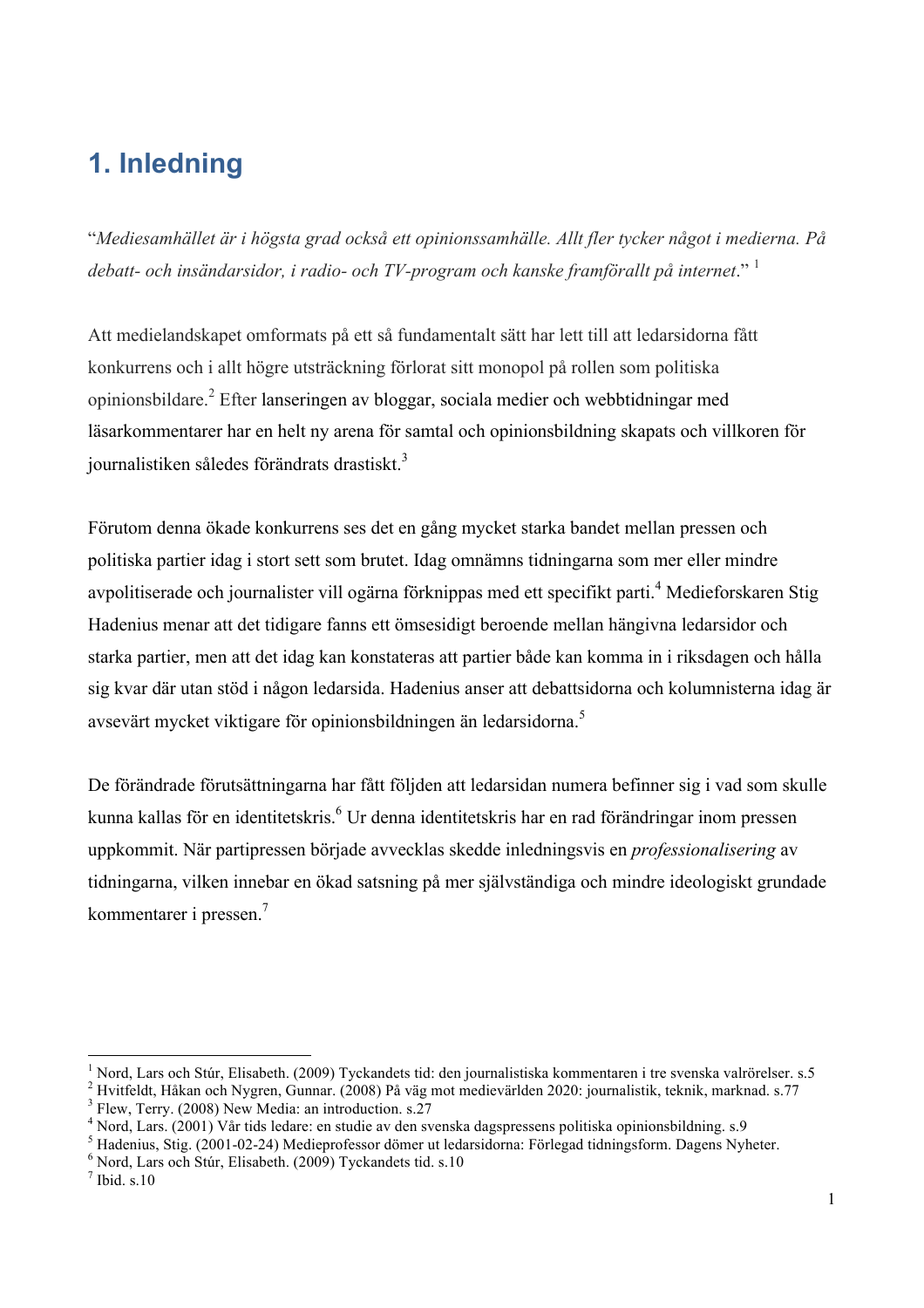Under senare år har det däremot börjat talas om en *de-professionalisering*<sup>8</sup>, en försvagning av journalistiken som ett självständigt profession. <sup>9</sup> Denna försvagning beror till stor del på mediers ökade *marknadsorientering* och *kommersialisering.* Det ökade marknadstänkandet resulterar i både politiska och samhälleliga dilemman. Privatägda medier har historiskt sett prioriterat sin roll som bevakare av allmänhetens intressen. Denna roll har under senare år fått stå åt sidan då tidningarna börjat lägga vikt vid ekonomiska egenintressen och på att vara kommersiellt gångbara för att sticka ut i mediebruset. 10

Idag är rösterna i medierna inte bara fler utan det är också vida omdiskuterat att de dessutom blivit hårdare. Sedan internet tog sin plats i hushållen i form av bland annat bloggar och sociala forum är det mycket som tyder på att debattklimatet inte bara har blivit öppnare, utan också förändrats och satt en hårdare och råare ton som norm.<sup>11</sup>

Frågan är om det påstådda hårda debattklimatet också syns på ledarsidorna och om ovan nämnda förändringar, så som personifiering och kommersialisering, tar sig uttryck i form av en urskiljbar retorisk förändring i argumentationstekniken hos ledaren?

Detta leder oss in på studiens syfte vilken presenteras nedan.

# **1.1 Syfte**

Studiens syfte är att undersöka utvecklingen av argumentation på ledarsidorna i Aftonbladet och Dagens Nyheter under de senaste 45 åren.

# **1.2 Hypotes**

Ledarsidorna har i stor utsträckning blivit mer personifierade och sensationssökande, debattklimatet på ledarsidan har i sin tur blivit hårdare och personkritik alltmer vanligt förekommande som argumentationsteknik. Anledningen till att vi tror detta bottnar dels i mediala förändringar så som tidningarnas *kommersialisering*, *avpolitisering* och skribenternas ökade *personifiering* och dels i förändringar på en politisk och samhällelig nivå, så som den svenska politikens påstådda

<sup>&</sup>lt;sup>8</sup> Nygren, Gunnar. (2008) Yrke på glid: om journalistrollens de-professionalisering. s.15<br><sup>9</sup> Hvitfeldt, Håkan och Nygren, Gunnar. På väg mot medievärlden 2020. s.167<br><sup>10</sup>Hvitfeldt Håkan och Nygren, Gunnar. (2008) På väg

<sup>11</sup> http://www.skanskan.se/article/20130217/OPINION/702179911/-/nathat--vanmaktens-sprak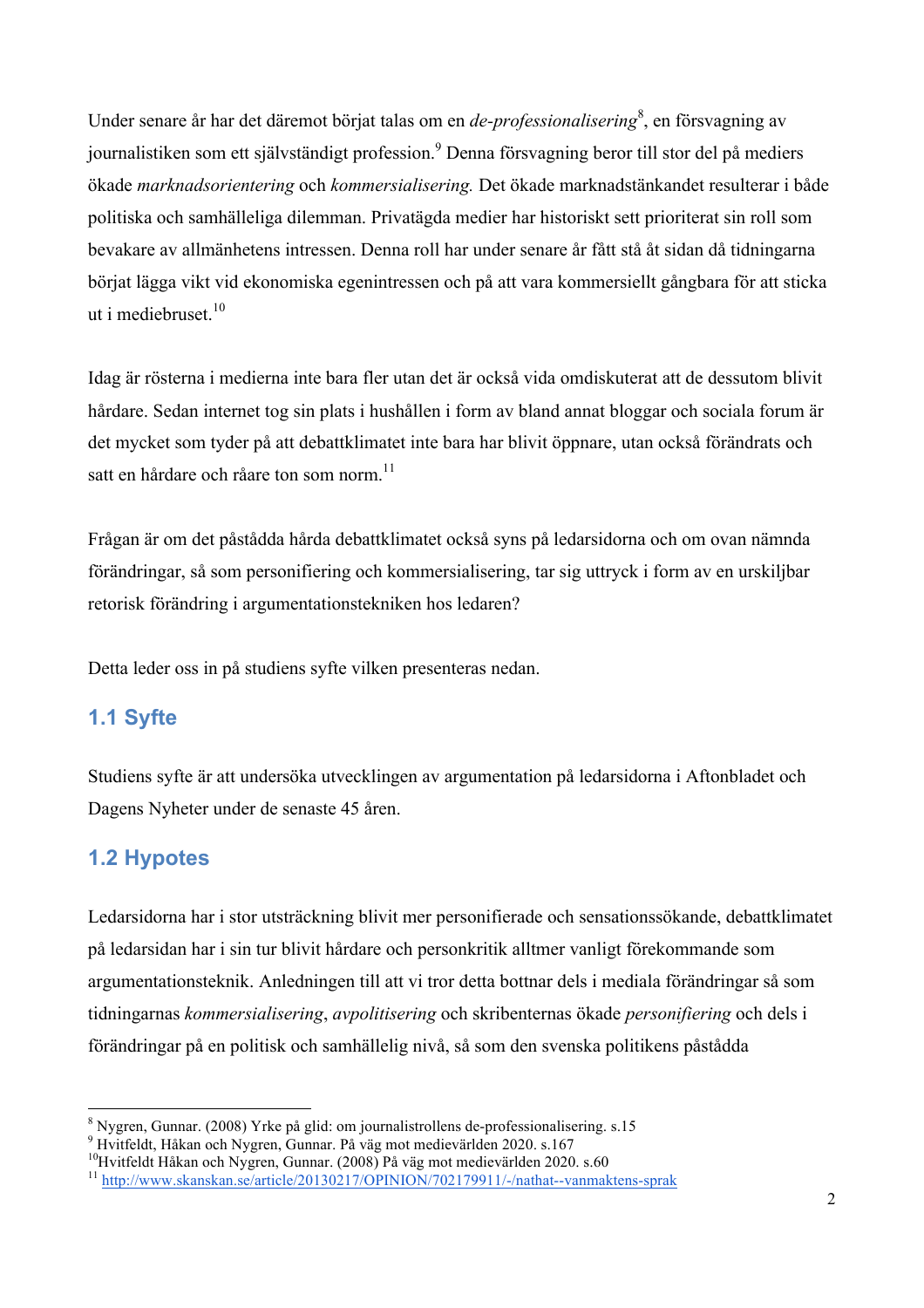*amerikanisering*. För mer djupgående inblick i företeelserna som ligger till grund för denna hypotes, se kapitel 2, Bakgrund, där samtliga faktorer diskuteras ingående.

# **1.3 Frågeställningar**

# **- Hur har sättet att argumentera på Aftonbladets och Dagens Nyheters ledarsidor förändrats under de senaste 45 åren?**

Det råder en diskussion kring huruvida svenskt debattklimat idag har hårdnat. Samtidigt talas det om en amerikanisering av svensk politik, som innebär ett större personfokus och en mer aggressiv politik i valrörelser. Vi avser genom vår studie att, ur ett retorikanalytiskt perspektiv, undersöka om det förändrade debattklimatet även kan ha påverkat ledarsidorna och i så fall, på vilket sätt detta går att urskilja i argumentationen. Anas en förskjutning av de retoriska ramarna i utformningen av ledarartikeln som genre? Har tonfall såsom ironi och aggressivitet blivit en allt vanligare stilistik? Kort sagt ligger fokus på vilka retoriska och argumentativa medel som används för att fånga publiken under den undersökta tidsperioden.

# **- Vilka faktorer i samhällsutvecklingen kan ha påverkat ledarsidornas mediala roll och journalistiska form?**

För ett antal år sedan hade samtliga dags- och kvällstidningar en stark partikoppling, vilket var särskilt tydligt på ledarsidorna. Idag är ledarsidorna i stort avpolitiserade. Frågan är vad som har skett med ledarnas mediala roll och journalistiska form när den partipolitiska lojaliteten inte är lika tydlig. Under den undersökta tidsperioden har även den mediala utvecklingen gått framåt och nya arenor för opinionsbildning och debatt resulterar i en alltmer fragmenterad publik. Ledarna är inte längre ensamma om verklighetsskildringarna och kopplingen mellan ledare och parti har försvagats. Frågan är om det går att urskilja indikatorer på att dessa förändringar påverkat ledarskrivandet som journalistisk genre?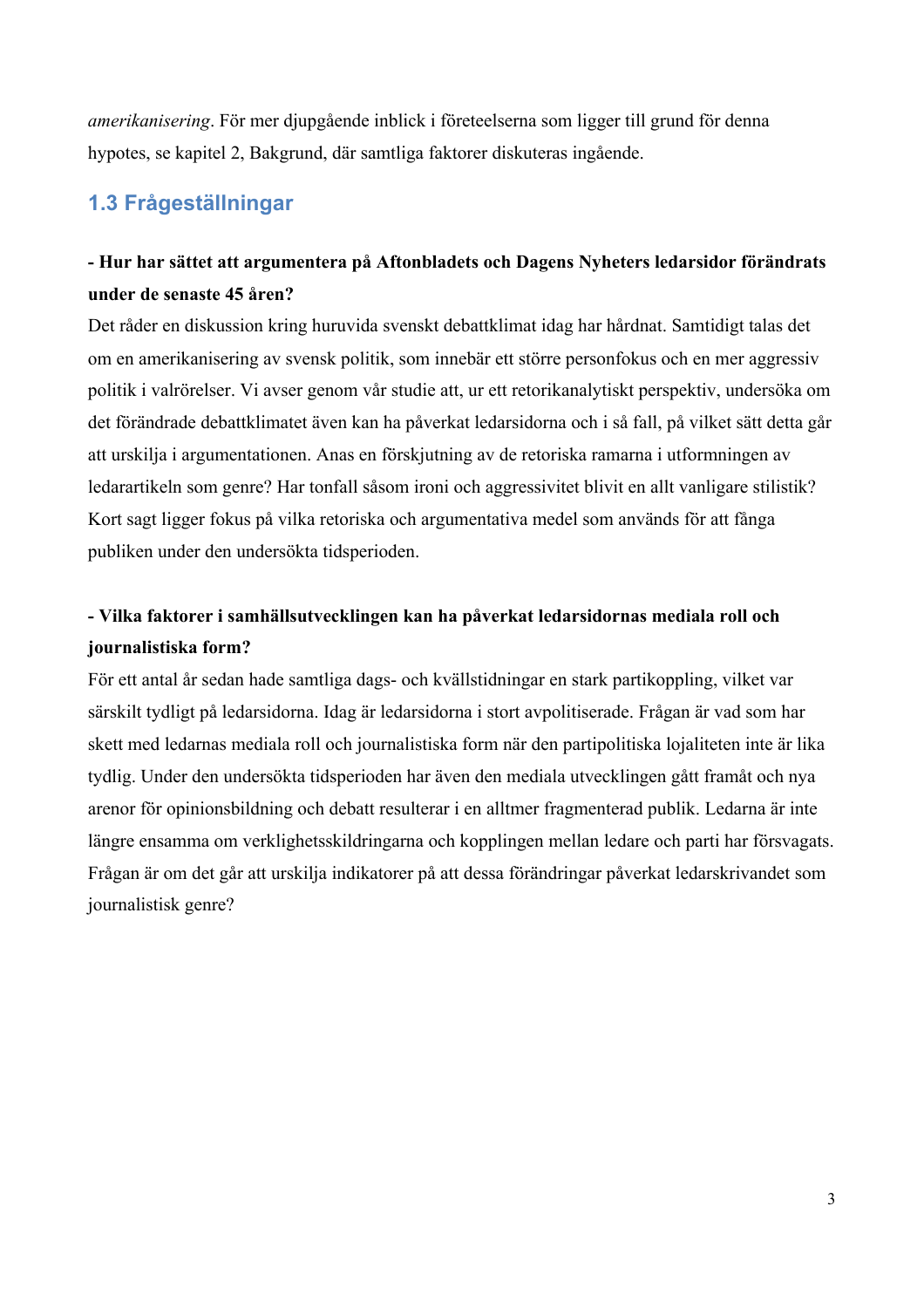# **1.4 Problematisering**

#### *Samhällelig relevans*

Ur ett utomvetenskapligt perspektiv ligger studiens värde i att se hur samhällets förändringar och medialisering har påverkat vilken typ av argumentationsmedel som används på ledarsidorna. Under de 45 år som undersökningen avser omfatta, har nya medier så som Facebook, Twitter och bloggar skapat nya arenor för opinionsbildning. Denna mediesegmentering har påverkat tidningarna genom att de inte längre är ensam källa till informationen som sprids. I och med de nya mediernas frammarsch kan de traditionella massmediernas gamla roll som opinionsbildare och inflytelserik aktör i samhället idag förefalla omodern. Är det så att det i dagens medieklimat krävs en mer sensationssökande ton för att behålla läsarnas intresse?

#### *Vetenskaplig relevans*

Gällande studiens inomvetenskapliga relevans är opinionsjournalistik ett förhållandevis outforskat område inom medieforskning. Tidigare forskning inom ämnet ledarsidor har visserligen bedrivits, men då ur ett mer samhällsvetenskapligt perspektiv med ledarens förändrade opinionsbildande funktion i fokus. Att undersöka hur ledarskrivandet som journalistisk genre påverkats av dessa förändringar upplevs som ett naturlig steg för att tillföra ännu en dimension till tidigare bedriven forskning. Denna studie som ämnar undersöka argumentation på ledarsidor är i nuläget ensam i sitt slag. Uppsatsen avser utgöra en del i projektet *Med hjärta och hjärna - En studie av ledarsidor över tid* som har syftet att undersöka specifikt hur ton och argumentation förändrats på svenska ledarsidor. Projektet har redan påbörjats av medieforskaren Jenny Wiik*.*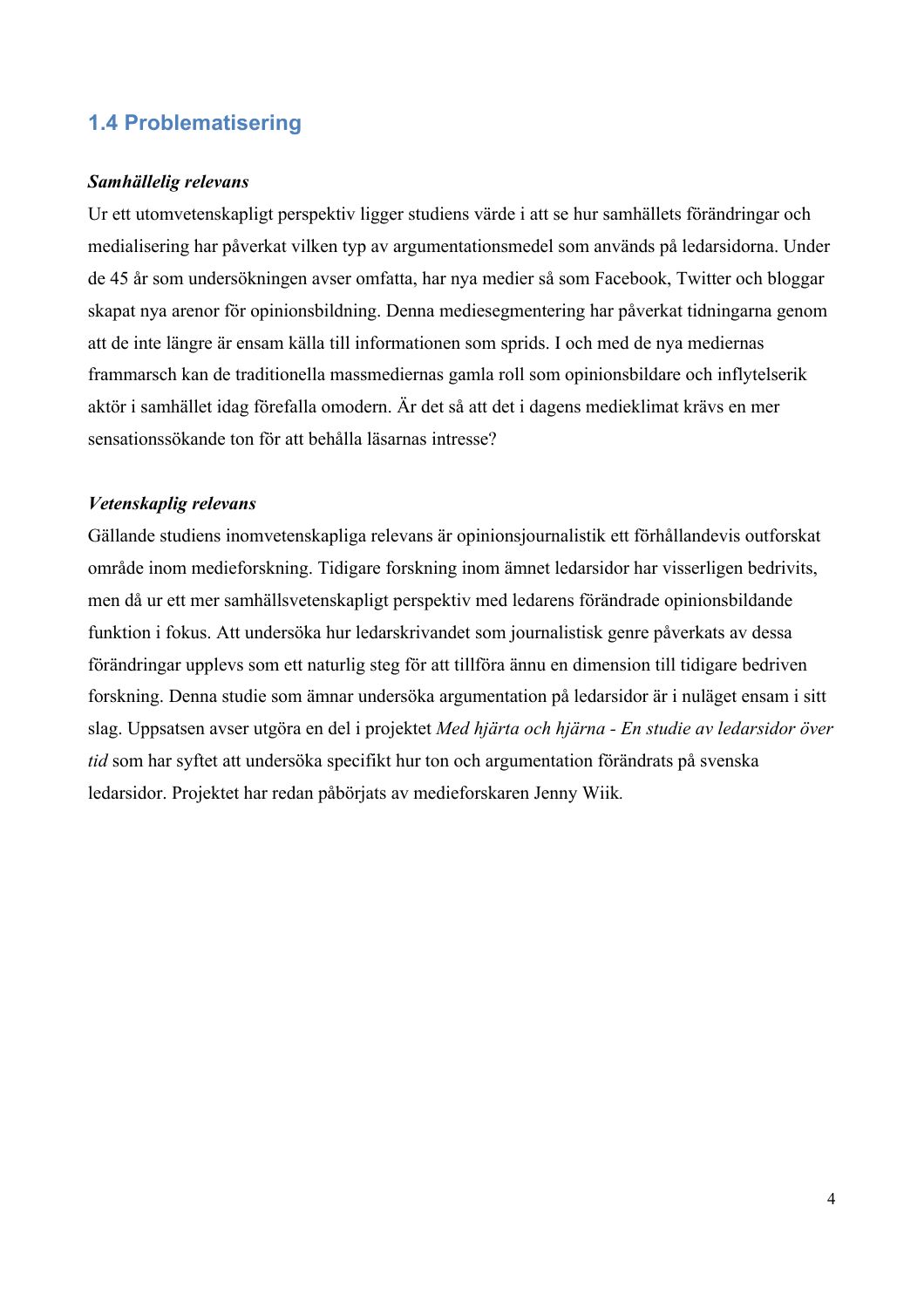# **2. Bakgrund**

För att främja en röd tråd i arbetet har vi valt att presentera och belysa medieteorier som *personifiering*, *marknadsorientering* och *avpolitisering* i bakgrunden. Detta resulterar i en något fylligare bakgrund och en aningen kortare teoridel.

# **2.1 Om ledarsidor**

För att djupare kunna diskutera ledarsidors roll, form och funktion krävs inledningsvis en definition av begreppet ledare. Enkelt beskrivet är en ledarartikel en vanligen osignerad text där tidningens politiska åsikter kommer till uttryck. Innehållet på en ledarsida består med få undantag av en huvudledare och vid sidan av denna nästan alltid en eller flera kortare texter, så kallade underledare. Dessutom kan det förekomma en signerad text skriven av en medarbetare eller gästkrönikör. Dessa texter brukar vara något friare när det kommer till ämnesval och åsikter. Avslutningsvis syns vanligen en, ofta satirisk, illustration som belyser det politiska skeendet som diskuteras, på ledarsidan. Intentionen med ledaren är att läsaren ska återfinna tidningens innehållsmässigt viktigaste och kanske mest genomarbetade texter.<sup>12</sup>

# **2.2 Ledarens Historia: partipressen tar form**

#### *Ledarens uppkomst*

Ledaren fann tidigt sin plats i tidningskolumnerna och stora tidningar som Svenska Dagbladet och GHT (Göteborgs Handels- och Sjöfartstidning) publicerade ledarartiklar så gott som dagligen från slutet av 1800-talet.<sup>13</sup> De tidiga liberala tidningarna agerade pådrivande kraft till en rad av de reformer som genomfördes under mitten av 1800-talet. Att driva opinion var för de liberala redaktörerna minst lika stor prioritet som att tjäna pengar. Dagens politiska partier fanns ännu inte. Den tidens politiskt obundna och opinionsbildande tidningar brukar medieforskarna referera till som *idépress*. När de politiska partierna grundades under 1800-talets slut och 1900-talets början kom många av de opinionsbildande tidningarna att kopplas samman med ett parti. Pressen började ideologiskt samleva med partierna.<sup>14</sup>

<sup>&</sup>lt;sup>12</sup> Nord, Lars. (2001) Vår tids ledare. s.53-54<br><sup>13</sup> Nordensson, Magdalena. (2008) Opinionsjournalistik: att skriva ledare, kolumner och recensioner. s.37<br><sup>14</sup> ibid. s.38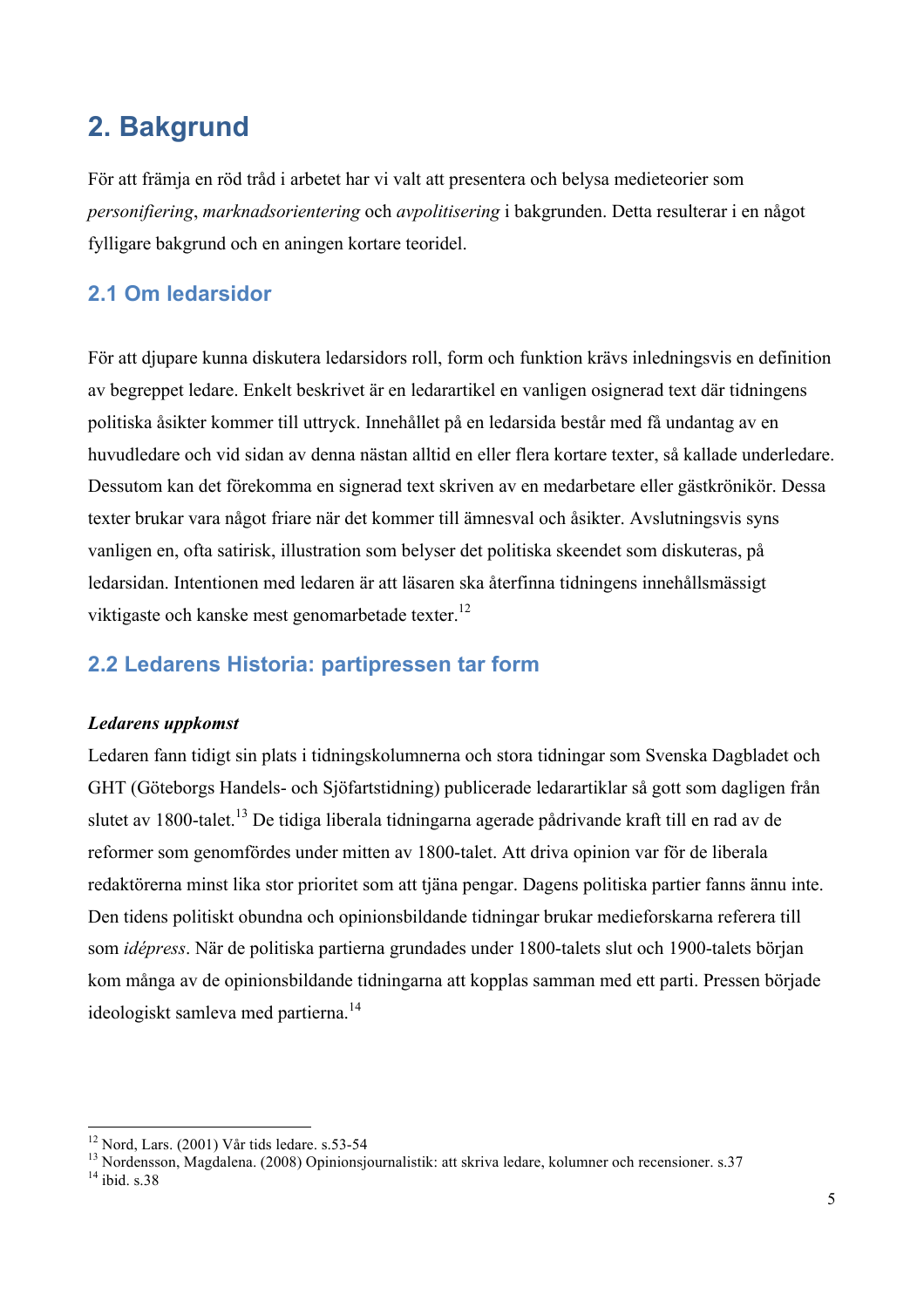#### *Ledaren som politiskt verktyg*

Många tidningsredaktörer som t.ex. Hjalmar Branting (S) var under 1900-talets första halva aktiva inom partipolitiken. Under andra världskriget hade var tionde riksdagsledamot titeln redaktör. <sup>15</sup> På den tiden var det varken ovanligt eller kontroversiellt att sitta på dubbla uppdrag. Ett exempel på detta är Ingrid Segerstedt (FP) som under tolv år skrev ledare medan hon satt i riksdagen. I sin intervjubok uttalar hon sig angående ämnet på följande vis. 16

"*Det var många i riksdagen som gjorde det. Där satt vi en hel drös i ett rum i riksdagshuset och skrev dräpande ledare om varandra för publicering i våra tidningar dagen därpå. [...] det var ingen som tyckte att det var konstigt.*" 17

Till och med så sent som år 1970 hade majoriteten av alla chefredaktörer någon form av partipolitiskt uppdrag. Runt 40 procent satt i kommunfullmäktige och mer än hälften hade något lokalt uppdrag i det parti som tidningen företrädde.<sup>18</sup> Även de tidningar som var privatägda hade som regel en tydlig partifärg. Oavsett ägarform sågs tidningarna som partipolitiska verktyg och kunde spela en avgörande roll vid kritiska tidpunkter.19

### **2.3 Partipressens fall**

#### *Ledare som arena för opinionsbildning*

Så här uttalade sig Stig Hadenius, professor i journalistik, i en debattartikel publicerad år 2001:

"*Mycket talar för att ledarsidornas historia snart är slut. Gemensamt för tidningarnas ledarsidor är att de blivit mer isolerade från det övriga tidningsarbetet. Försvagningen hänger också samman med att partisystemet förlorat i styrka. Åsikter på ledarsidorna anses inte längre intressanta. Idag krävs någonting mer personligt för att ta plats i samhällsdebatten.*" 20

Stämmer det då att ledarsidorna förlorat sin roll som opinionsbildare? En ofta förekommande uppfattning av ledare är att de brukade spela en betydligt större politisk roll än vad de faktiskt gör i

<sup>&</sup>lt;sup>15</sup> ibid. s.38<br><sup>16</sup> Ibid. s.39<br><sup>17</sup> Ibid. s.39<br><sup>18</sup> Ibid. s.39<br><sup>18</sup> Hadenius, Stig. (2001-02-24) Medieprofessor dömer ut ledarsidorna: Förlegad tidningsform.<br><sup>20</sup> Ibid.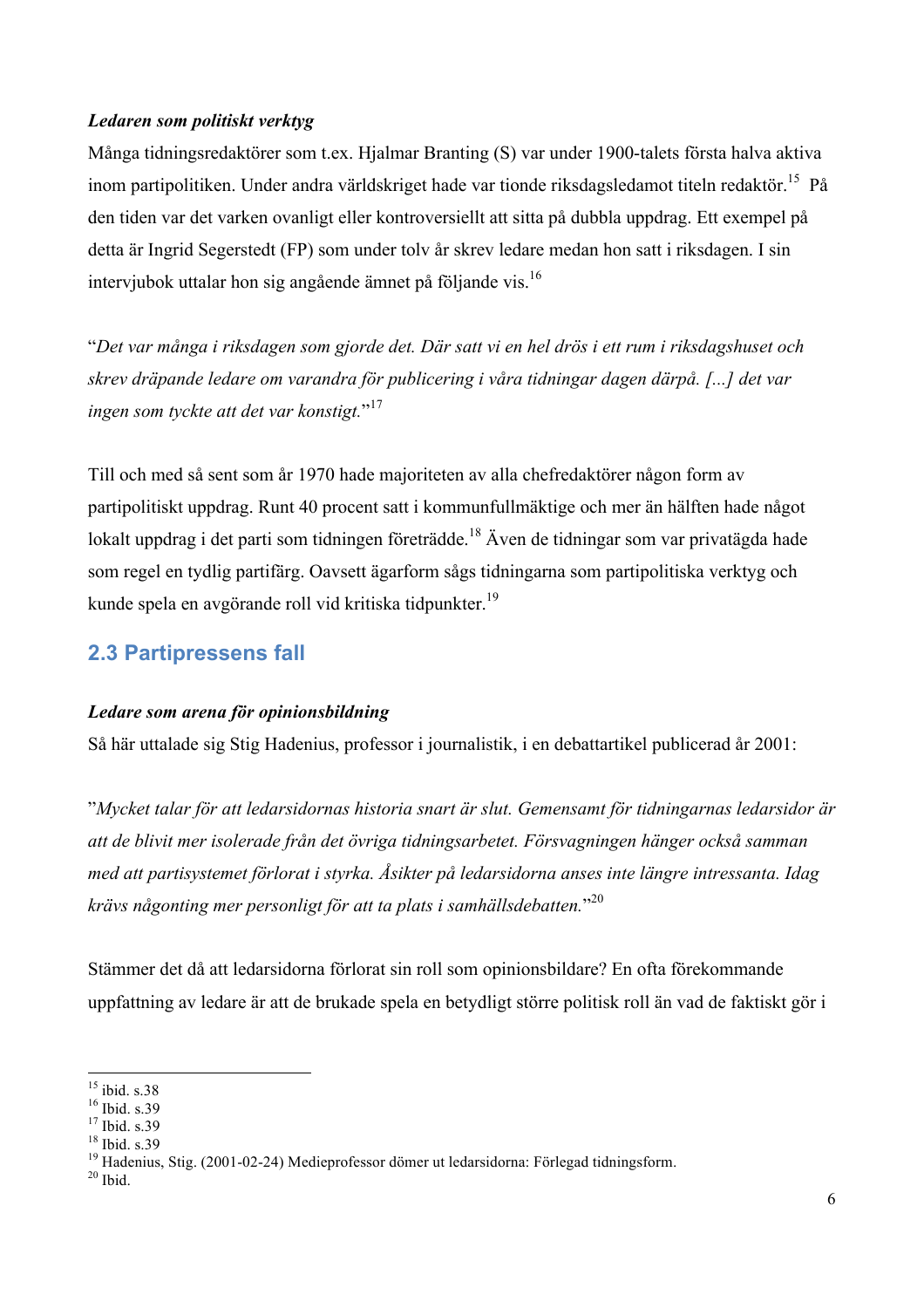nuläget - detta genom att fastställa den politiska dagordningen eller agera opinionsbildande för ett specifikt parti. $21$ 

Medieforskaren Lars Nord menar att ledarsidornas opinionsbildande kraft idag kraftigt tonats ner och att ledare idag till skillnad för ett antal år sedan nästan inte fyller någon funktion alls som arena för allmän medborgerlig opinionsbildning i samhället.<sup>22</sup> Enligt Nord är det bara i ovanligt dramatiska politiska situationer, som vid val eller krispaket, som pressen fortfarande fungerar opinionsbildningsmässigt i överensstämmelse med pressmönstren. Förutom i dessa undantagsfall är det dock tydligt att den partistyrda pressen förlorat stora delar av sin ursprungliga roll som central aktör i dagspressens opinionsbildning.23

Hadenius delar Nords åsikt och menar att det tidigare fanns ett delat beroende mellan hängivna ledarsidor och starka partier, men att det idag är lätt att konstatera att partier både kan komma in i riksdagen och hålla sig kvar där utan stöd av någon ledarsida. Enligt Hadenius är debattsidorna och kolumnisterna idag betydligt viktigare för opinionsbildningen än ledarsidorna.<sup>24</sup>

Tittar man på fördelningen av kön och ålder som läser ledarsidor kan det konstateras enligt en undersökning gjord av Mediebarometern 2011 (se figur 1 nedan) att det är något fler kvinnor än män som tar del av ledar- och debattartiklar samt att en klar majoritet av läsarna är mellan 65 och 79 år. Den yngre publiken under 25 år läser ledar- och debattartiklar i minst utsträckning.<sup>25</sup>

| Läsare av ledar- och debattsidor i befolkningen 9-79 år 2011:<br>innehållskategorier (procent) |              |          |             |    |       |       |                |        |     |
|------------------------------------------------------------------------------------------------|--------------|----------|-------------|----|-------|-------|----------------|--------|-----|
| <b>KÖN</b>                                                                                     |              | ÅLDER    |             |    |       |       | <b>INKOMST</b> |        |     |
| Män                                                                                            | Kvinnor 9-14 |          | 14-24 25-44 |    | 45-64 | 65-79 | Låg            | Mellan | Hög |
| 32                                                                                             | 35           | $\Delta$ | 15          | 25 | 43    | 57    | 42             | 31     |     |

*Figur 1. Statistik från Mediebarometern 2011 över läsare av ledar- och debattsidor, i åldrarna 9- 79 år.* 

<sup>&</sup>lt;sup>21</sup> Nord, Lars. (2001) Vår tids ledare. s.3<br><sup>22</sup> Ibid. s.3, 213<br><sup>23</sup> Ibid. s.216<br><sup>24</sup> Hadenius, Stig. (2001-02-24) Medieprofessor dömer ut ledarsidorna: Förlegad tidningsform.<br><sup>25</sup> Nordicom-Sveriges mediebarometer. (2011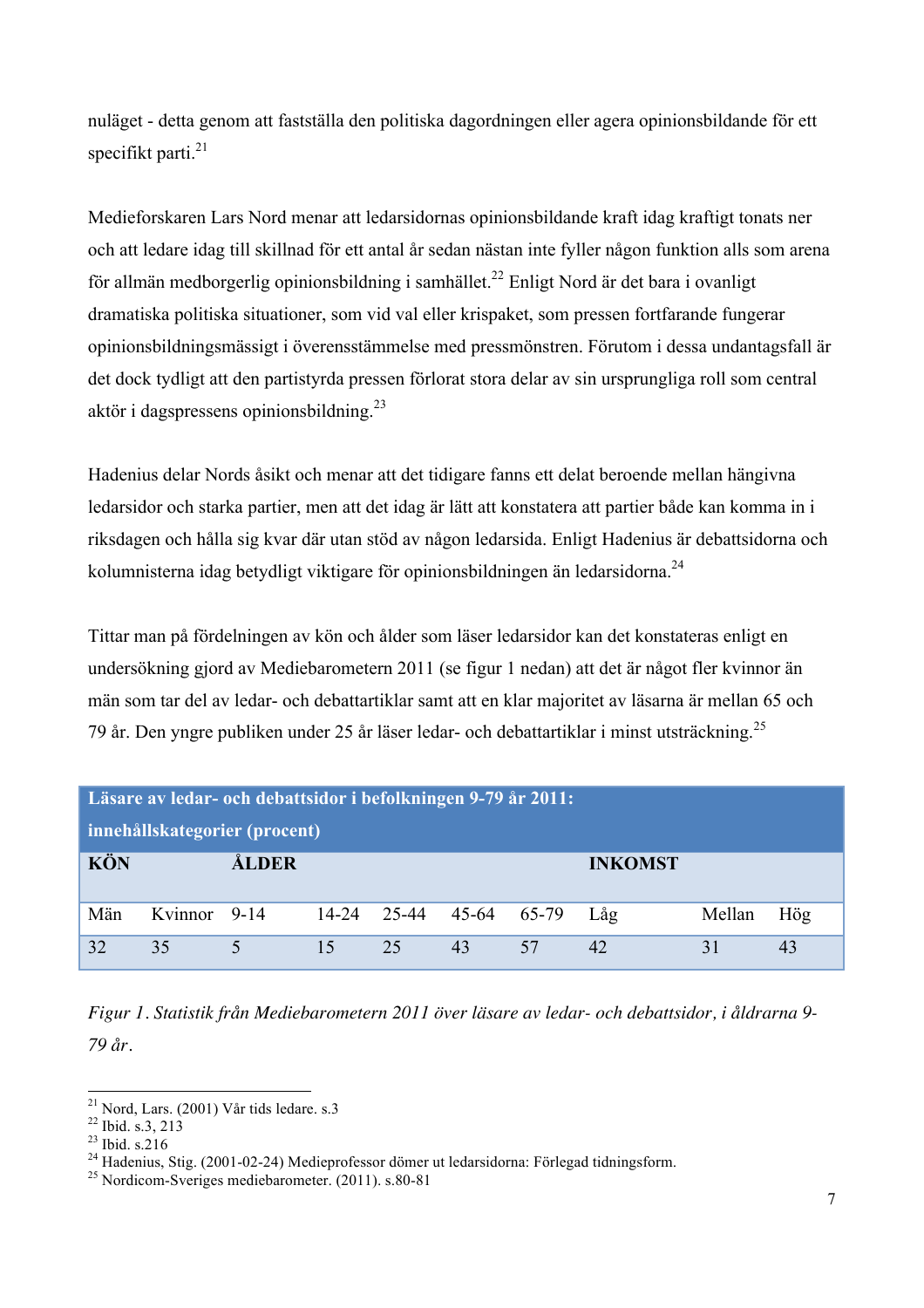#### *Ledarnas konkurrenter, professionalisering och politiskt oberoende tidningar*

Ledarsidorna har som tidigare nämnt fått konkurrens inom det egna mediet i form av krönikor och debattsidor som alla tävlar om läsarna. Idag har samtliga dagstidningar någon typ av debattsida där enskilda personer eller organisationer skriver om mycket varierande ämnen. På nyhetssidorna förekommer också i allt högre utsträckning en form av pseudoledare, så kallade nyhetsanalyser, som konkurrerar och får en mer framträdande plats än de traditionella ledarna.<sup>26</sup>

Det tidigare ömsesidiga beroendet mellan press och partier är mer eller mindre brutet och det är idag viktigt för tidningarna att framstå som politisk oberoende. Detta, förklarar Nord, är politiskt motiverat då färre människor idag är engagerade i partipolitiskt arbete och lojala till ett parti. Det finns också ekonomiska skäl, av den enkla anledningen att göra tidningen mer kommersiell och locka en bredare publik.<sup>27</sup> Nord och Stúr förklarar att i samband med att kopplingen mellan partierna och pressen försvagades under andra halvan av 1900-talet har den kommenterande och analyserande journalistiken blivit mer och mer professionell.<sup>28</sup> Denna *professionalisering* innebär i korthet att det bland journalisterna kan urskönjas en ökad självständighet i uttryck av politiska ideologier, det vill säga att det i större utsträckning är journalisterna som styr dagordningen och nyhetsvärderingen.<sup>29</sup>

# **2.4 Dagens ledare**

#### *Det nya medielandskapet*

Nya medier har bidragit till att förändra de journalistiska villkoren och omforma medielandskapet. I och med lanseringen av användargenererat material såsom bloggar, sociala medier, användarkommentarer på webbtidningar och debattinlägg menar Nord och Stúr att opinionsjournalisternas ensamrätt på att kommentera politiska händelser är bruten. Allmänheten har återigen släppts in i det offentliga samtalet och alla har möjligheten att agera opinionsbildare genom att kunna ge sin synpunkt på aktuella händelser och direkt nå en bred publik.<sup>30</sup> McQuail har studerat publikens förändrade roll i mediesamhället. Han menar på att publikens möjlighet till flexibilitet

<sup>&</sup>lt;sup>26</sup> Hadenius, Stig. (2001-02-24) Medieprofessor dömer ut ledarsidorna: Förlegad tidningsform.<br><sup>27</sup> Nord, Lars. (2001) Vår tids ledare. s.9<br><sup>28</sup> Nord, Lars och Stúr, Elisabeth. (2009) Tyckandets tid. s.10<br><sup>29</sup> Nord, Lars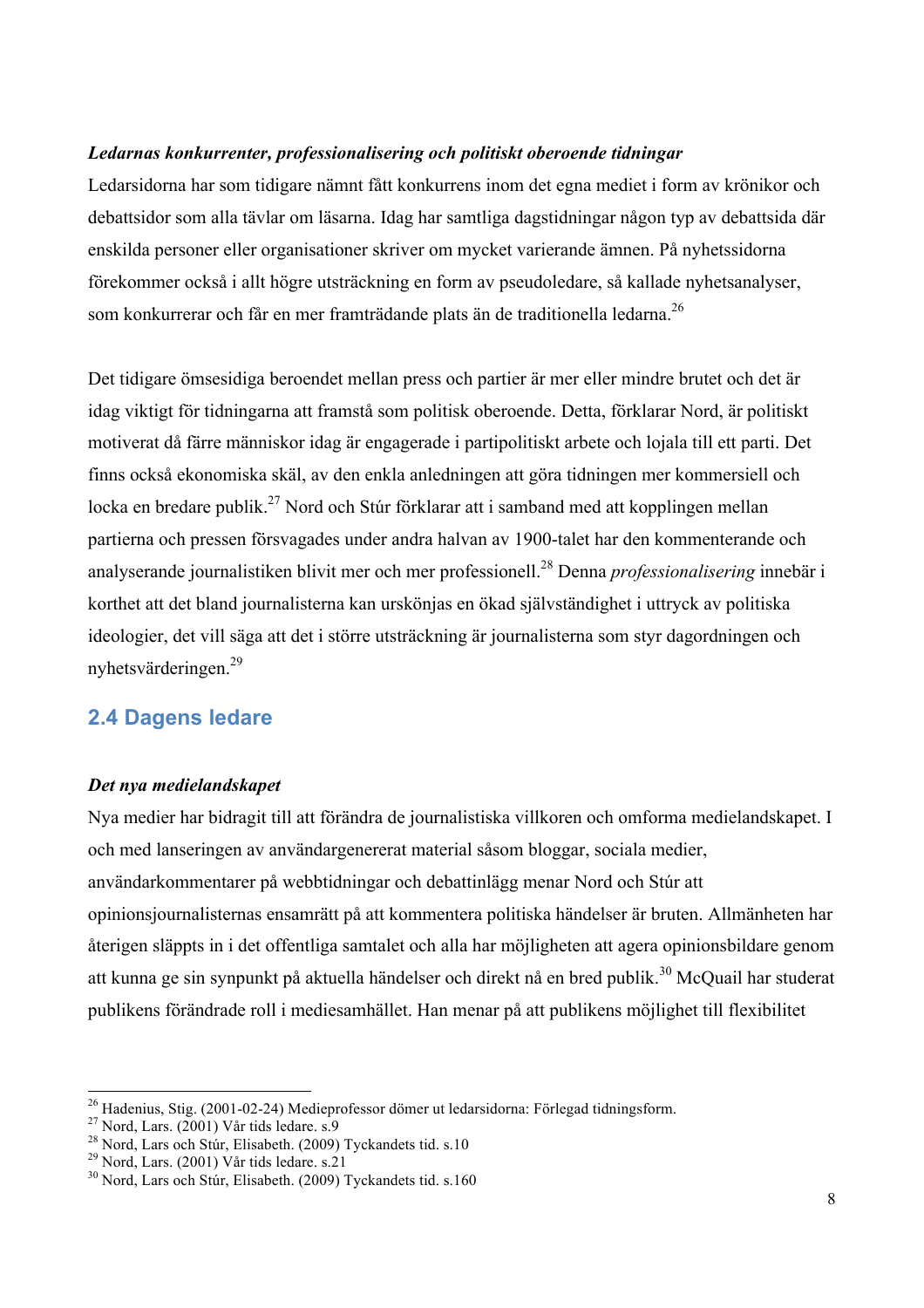och deltagande gör att hela föreställningen av publiken som "åskådare" eller en "massa" som mottar i stort sett samma innehåll vid samma tid och på samma plats känns mindre realistisk än någonsin.<sup>31</sup>

Medieforskaren Håkan Hvitfeldt uttrycker samma sak och konstaterar att journalisternas roll har omdefinierats. Att medieinnehållet idag inte handlar om envägskommunikation utan en ständigt pågående dialog mellan redaktionerna och läsarna som både agerar mottagare och innehållsproducenter.<sup>32</sup>

#### *Kommersialisering - dramatiska nyheter och marknadsorienterade medier*

"*Politisk journalistik har i vissa fall också övergått till att bli berättelser om den politiska verkligheten. De politiska händelserna som får utrymme i medierna är de som kan dramatiseras och berättas som en story.*" 33

Under 2000-talet har medieföretag börjat visa tendenser på att agera mer likt företag i andra branscher och börjat lägga vikt vid att skydda ekonomiska egenintressen. Den ökade *marknadsorienteringen* och *kommersialiseringen* förändrar inte bara mediernas organisation eller ekonomi utan också nyhetsvärderingen, där kommersiellt gångbara nyheter får hög prioritet.<sup>34</sup> Denna prioritet hamnar på många sätt i kläm med de publicistiska idealen som ser det som journalistens plikt att bevaka allmänhetens intressen och företräda folket.<sup>35</sup>

Mediestrukturens förändring påverkar all journalistik, inklusive ledarsidorna. I ett medieklimat som präglas mer och mer av marknadsstyrning och kampen om publikens uppmärksamhet formas också den politiska journalistiken av de nya förutsättningarna. Ledarsidorna måste locka en större publik för att överleva och det är inte tillräckligt att som förr producera politisk journalistik som skribenterna själva ser som betydelsefull.<sup>36</sup> Medieforskaren Gunnar Nygren menar på att detta ökade marknadstänkande har lett till en *de-professionalisering* av medierna eftersom "*den altruism som kännetecknar en profession blir svagare när ekonomiska drivkrafter dominerar*" 37

<sup>&</sup>lt;sup>31</sup> McQuail, Denis. (1984) Masskommunikationsteori: en introduktion. s.147<br><sup>32</sup> Hvitfeldt, Håkan och Nygren, Gunnar. På väg mot medievärlden 2020. s.27<br><sup>33</sup>Ibid. s.37<br><sup>34</sup> Ibid. s.60

 $\frac{35}{36}$  Ibid. s.73<br> $\frac{36}{37}$  Ibid. s.168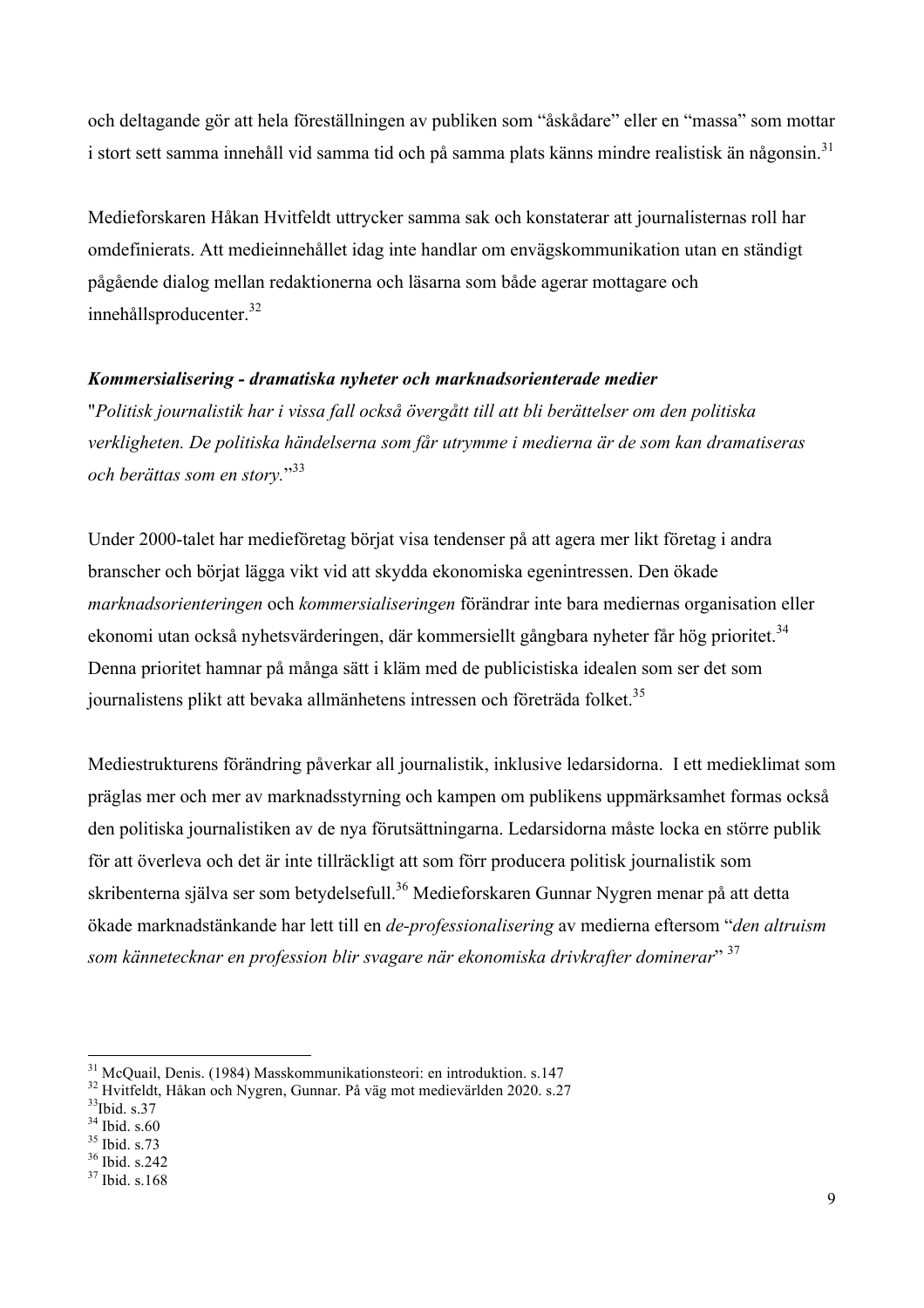De marknadsmässiga bedömningarna får även större tyngd nu när webbtidningar möjliggjort för redaktionerna att ögonblickligen se vad som fångar publikens intresse och vad som väcker debatt.<sup>38</sup> Detta ställer stora krav på ledarskribenterna - innehållet blir mer dramatiskt och sensationssökande, inte sällan på bekostnad av sakligheten.<sup>39</sup>Att journalisterna kan skriva kan skriva så spekulativt utan särskilt allvarliga följder beror enligt Nygren på att medieföretagens maktutövning sällan granskas och att konsekvenserna av maktmissbruk och dåliga presentationer är få. Vidare återspeglas marknadsorienteringen också i ett förändrat sätt att tilltala mottagaren, tonfallet blir exempelvis mer personligt och folkligt i syfte att vinna publikens sympati.<sup>40</sup>

#### *Amerikanisering*

En annan samhällsfaktor att ha i åtanke är att det successivt sker en *amerikanisering* av svensk politik. En konsekvens av detta innebär ett ökat personfokus på politiker samt att svenska valrörelser anammat en så kallad *negative campaigning*, vilken kan översättas till *aggressiv politik i valrörelser*. <sup>41</sup> *Negative campaigning* kan refereras till politikers retorik där det förekommer smutskastning av sina motståndare för att locka väljare.<sup>42</sup> Förutom det hårda debattklimatet i media ställer vi oss frågande till om denna amerikanisering eventuellt har, utöver svensk politik, också influerat den svenska ledarsidans karaktär när det kommer till argumentationen.

#### *Personifiering och informalisering*

Introduktionen av nya medier och publikens ökade möjlighet att delta innebär som tidigare nämnt att ledarskribenter inte längre har monopol på rollen som professionella kommentatorer. Dagens ledarskribenter får istället agera navigatörer eller provokatörer i samhällsdebatten.<sup>43</sup> Idag, till skillnad från ett antal år sedan när ledartexter antingen var osignerade eller författarens signatur reducerades till initialer i kanten, är ofta skribenterna i fokus. De blir kända namn och välbekanta ansikten för läsaren där skribenterna blir sitt eget varumärke eller utmärks som medieprofiler.<sup>44</sup> En tidning som dragit denna personifiering till sin spets är tidningen *Metro*. De har helt övergett den traditionella ledarsidan och ersatt denna med krönikörer. Krönikeformen erbjuder Metros skribenter

<sup>&</sup>lt;sup>38</sup> Ibid. s.161<br><sup>39</sup> Ibid. s.35<br><sup>40</sup> Ibid. s.45, 243<br><sup>41</sup> Peterson, Olof. (2006) Mediernas valmakt. s.100<br><sup>42</sup> Mark, David. (2009) Going dirty: the art of negative campaigning. s.2<br><sup>43</sup> Nord, Lars och Stúr, Elisabeth. (2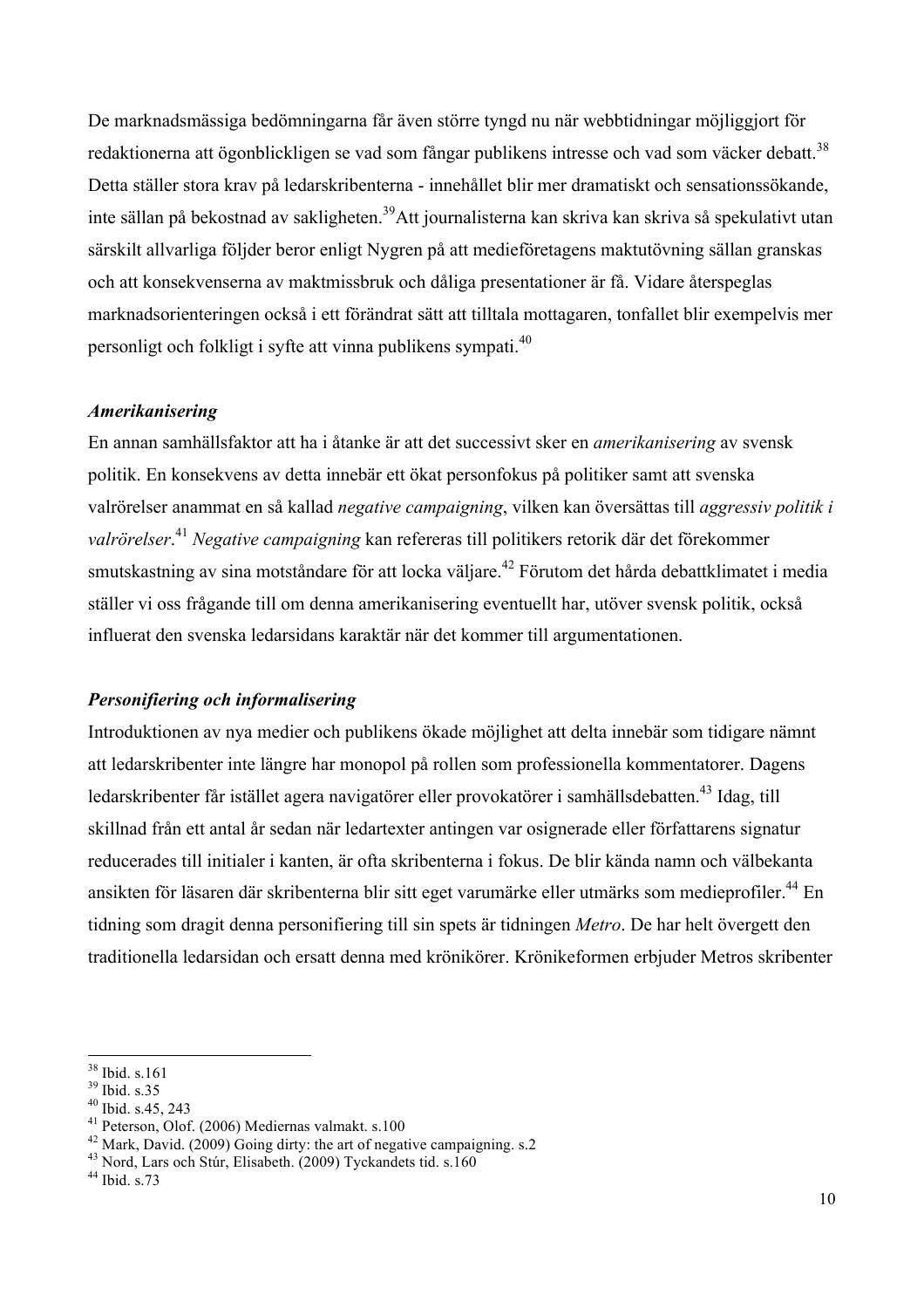en chans att lägga mer fokus på personliga och känslomässiga åsikter istället för politiskt färgade värderingar.<sup>45</sup>

Den ökade personifiering kan vidare också ha sin förklaring i att samhället i stort har informaliserats. Sedan 70-talet har tilltalet "ni" blivit "du" där myndigheternas kommunikation rent språkligt har tagit sig en familjär ton. Informaliseringen i sig är ett intressant fenomen som vi inte väljer att lägga ett större fokus på i vår uppsats, men som man bör ha i åtanke när det gäller de språkliga förändringarna och samhällsförändringar i stort.<sup>46</sup>

 <sup>45</sup> Hadenius, Stig, Weibull, Lennart och Wadbring, Ingela. (2011) Massmedier: press, radio och tv i den digitala tidsåldern. s.143

<sup>46</sup> Löfgren, Orvar. (1988) Hej, det är från försäkringskassan!: informaliseringen av Sverige. s.123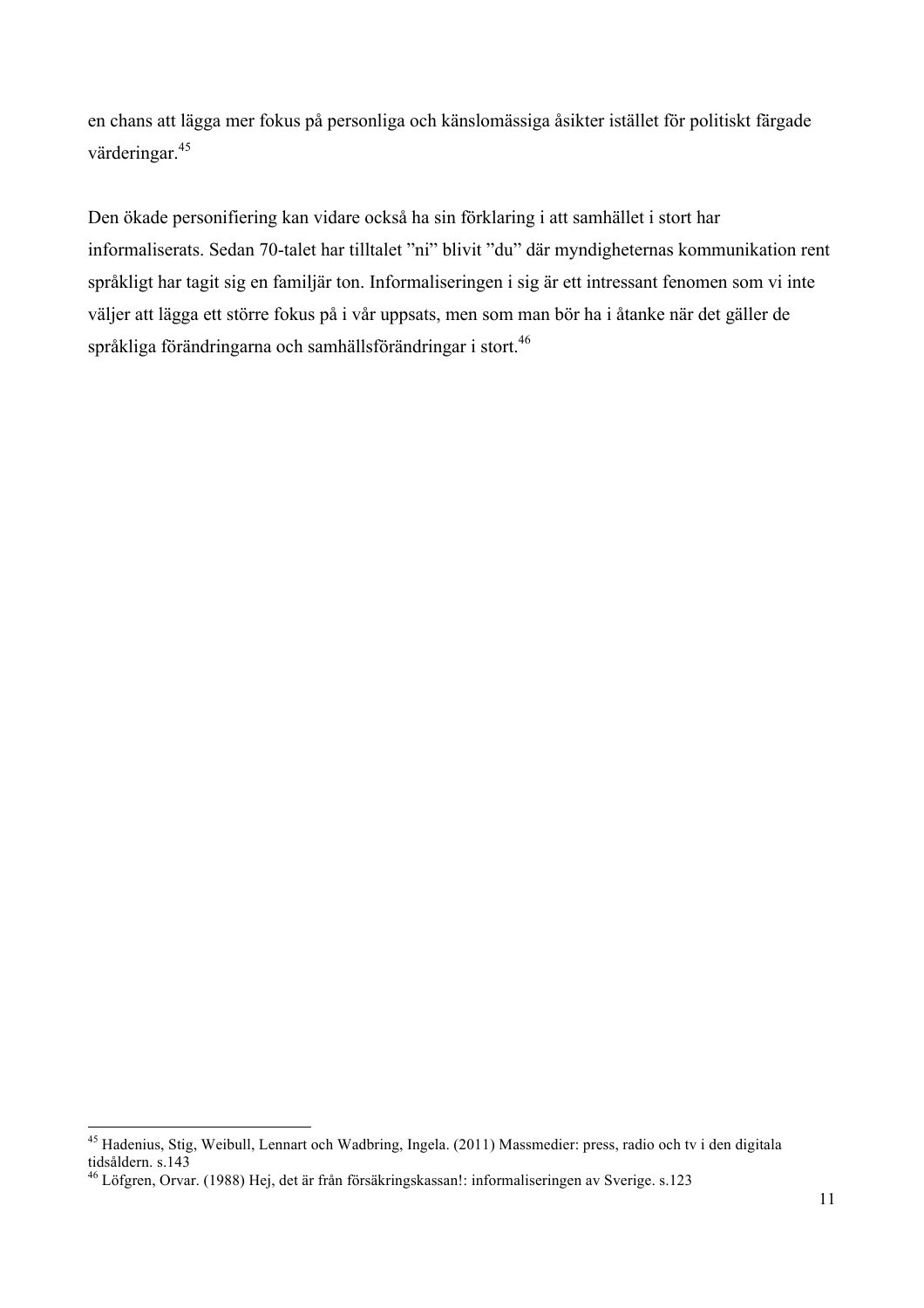# **3. Teori**

I detta kapitel presenteras inledningsvis tidigare forskning i ämnet, därefter introduceras de teorier som använts i studien.

# **3.1 Tidigare svensk forskning**

#### *Lars Nord*

Lars Nord är professor i politisk kommunikation vid Mittuniversitet i Sundsvall. Han har tidigare varit verksam som journalist och ledarskribent på bland annat Dagens Nyheter och Sydsvenska Dagbladet. Nords avhandling *Vår tids ledare, en studie av den svenska dagspressens politiska opinionsbildning* kom 2001 och behandlar ledarsidor under perioden 1981-1991. Fokus står på hur ledarsidorna fungerar i opinionsbildningen, vilka ledarskribenterna är och vad som styr deras arbete, vad som står i ledarna och hur partilojalitet ser ut samt vilka läsarna är och vilka förväntningar de har på innehållet.<sup>47</sup>

Nords avhandling är en av få studier som undersöker ledartexter. Avhandlingen står som grund för denna studie, trots att Nords studie har ett annorlunda fokus än vår uppsats. Nords inriktning ligger på opinionsbildning ur ett samhällsvetenskapligt och politiskt perspektiv, medan denna studie behandlar retorikanalytiska faktorer. Det är argumentationen som studeras, vilket är ett perspektiv som helt saknas i Nords avhandling. Vår studie kan därför ses som en vidareutveckling inom ämnet ledare.

Nord har även författat boken *I Tyckandets tid* (2009) tillsammans med Elisabeth Stúr. I denna bok studerades den politiska åsiktsjournalistiken inför riksdagsvalen år 1998, 2002 och 2006. Denna bok har varit till stor hjälp och gett oss en ökad insikt i den politiska kommentarens roll idag.

#### *Lars Anders Johansson*

Lars Anders Johansson är författare till *Hatets och illviljans kolportörer: om mediebilden av näringslivets opinionsbildning 1970-2012.* Boken skildrar debatt och dess ton under en lång tidsperiod, men då det handlar om en debatt i mycket specifika sakfrågor är inte studien applicerbar

 <sup>47</sup> Nord, Lars. (2001) Vår tids ledare.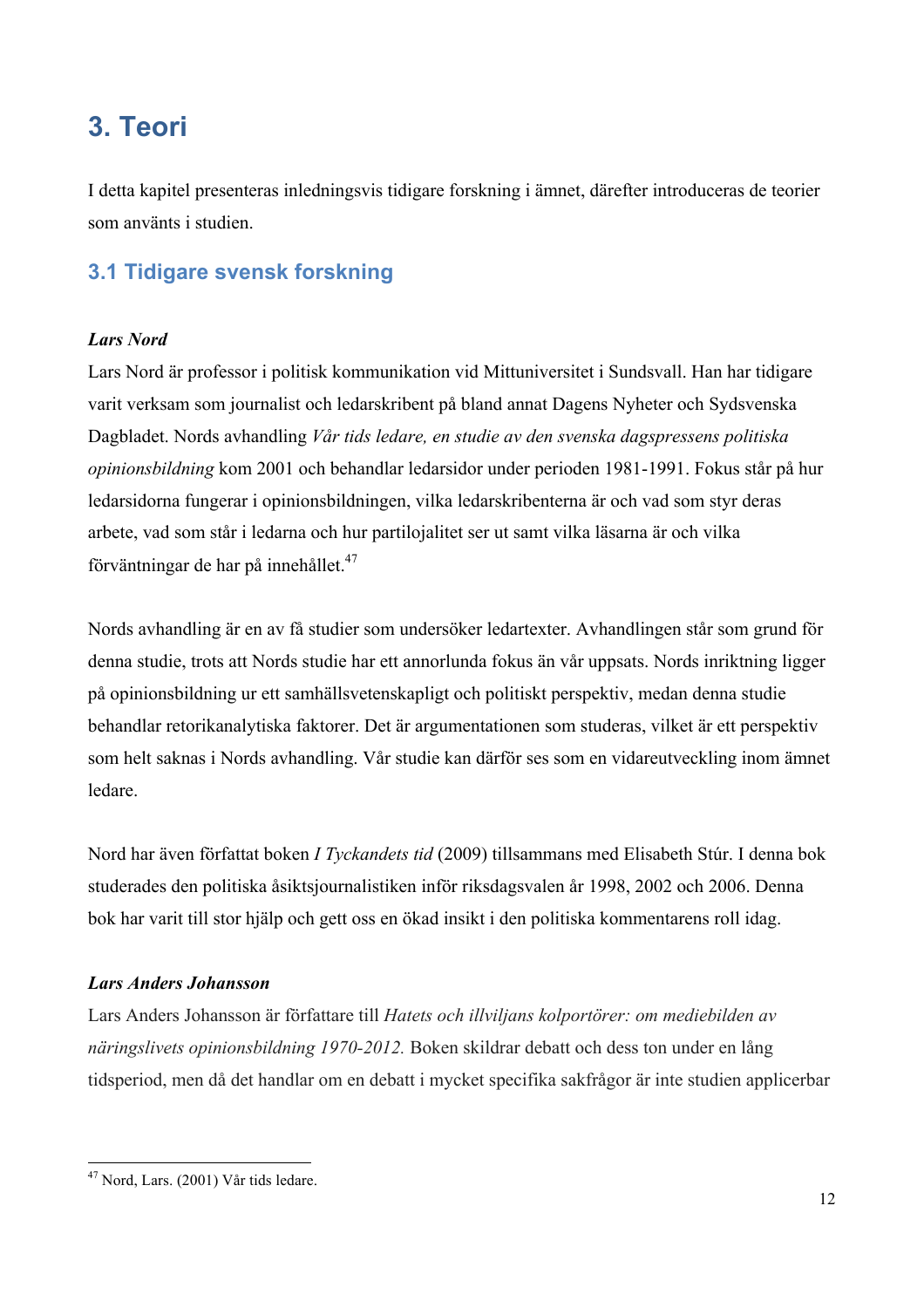på vår egen undersökning. Johanssons slutsats är dock intressant, i synnerhet med tanke på vår egen hypotes om ett hårdare debattklimat. I ett pressmeddelande om boken förklarar han:

*"Den hatretorik som i dag brukas av ett fåtal radikala skribenter på kultur- och ledarredaktioner och som få tar på allvar betraktades för bara trettio år sedan som helt normal bland ledande politiker och samhällsdebattörer."* <sup>48</sup>

Johanson menar, motsägelsefullt nog, att debattklimat inte alls är hårdare idag än för ett antal år sedan, snarare tvärtom.

#### *Camilla Buch och Sanna Håkansson*

Camilla Buch och Sanna Håkansson har skrivit kandidatuppsatsen *Oberoendets tid – En kvalitativ studie av språk och argumentation på fyra svenska ledarsidor under september 2012*. Buch och Håkansson undersökte till synes ett liknande ämne men under en kortare tidsperiod samt använde sig av fler tidningar. Resultatet av denna uppsats var bland annat att de till skillnad från Nord fann den politiska anknytningen i dagens tidningar som mycket tydlig. De såg även tendenser till en ökad personifiering och professionalisering bland journalisterna. Vid granskning gjordes bedömningen att uppsatsen endast var relevant i den mån att fungera som inspiration inom ämnet såsom Lars Nords avhandling. Uppsatsens metodval ansågs inte lämpa sig för denna studie, eftersom metoden inte skulle besvara de frågor ämnade undersökas till fullo.

# **3.2 Teoretisk utgångspunkt**

Det finns många teorier att ta avstamp i som rör opinionsjournalistik. Däremot mycket få som rör debattklimatet eller ledarsidor i synnerhet. Nedan beskrivs ett antal teorier som vi tillsammans med faktorer i bakgrunden kommer att ta hänsyn till under vårt analysarbete och återkoppla till i vår diskussion. Detta för att ge studien en teoretisk förankring och kunna sätta undersökningen i ett större sammanhang.

 <sup>48</sup> http://www.presskontakt.se/pressreleaser/visa/pressrelease/467590/ny-bok-hatets-och/6DED026F-C9EA-79E5- D246-B871378F1C6A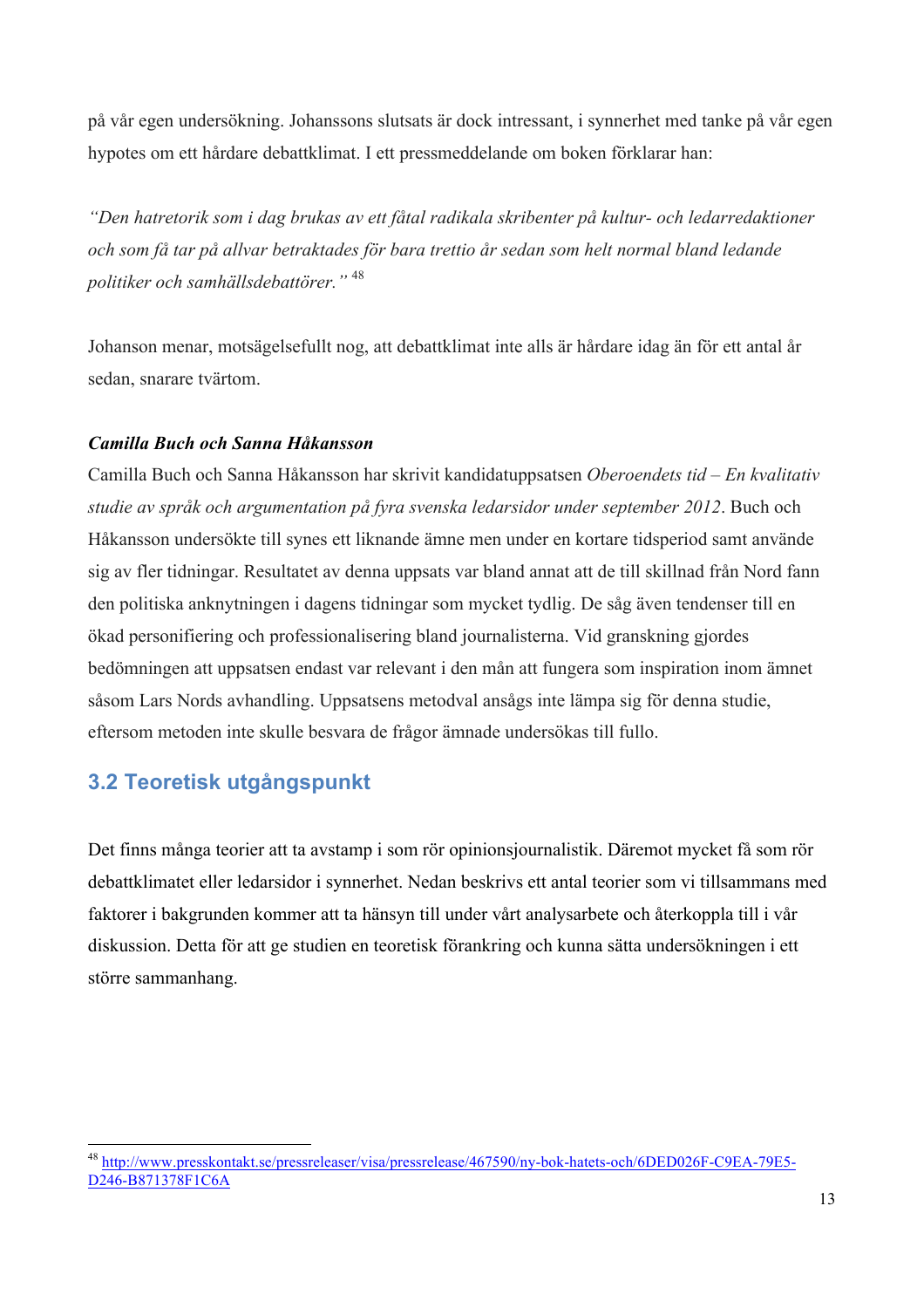# **3.3 Marknadsmodellen och Public service-modellen**

I *Tyckandets tid* återfinns två perspektiv av den politiska kommentarens roll i samhället.

Enligt *Marknadsmodellen* är den kommenterande journalistikens syfte att medverka till att locka en större publik. Av detta skäl blir journalistiken i denna modell både förenklad och dramatiserad i syfte att maximera publiken likväl som reklamunderlaget. Intresseväckande skribenter av populära ämnen får ta störst plats och de viktigaste skribenterna blir varumärken för sina mediaorganisationer och får ofta framträda i offentliga sammanhang. Ledarens innehåll måste i denna modell vara både tydligt och oreserverat för att skapa uppmärksamhet och kunna utmärka sig bland övrigt medieutbud.<sup>49</sup>

I *Public service-modellen* är istället skribenternas demokratiska roll det centrala. Nyhetsanalyser, ledare och politiska kommentarer bör ha som främsta funktion att öka den politiska medvetenheten och medborgarnas förståelse för samhället. Med anledning av detta bör kommentarer och egna åsikter vara lätta att identifiera som just detta - utgångspunkterna för resonemangen måste vara tydligt redovisade och olika infallsvinklar och åsikter i frågan belysta. Målet med public servicemodellen är att förbättra det offentliga samtalets kvalitet. Detta genom att föra in nya och väl avvägda argument i debatten eller lyfta hittills mindre välkända ståndpunkter eller perspektiv på en fråga.<sup>50</sup>

|                       | <b>Marknadsmodellen</b>  | <b>Public service-modellen</b> |
|-----------------------|--------------------------|--------------------------------|
| <b>Identifikation</b> | <b>Dold</b>              | <b>Oppen</b>                   |
| <b>Nyhetsnorm</b>     | Excentrism               | Proportionalism                |
| Opinionsnorm          | Populism                 | Alternativ                     |
| Värdegrund            | Dold                     | Oppen                          |
| <b>Debattkultur</b>   | Argumenterande definitiv | Resonerande deliberativ        |

*Figur 2. En modell som tydliggör och kontrasterar Marknadsmodellens respektive Public servicemodellens värdegrund, debattkultur, nyhetsnorm etcetera.51*

<sup>&</sup>lt;sup>49</sup> Nord, Lars och Stúr, Elisabeth. (2009) Tyckandets tid. s.152<br><sup>50</sup> Ibid. s.153<br><sup>51</sup> Nord, Lars och Stúr, Elisabeth. (2009) Tyckandets tid. s.152-153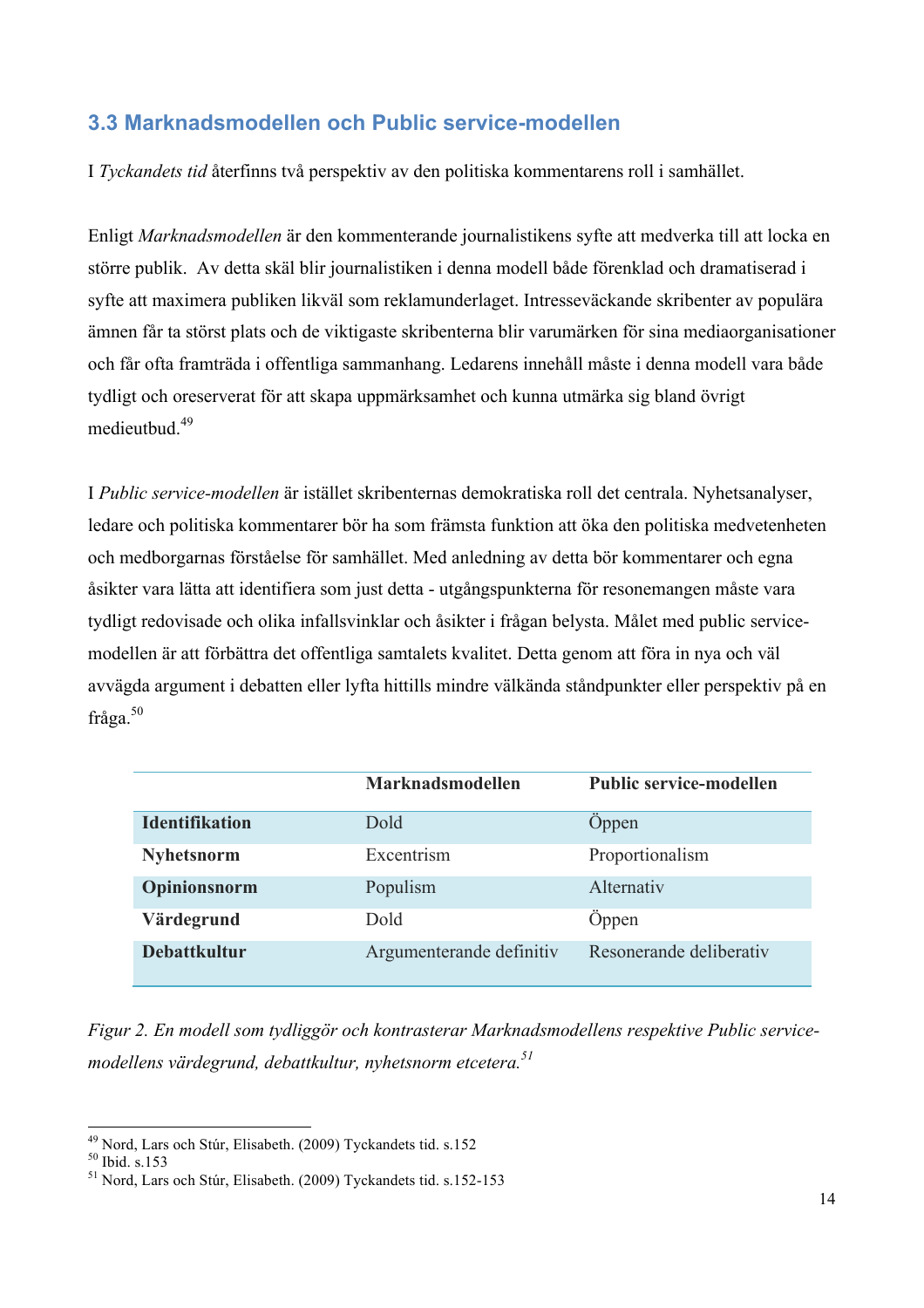#### *Teorins relevans*

Denna teori är väsentlig för vår studie då vi finner det intressant att undersöka om det i sättet att skriva och argumentera går att urskilja tydligare drag av Marknadsmodellens marknadsorientering på ledarsidorna idag i jämförelse med under andra perioder.

# **3.4 Uses and Gratifications**

*Uses and Gratifications-teorin* introducerades ursprungligen av Harold Lasswell på 1940-talet, men förnyades på 70- och 80-talet av medieforskare som Michael Gurevich och Denis McQuail.52 Uses and Gratifications-teorin eller "användningsteorin" är en medieteori som lägger fokus på *varför*  människor använder en viss media, istället för det som mycket annan medieforskning inriktar sig på - *vilka* effekter medieanvändningen har på publiken. Enklare formulerat är teorin en del i den forskning som lägger störst vikt vid vad människor gör med media, snarare än vad media gör med människor.

Teorin utgår från att människor får specifika behov så som information eller förströelse tillgodosedda genom att använda bestämda medier. Effekten och resultatet av en medieanvändning är beroende på hur användbart och betydelsefullt användaren anser att mediets innehåll är.<sup>53</sup> Olika individer kan värdera samma medieinnehåll helt olika beroende på personlighet, ålder, bakgrund och social kontext<sup>54</sup>

#### *Teorins relevans*

Uses and Gratification-teorin är synnerligen intressant att använda i denna studie eftersom den förklarar olika mediers funktion och av den anledningen kan vara en intressant utgångpunkt i diskussionen om ledarsidornas försvagade ställning som opinionsbildare. Mer specifikt kan teorin belysa hur ledarskribenterna förhåller sig till mottagare som värderar ledarsidorna allt mindre, samt vilka metoder de använder för att fånga deras intresse. Uses och Gratifications-teorin kan även vara till hjälp för att förklara varför sättet att skriva och argumentera förändrats över tid, speciellt med tanke på trenden som visar på allt mer sensationssökande medier.

<sup>&</sup>lt;sup>52</sup> McQuail, Denis. (1984) Masskommunikationsteori. s.156<br><sup>53</sup> Larsson, Larsåke. (2008) Tillämpad kommunikationsvetenskap. s.51<br><sup>54</sup> McQuail, Denis. (1984) Masskommunikationsteori. s.73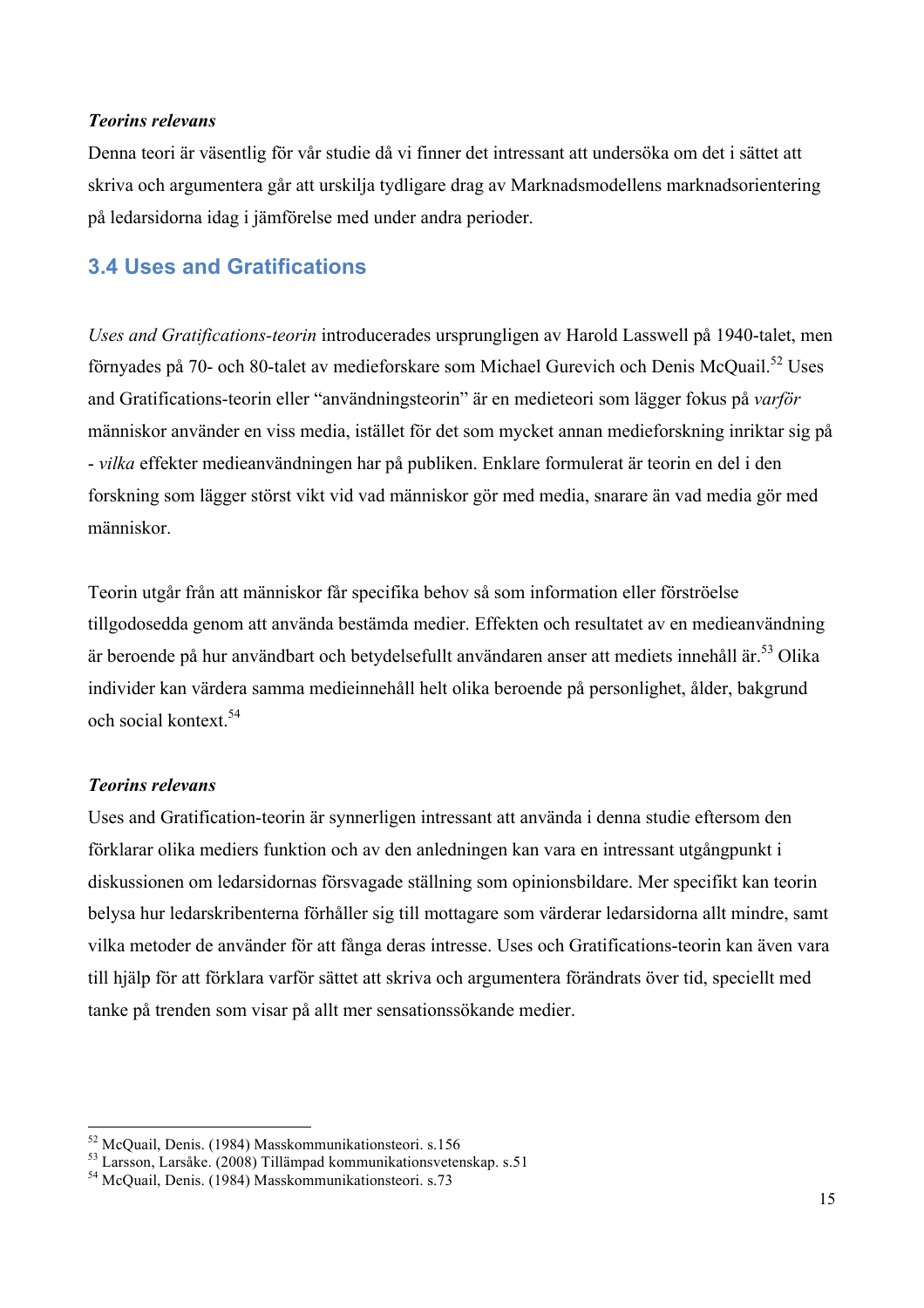### **3.5 Retorisk analys**

Retoriken utvecklades redan under antiken av lärda greker och romare. Den kände filosofen Aristoteles är en av grundarna till den klassiska retoriken - att övertyga och påverka i tal och skrift.<sup>55</sup>

Retorikanalysen omfattar idag ett tvärvetenskapligt fält där olika modeller kan användas för specifika ändamål.<sup>56 57</sup> Det gemensamma syftet för samtliga modeller är att genom analysen försöka förstå och förklara vilken funktion och verkan kommunikativa handlingar har. Detta genom att titta på texten i samband med en talare eller författare, en situation och en publik. Enligt Aristoteles har sändaren tillgång till tre olika medel för att övertyga sin publik: ethos, pathos och logos.<sup>58</sup>

*Ethos* är kopplat till den karaktär eller personlighet sändaren vill tillskriva sig själv för att vinna läsarens intresse, välvilja och förtroende. *Pathos* är de känslor som en sändare försöker väcka hos sina mottagare och utnyttja för att övertala dem. En pathostext framstår som känsloladdad och värdeorden står tätt. *Logos* används till att försöka tala till mottagarens intellekt och rationella förmåga.59

### **3.6 Argumentationsanalys**

Skillnader mellan retorikanalys och argumentationsanalys kan uppfattas som diffusa då läroböcker tenderar att kombinera inslag av dem båda. Det som idag kallas argumentationsanalys rör främst logos. Föregångsidéer till modern argumentationsanalys återfinns inom den klassiska retoriken, men den retoriska analysen och argumentationsanalysen kommer senare i vetenskapshistorien att skiljas åt.<sup>60</sup> Det som särskiljer de olika analyserna kan beskrivas som att argumentationsanalysen syftar på den *logiska synen* på relationen mellan språkliga satser som används för att beskriva, eller ställa upp modeller för det argumentativa inslaget i en text.

 <sup>55</sup> Bergström, Göran och Boréus, Kristina. (2012) Textens mening och makt: en metodbok i samhällsvetenskaplig textoch diskursanalys. S.91<br><sup>56</sup> Renberg, Bo. (2007) Retorikanalys: en introduktion. s.9

<sup>&</sup>lt;sup>57</sup> Hellspong, Lennart. (2001) Metoder för brukstextanalys. s.99<br><sup>58</sup> Renberg, Bo. (2007) Retorikanalys. s.26<br><sup>59</sup> Ibid. s.26<br><sup>60</sup> Bergström, Göran och Boréus, Kristina. (2012) Textens mening och makt. s.92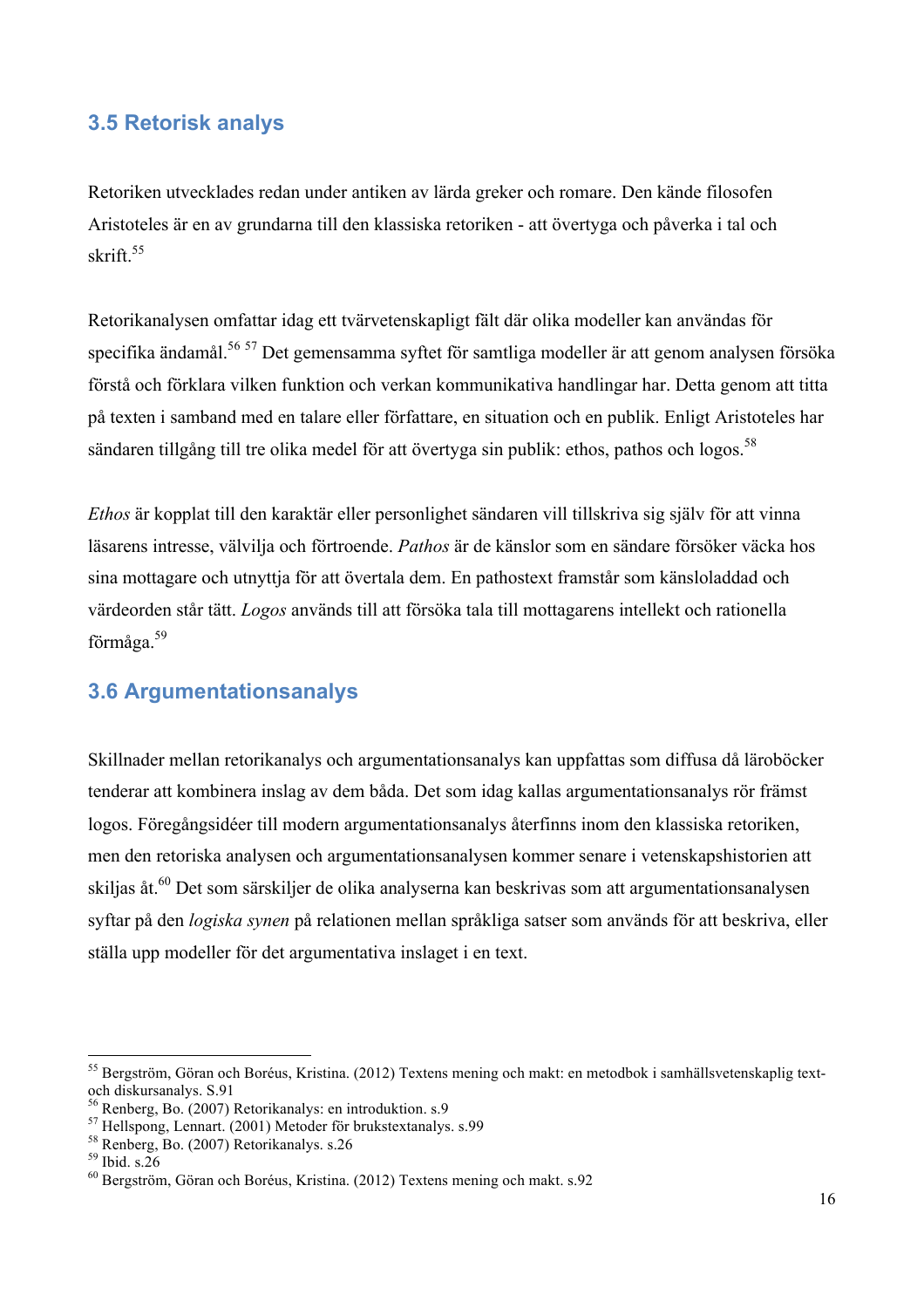#### *Teoriernas relevans*

Inom språkvetenskapen finns grundliga argumentationsteorier som *toulmin's schema* och *pro et contra-analysen* vilka utgör praktiska redskap för analys. Dessa teorier lämpar sig dock bättre till den som önskar en fördjupning av argumentationen i en text. I vår studie bedömer vi det relevant att avgränsa oss till att endast använda argumentativa inslag i vår analysmetod som skall komplettera den retoriska analysen.

Sammantaget undersöker argumentationsanalysen kritiskt vilka argument och medel som ger texten stöd och hur dessa förstärker eller försvagar varandra samt vad de grundar sig på.<sup>61</sup> Vad som analyseras är med andra ord innebördsaspekten i en text, där en stor vikt läggs på textens ämne och innehåll. Inom retorik betraktas argumentationen som ett sätt att övertyga med de medel som är mest effektiva anpassat till situationen. Retoriken är därmed tydligare inriktad mot den interpersonella aspekten där skribentens kommunikation till mottagaren står i fokus.<sup>62</sup>

I praktiken utgör *ethos*, *pathos* och *logos* en gemensam strategi i en text: tankar, ord och argument (logos) har en sändare som mottagarna måste förhålla sig till (ethos) och ett innehåll som påverkar läsarens ställningstagande genom värderingar och känslor (pathos).<sup>63</sup> Likaså som en ledare är strategiskt uppbyggd av dessa tre argumentationsmedel kan den också dekonstrueras för att undersöka varje argumentationsmedel separat. På så sätt kan vi närmare urskilja deras enskilda inverkan på helheten av ledarartikeln.

<sup>&</sup>lt;sup>61</sup> Hellspong, Lennart. (2001) Metoder för brukstextanalys. s.108<br><sup>62</sup> Bergström, Göran och Boréus, Kristina. (2012) Textens mening och makt. s.92<br><sup>63</sup> Renberg, Bo. (2007) Retorikanalys. s.26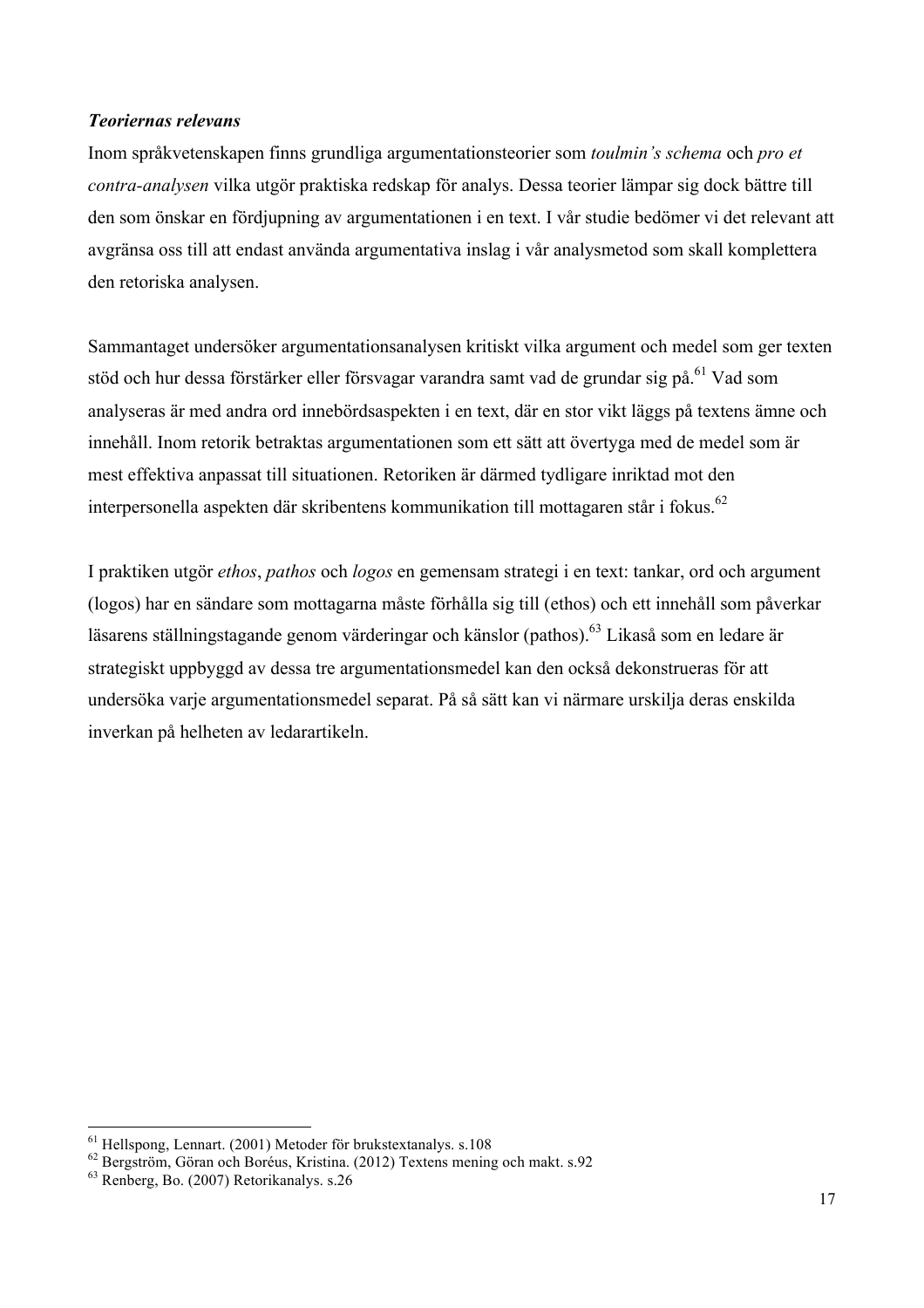# **4. Metod**

Inom forskningen finns flera tillvägagångssätt att tillgå såsom kvantitativ och kvalitativ metod. Den kvantitativa metoden analyserar och drar slutsatser av en större mängd data med hjälp av kodning och statistik, medan den kvalitativa metoden behandlar och tolkar en begränsad textmassa genom att utforma relevanta frågor och se om svaren finns i analysmaterialet.<sup>64</sup> Nedan beskrivs den metod som användes för att genomföra vår analys.

#### *Kvalitativ analys*

Med både studiens syfte och våra frågeställningar i åtanke var en kvalitativ metod att föredra framför en kvantitativ metod. Detta eftersom den kvalitativa metoden, till skillnad från en kvantitativ metod, erbjuder möjligheten till att studera texterna på djupet för att på bästa sätt kunna urskilja samband och avvikelser och upptäcka små nyanser i hur argumentationen förändrats över tid.

#### *Val av analysmetod*

Vårt val av metod är en retorisk analys som kompletterades av en argumentationsanalys. På så sätt kunde frågorna skräddarsys för att ge oss bäst möjlighet att besvara våra frågeställningar. Analysfrågorna strukturerades sedan med hjälp av ECA-modellens matris, vilken förklaras närmare nedan.

Inledningsvis övervägdes andra typer av kompletterande metoder och modeller, men vi kom fram till att den kombinerade retorik- och argumentationsanalysen var tillräcklig för att kunna uppfylla syftet med studien. Magdalena Nordensons SPADER-modell, som ursprungligen är en metod för att skriva ledarartiklar, men som också lämpar sig att användas som analytiskt verktyg, prövades men lyckades inte bidra till att besvara frågeställningarna på ett tillfredställande sätt.<sup>65</sup> Vidare diskuterades ett flertal kompletterande analyser såsom semiotisk analys och diskursanalys, dock framkom vid närmare granskning att dessa analyser utgick från ett språkvetenskapligt perspektiv, vilket inte är relevant för att besvara syfte och hypotes.

<sup>&</sup>lt;sup>64</sup> Watt Boolsen, Merete. (2007) *Kvalitativa analyser: [forskningsprocess, människa, samhälle]* s. 52, 88 <sup>65</sup> Nordenson, Magdalena. (2008) Opinionsjournalistik. s.99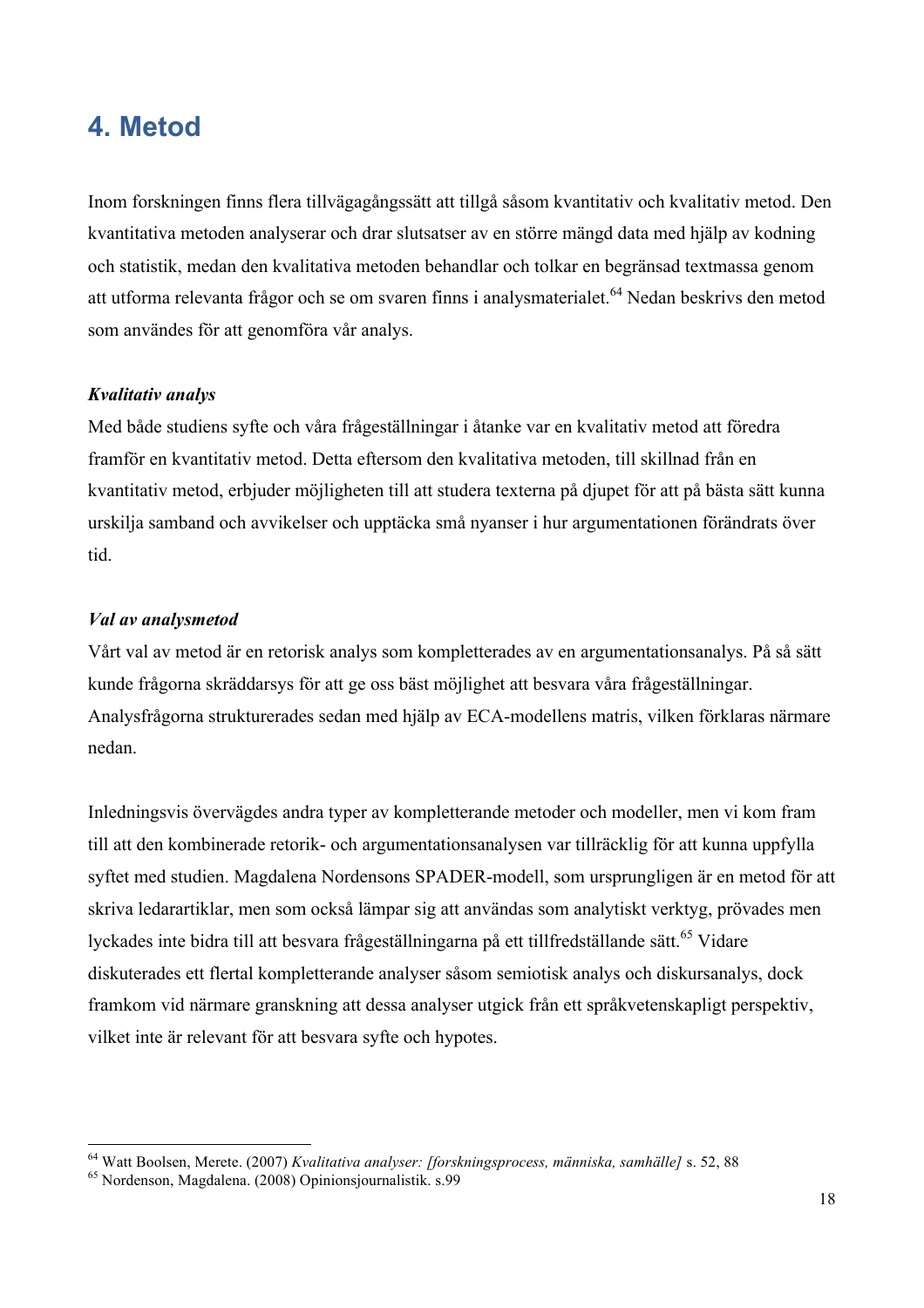# **4.1 ECA-modellen**

För att få en överblick av materialet och systematisera innehållet tillämpades modellen *Ethnographic content analysis*, förkortat *ECA*. ECA-modellen, som består av 12 steg, är en mycket fördelaktig och användbar metod vid kvalitativ textanalys eftersom den hjälper till att strukturera och systematisera analysmaterialet. Brist på överskådlighet i en kvalitativ metod riskerar annars att bli ett problem i sammanställningen av resultatet.

Huvudstommen i modellen som är väsentlig för att logiskt ordna vårt analysmaterial är ett kodschema som vi har valt att beteckna som en *matris.* Matrisen innehåller förhandsdefinierade kategorier där de tänkbara frågeställningarna redan är förutbestämda. Fördelen med detta analysredskap är att svarsalternativen hittas tidigt i studien och risken att bortledas från huvudspåret minimeras. Matrisen har även funktionen att ge en kontinuitet i analysen av ledarartiklarna och följaktligen ett mer trovärdigt resultat. Nackdelen ligger däremot i att det finns en viss risk att, då frågorna på förhand är definierade, missa intressanta infallsvinklar som eventuellt varit lättare att urskilja med ett mer öppet synsätt.<sup>66</sup>

# **4.2 Tillvägagångssätt**

Vi har utgått från ECA-modellens kvalitativa angreppssätt. Utifrån studiens frågeställningar och de teorier och den bakgrund som presenteras i det tidigare utformades frågor till ECA-modellens kodschema - matrisen. Frågorna konstruerades utifrån en retorik- och argumentationsanalys.

ECA-modellen är flexibel och föränderlig. Det betyder att de 12 stegen inte behöver följas minutiöst i föreslagen ordning utan kan bearbetas parallellt och anpassas efter relevans. För att förenkla arbetsprocessen har stegen delats in i fyra övergripande faser.

#### **Fas 1; steg 1 - 3**

Grunden för en kvalitativ analys utgår från **forskningsfrågan**, där problemformulering och frågeställningar definieras. Dessa presenterades i bakgrundskapitlet. Efter att ha fastställt **urvalet** av ledarartiklar samlas materialet in med hjälp av databasen Retrievers mediearkiv samt Kurs- och tidningsbiblioteket.

 <sup>66</sup> Esaiasson, Peter. (2012) *Metodpraktikan: konsten att studera samhälle, individ och marknad*. s.217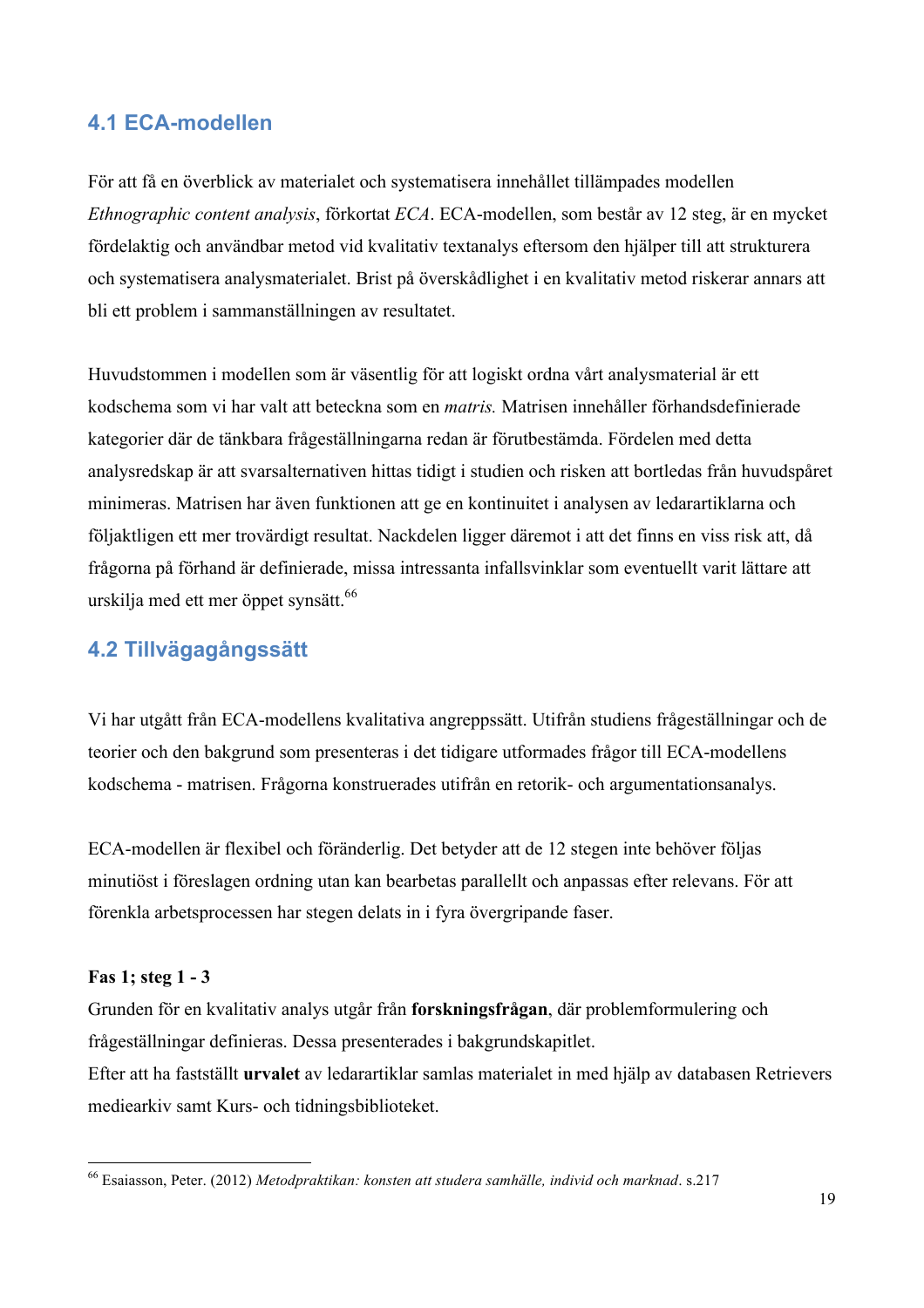Sedan påbörjas **inläsning** av de analyser som skall appliceras på studien, retorikanalys med en kompletterande argumentationsanalys, samt **kunskapsinhämtning** gällande relevanta teorier och tidigare forskning.

#### **Fas 2; steg 4-8**

Här påbörjades ett **första utkast till matrisen** där teman och frågor utformades och strukturerades med hjälp av element från retorik- och argumentationsanalys. Begreppen som används i matrisen definierades och finns som bilaga för att underlätta förståelsen av studien samt för att underlätta en eventuell upprepning av samma studie. Efter diskussion ansågs det lättast om förhandsdefinierande svarsalternativ användes för samtliga analyser, då det underlättar tolkningen av analysarbetet samt gör det mer strukturerat.

Ett par artiklar lästes igenom där relevanta stycken och citat ströks under och anteckningar gjordes i marginalen. En första **provanalys** för att visa på om matrisen föreföll tillräcklig för att kunna uppfylla studiens syfte. Därefter bearbetades matrisen ytterligare där de frågor som inte upplevs som relevanta togs bort eller bearbetades. Efter att matrisen **reviderats** analyserades samtliga ledarartiklar på samma sätt som i provanalysen.

#### **Fas 3; steg 9-11**

För att underlätta analysarbetet skrevs samtliga matriser ut vilket vi upplevde gav en konkret helhetsbild. Utifrån matrisens frågeställningar kunde vi systematiskt **analysera** och **koda** materialet.

I nästa steg gjordes en **kategorisering** och **jämförelse** mellan de olika svaren. Vi valde att inte åtskilja Aftonbladet och Dagens Nyheter utan artiklarna analyserades årsvis. För att göra den gemensamma uppfattningen mer överskådlig gjordes sammanfattningar för respektive fråga för varje år inom den valda tidsperioden. Sedan jämfördes samtliga tidsperioder för att på så sätt se hur argumentationen utvecklats och kunna utläsa eventuella gemensamma nämnare och mönster. Med dessa resultat kunde olika exempel tas fram som blev grunden för ett utkast av resultat och analys.<sup>67</sup>

 <sup>67</sup> Altheide, David. (1996) Qualitative media analysis. s.37-44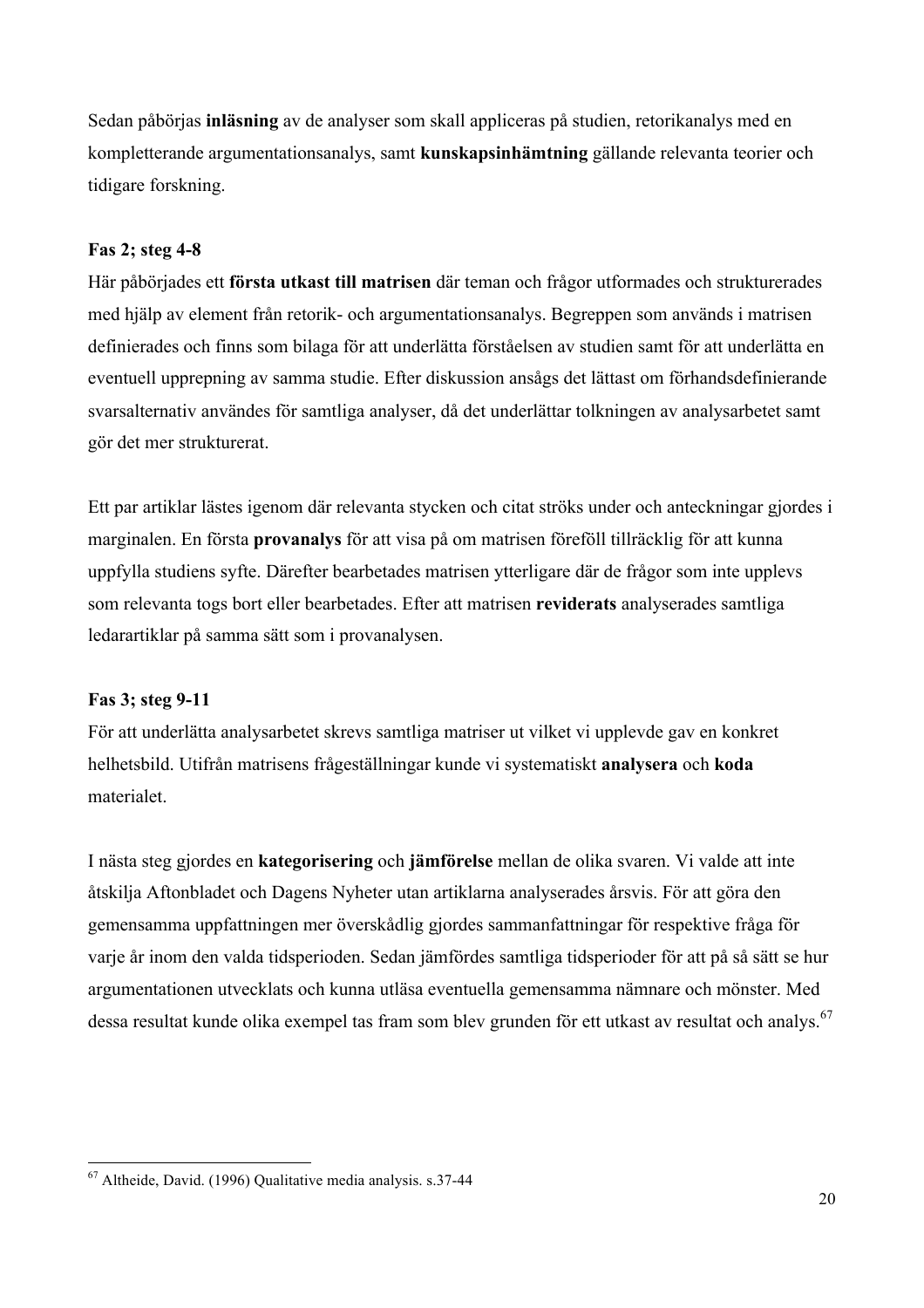#### **Fas 4; steg 12**

Ett utkast till **resultat** och **analys** gjordes där materialet presenterades kortfattat med utvalda **citat**. Med hjälp av teorier och tidigare forskning fördes en **diskussion** som stärktes med källor.

### **4.3 Matrisen**

Nedan presenteras och redogörs matrisens förutbestämda kategorier. Matrisen i sin helhet är tillgänglig som bilaga där frågorna är konstruerade för att ge oss möjlighet att besvara frågeställningar och hypotes. Utöver detta finns även en ordlista som definierar de olika begreppen i matrisen tillgänglig som bilaga. Förutom frågorna som syns nedan noteras även artikelns ämne och skribent under analysarbetet. Då analysens syfte är *sändarorienterat* försöker vi konstruera det tänkande som ligger till grund för skribentens textsammanställning, det vill säga om det går att skönja skribentens motiv och avsikter med texten.<sup>68</sup>

#### **Anas ett tydligt partipolitisk budskap i texten?**

Är det partipolitiska budskapet som framförs i artikeln explicit eller rentav frånvarande? Med tanke på tidningens sagda avpolitisering som successivt sker under den undersökta perioden, är det intressant att se om det går att ana denna avveckling genom att undersöka huruvida det partipolitiska budskapet och partitillhörigheten är tydlig, eller om det parti-politiska ställningstagandet är diffust eller dolt.

#### **Vilken är den huvudsakliga tesen?**

Här försöker vi urskilja vad tesen, alltså den åsikt som sändaren vill att mottagaren skall göra till sin, går ut på.<sup>69</sup> Utifrån Hellspongs argumentationsanalys är det intressant att undersöka huruvida budskapet och texten i sin helhet är *konstaterande* ("Så här förhåller det sig"), *värderande* ("Det här är bra/dåligt"), eller *föreskrivande* ("Gör så här!").<sup>70</sup> Är tesen föreskrivande räcker fakta som argument, men är den värderande eller föreskrivande krävs också värdeomdömen såsom personlig åsikt, normativa definitioner eller handlingsnormer. Tesen utmärker sig inte alltid explicit utan den kan vara indirekt eller framstå som självklar med outtalad slutsats.<sup>71</sup> Texten kan t.ex. uppfattas som både värderande och konstaterande. Det som är intressant att titta på är om det går att urskilja några förändringar över tid, med grund i avpolitiseringen och personifieringen. Kan vi se utifall

<sup>&</sup>lt;sup>68</sup> Renberg, Bo. (2007) Retorikanalys. s.15<br><sup>69</sup> Ibid. s.30<br><sup>70</sup> Hellspong, Lennart. (2001) Metoder för brukstextanalys. s.110<br><sup>71</sup> Renberg, Bo. (2007) Retoriskanalys. s.31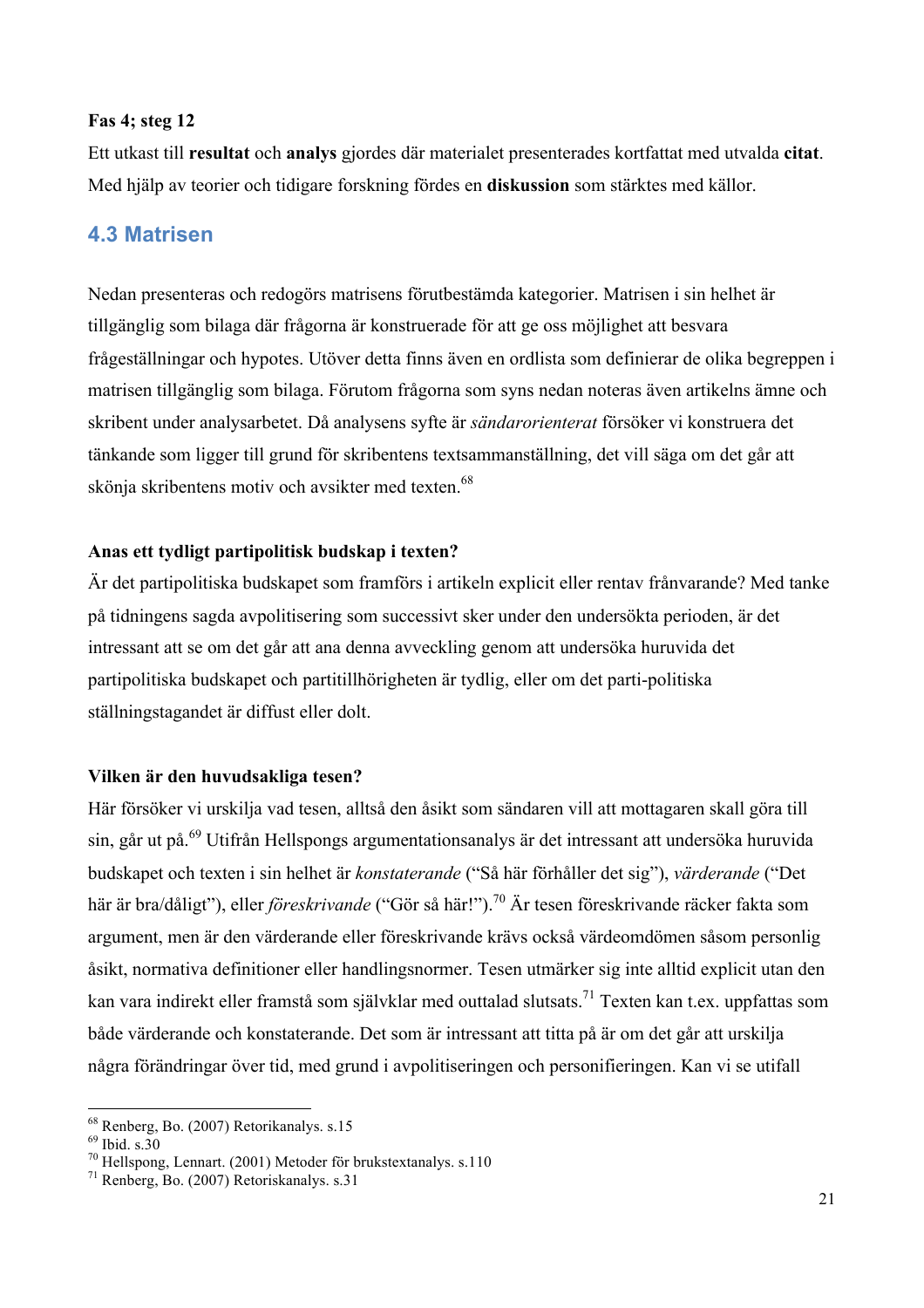budskapet var mer konstaterande förr med stöd av logiska argument och mer konstaterande idag underbyggt av fler personliga åsikter?

#### **Hur argumenterar avsändaren?**

Vi är intresserade av att se hur användningen av *ethos*, *pathos* och *logos* eventuellt har förändrats över den valda tidsperioden ur ett flertal aspekter. Då dessa tre element är de mest övergripande i retorik- och argumentationsanalysen fungerar de som stöttepelare för matrisens övriga frågeställningar. Genom att försöka urskilja vilket eller vilka argumentationssätt som dominerar artiklarna kan de även säga något om textens ton och hur budskapet träder fram, samt ge stöd för vår hypotes. Förhoppningsvis kan vi urskilja en tendens till personifiering och uppmärksamhetssökande om vi märker av ett allt starkare pathos som stöds av ethosargument. Genom att undersöka texternas utveckling av logos finns en chans att vi kan utröna partipressens betydelse och påverkan av ledarsidor från 1967 fram till nutid.

Vi försökte även se om *smutskastning* förekommer som argumentationsteknik. Med *smutskastning* syftar vi på en *förolämpning* mot någon som är irrelevant i förhållande till dennes offentliga yrkesroll.72 Med tanke på debatten om de personangrepp och aggressivitet som har urartat i sociala medier samt ökade inslag av *negative campaigning* i svenska valrörelser är det intressant att se ifall smutskastning även förekommer allt mer i ledaren.

#### **Vilken typ av språk används?**

Ton och känsla påverkas beroende på vilken typ av språk som skribenten väljer att framföra sin tes med. Språket kan vara formellt och opersonligt eller tvärtom upplevas som informellt och ledigt, likt en krönika. För att kunna definiera vad som tolkas som formellt respektive informellt har vi dels utgått från två diagram med synonymer ur Jean-Jacques Berthouts text publicerad i "Hej, det är från försäkringskassan". <sup>73</sup> Texten berör visserligen begreppet etikett, men vi anser trots detta att de motsatspar som utgår från formell/informell var applicerbara för vår analys.

Språkets utformning påverkar graden av ethos, pathos och logos, vilka är huvudelementen som genomsyrar samtliga kategorier i matrisen. På så vis kan vi undersöka om ledarens språkstil har förändrats under årens lopp.

<sup>72</sup> http://www.ne.se/lang/f%C3%B6rol%C3%A4mpning <sup>73</sup> Löfgren, Orvar. (1988) Hej, det här är från försäkringskassan! s.130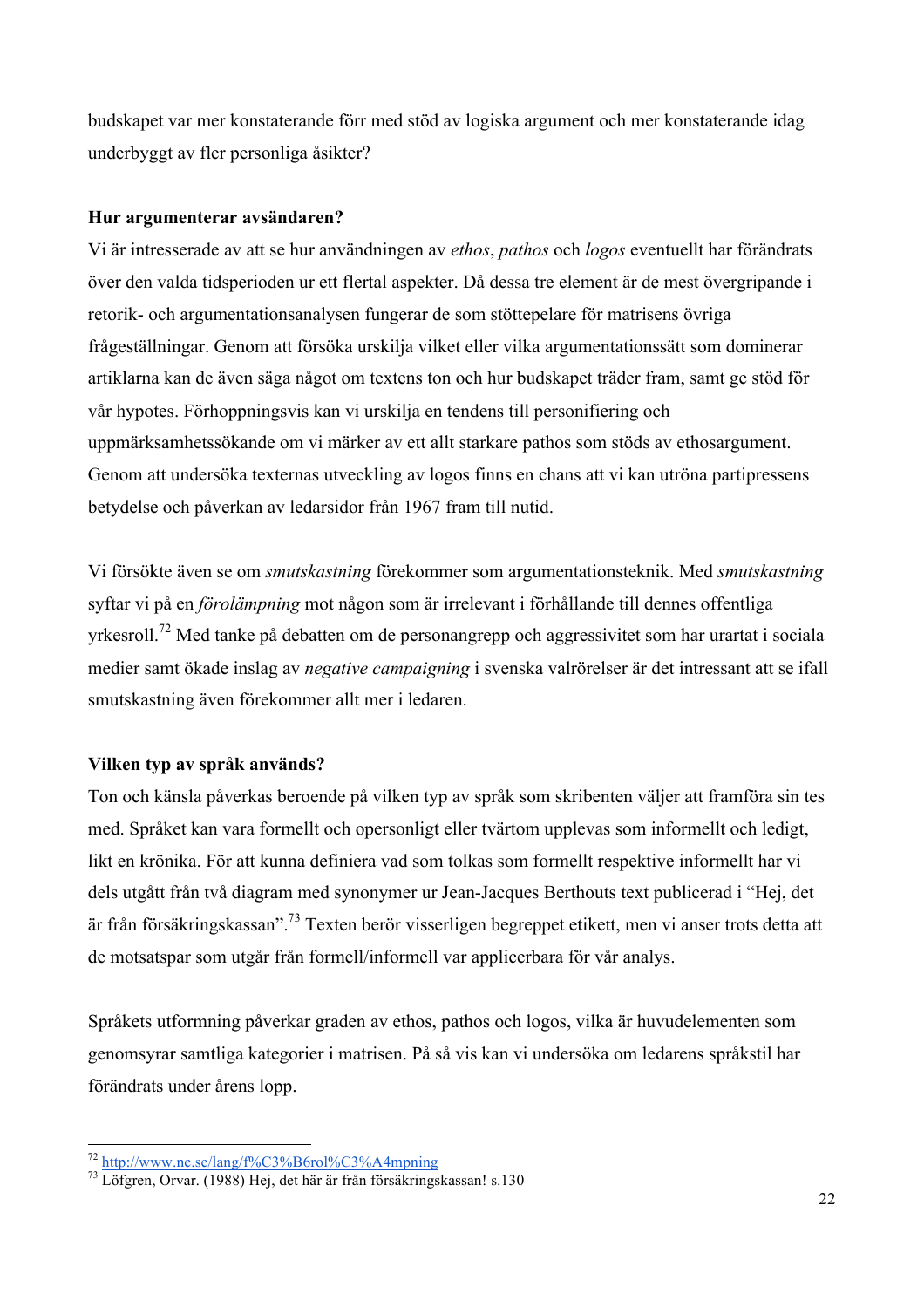#### **Används liknelser***/***metaforer?**

Troper är stilfigurer som ger orden en innebörd som avviker från den bokstavliga.<sup>74</sup> Liknelser och metaforer är exempel på troper som har en retorisk inverkan. Med hjälp av dessa kan texten göras mer levande och uttrycksfull eller så kan författaren linda in textens budskap i metaforer istället för att explicit gå rakt på sak. Om ledaren utsmyckas med målande formuleringar ger också en mer nyanserad text. Det är intressant att titta på om det går att urskilja några förändringar av användningen av metaforer över tid - kan det vara så att ledarskribenten idag är mer rakt på sak för att konkurrera med ett hårdnande debattklimat som råder i andra forum som bloggar och sociala medier?

#### **Vilken ton används?**

Ton är ett svårdefinierat begrepp där vi har valt att sammanställa och kategorisera ett antal mycket vanligt förekommande tonfall inom argumentationsteknik: Upplevs tonen som saklig eller osaklig? Är tonen aggressiv och förekommer inslag av hård kritik och framförallt personkritik? Är tonen istället mjuk och resonerande där författaren istället förlitar sig på logiska argument? Finns det inslag av ironi och cynism? Har författaren en informativ ton eller uppfattas den som övertalande?

Dessa förutbestämda alternativ mäter graden av ethos, pathos och logos och bidrar till att se hur detta har utvecklats under tid. Som tidigare nämnt tror vi att debatten i exempelvis bloggar och krönikor hårdnat och tenderar att vara mer personkritisk. Kan vi genom att studera tonen skönja om även ledarsidor påverkats av och anpassats sig till dagens påstådda tuffa debattklimat?

### **4.4 Urval**

Tidsramen för vår studie omfattar 45 år under perioden 1967-2012. Antalet artiklar är 40 stycken under den fastställda tidsperioden. Analysmaterialet som består av huvudledare från Aftonbladet och Dagens Nyheter hämtades i elektronisk form via databasen Retriever samt som inskannad mikrofilm från Göteborgs universitets Kurs- och tidningsbibliotek.

Åren som undersöktes var 1967, 1982, 1997 och 2012 och antalet artiklar fördelades jämt mellan tidningarna. Ledare från samtliga 45 år undersöktes inte, utan urvalet begränsades till nedslag à 10 artiklar vart femtonde år under den valda tidsperioden. Skälet till att 1967 valdes som startår för studien var möjligheten till att undersöka artiklar som skrevs då pressen fortfarande hade en tydlig

 <sup>74</sup> Renberg, Bo. (2007) Retoriskanalys. s.37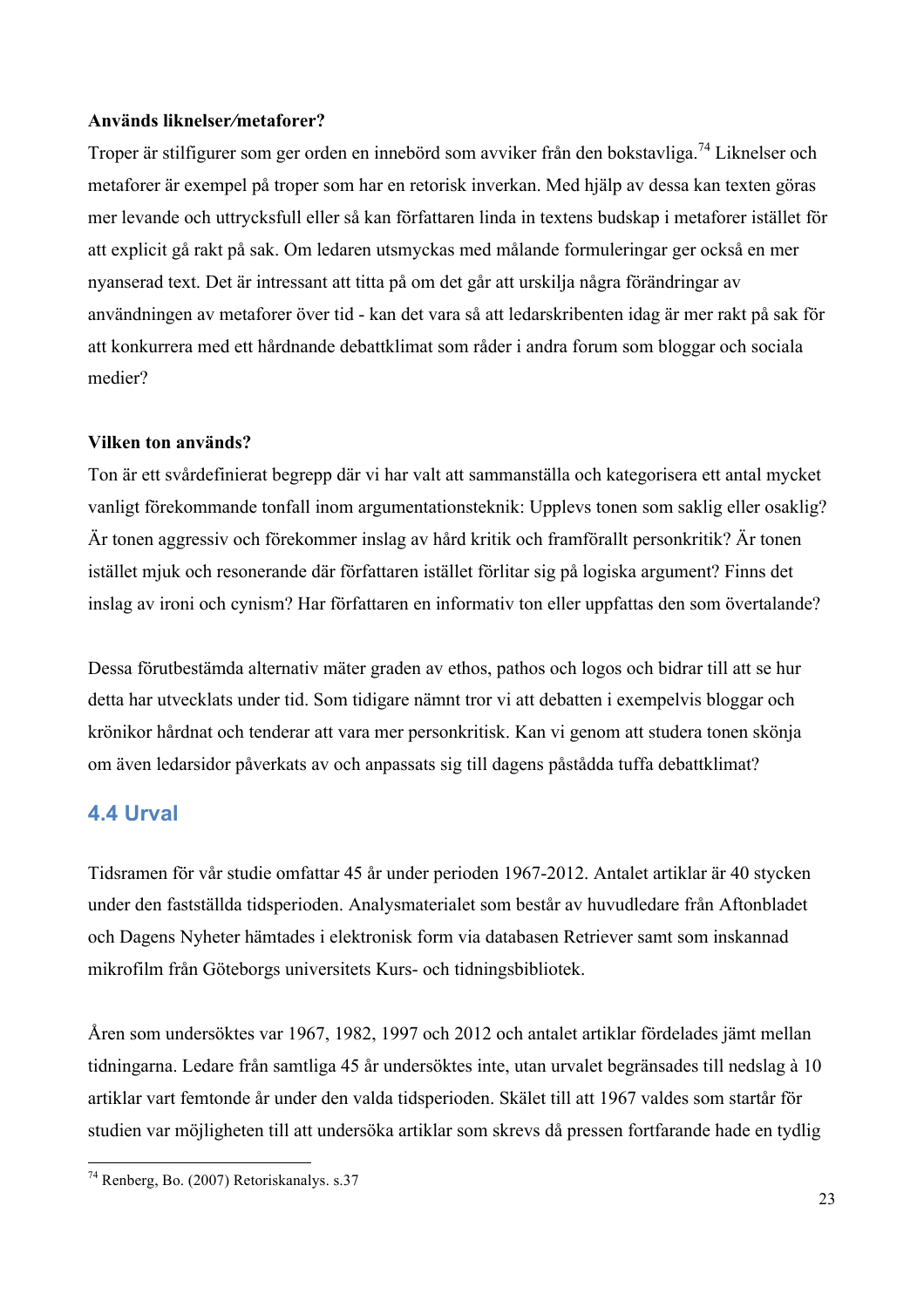partikoppling, utan att behöva sträcka oss längre än ett halvt sekel. Frekvensen på 15 års mellanrum valdes då ambitionen var att fånga upp de förändringar som skett i samhället och media mellan varje nedslag. Detta är intressant för oss, med anledning av att undersökningen även avser att försöka urskilja hur medieutvecklingen kan ha påverkat ledarskribenternas argumentationsteknik.

Som tidigare nämns väljer vi att analysera 10 artiklar per vald period, det vill säga 10 artiklar under en vecka, exklusive helger. Innan valet av datum fastställdes sågs kalendern över för att undvika att den valda veckan sammanföll med exempelvis en högtid eller stort återkommande evenemang, då det möjligen skulle kunna påverka sättet att argumentera. Valet föll på artiklar publicerade vecka 10, vilken infaller i mars, under respektive tidsperiod. Detta minskar även påverkan av ett eventuellt riksdagsval.

De valda åren är också jämnt fördelade mellan höger- och vänsterregeringar. Vid 1967 och 1997 bestod regeringen av en röd majoritet och vid 1982 och 2012 en blå. 1982 är ett valår och att den valda veckan för analys inträffar cirka ett halvår före riksdagsvalet har tagits i beaktning, då vi är medvetna om att detta kan ha haft en påverkan på sättet att argumentera. Vi upplevde att år 1982 trots detta är en representativt och intressant tidsperiod.

För att ge studien en större bredd valdes en morgontidning, Dagens Nyheter, och en kvällstidning, Aftonbladet. Tidningarna har även olika politisk ideologi. Det två till synes väldigt olika tidningar valdes med förhoppning om att de kan påvisa generella tendenser eller mönster för tidningsbranschen i stort. Det är inte bara deras olikhet som motiverade vårt val, utan även med deras likheter i åtanke - de båda tidningarna har en lång historia, ägs av stora mediekoncerner och är rikstäckande. Vi anser därför att de är de två viktigaste tidningarna att basera denna studie på då de båda tidningarna utgör eliten i opinionsbildningen i svensk press sedan en lång tid. Det har självfallet inte förbisetts att tidningarnas olikheter kan vara faktorer som påverkar studiens utfall, men detta upplevs snarare kunna vara till studiens fördel, eftersom undersökningen är ute efter att se någon form av generella mönster i sättet att argumentera.

Då studien är kvalitativ innebär det att materialmängden behöver begränsas. Det kan tyckas otillräckligt att endast analysera ledare från två tidningar, men i och med att analyserna är grundligt utförda upplevdes det rimligt att låta endast två tidningar representera olika typer av svensk press. Att endast välja 40 artiklar kan uppfattas som ett litet urval, men med studiens kvalitativa natur i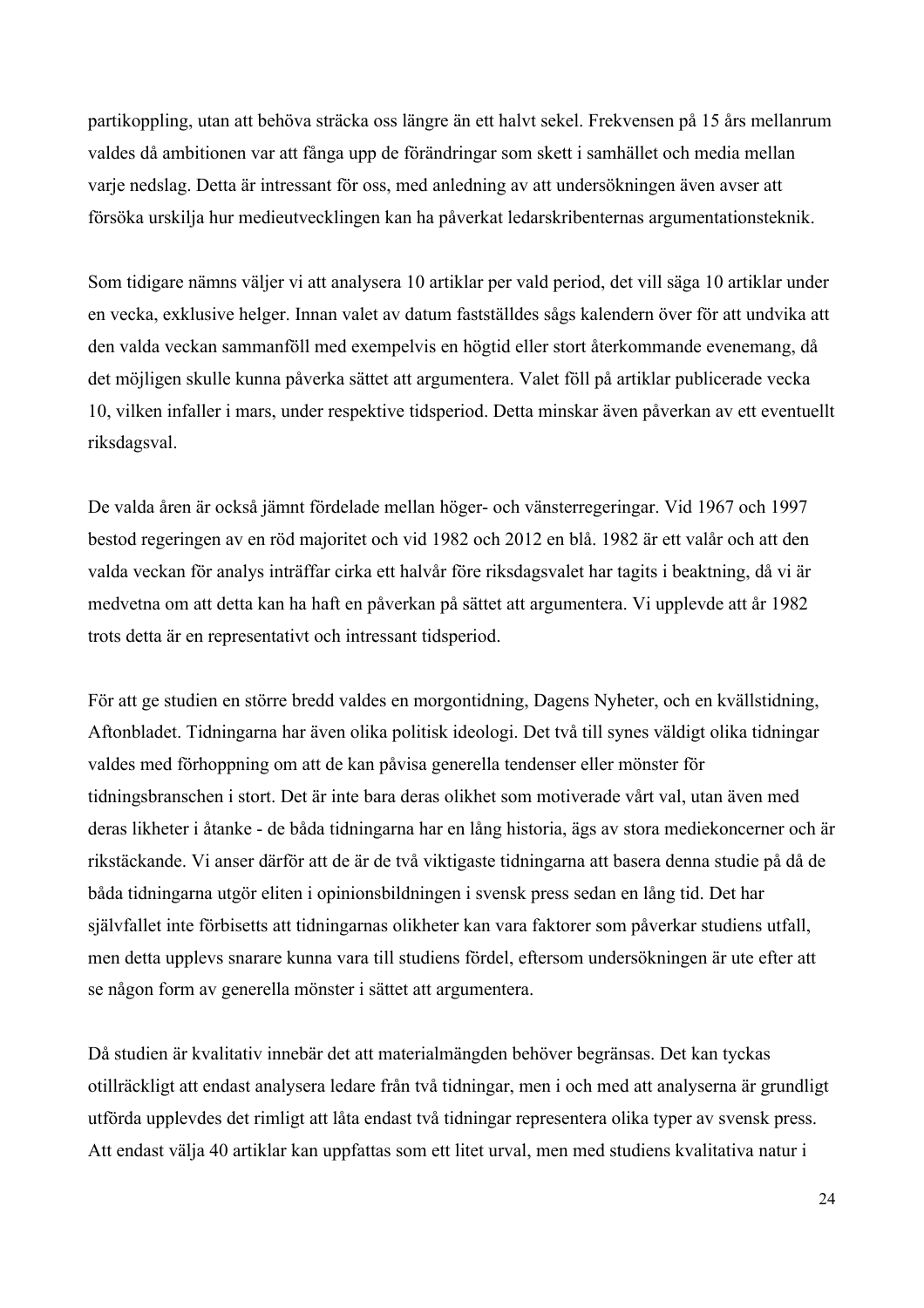åtanke upplevde antalet som tillräcklig för att nå en mättnad och kunna dra eventuella slutsatser om tendenser och mönster<sup>75</sup>

Ytterligare avgränsningar för studien är att fokus inte har lagts på ämnesval eller skribentens kön. Detta ses som faktorer likt tidningens politiska ideologi, som möjligen kan färga argumentationen på ledarsidorna. Vi är medvetna om och diskuterar dessa faktorer, men de ses inte som centrala för studien.

#### **Kort om de valda tidningarna**

#### **Dagens Nyheter**

Dagens Nyheter utkom första gången år 1864 och ingår i Bonnierkoncernen. DN är oberoende liberal och enligt egen utsago står de fria från partier, organisationer och ekonomiska maktsfärer. Deras politiska hållning på ledarplats är liberal. DN:s papperstidning läses av drygt 800 000 personer och DN.se har cirka 1,5 miljoner webbläsare varje vecka.<sup>76</sup>

#### **Aftonbladet**

Sveriges största kvällstidning Aftonbladet grundades år 1830 och ägs idag av mediekoncernen Schibsted med 91 procent av aktierna, medan Landsorganisationen i Sverige (LO) innehar resterande 9 procent. Tidningen har under sin långa historia varit både liberal, konservativ och socialdemokratisk och har numera den politiska beteckningen "obunden socialdemokratisk". Aftonbladet når varje dag drygt 2,5 miljoner läsare genom sina kanaler. Aftonbladet.se är sedan 1994 tidningens nätupplaga.77

### **4.5 Generalisering av studien**

Då studien behandlar ett relativt litet antal artiklar och tidningar under den valda perioden är vi medvetna om att det inte är möjligt att generalisera argumentationsteknikens förändring på alla ledarsidor i svensk press under samtliga 45 år enbart grundat på denna studie. Däremot är materialet sannolikt tillräckligt för att ana tendenser eller mönster hos Dagens Nyheter och Aftonbladet som är tillräckligt olika som tidningar för att kunna bidra till att även dra vissa slutsatser när det gällande andra tidningar under respektive tidsperioder.<sup>78</sup>

<sup>&</sup>lt;sup>75</sup> Ekström, Mats och Larsson, Larsåke. (2010) Metoder i kommunikationsvetenskap. s.76,129-130<br><sup>76</sup> www.dn.se<br><sup>77</sup> www.aftonbladet.se<br><sup>78</sup> Ekström, Mats och Larsson, Larsåke. (2010) Metoder i kommunikationsvetenskap. s.1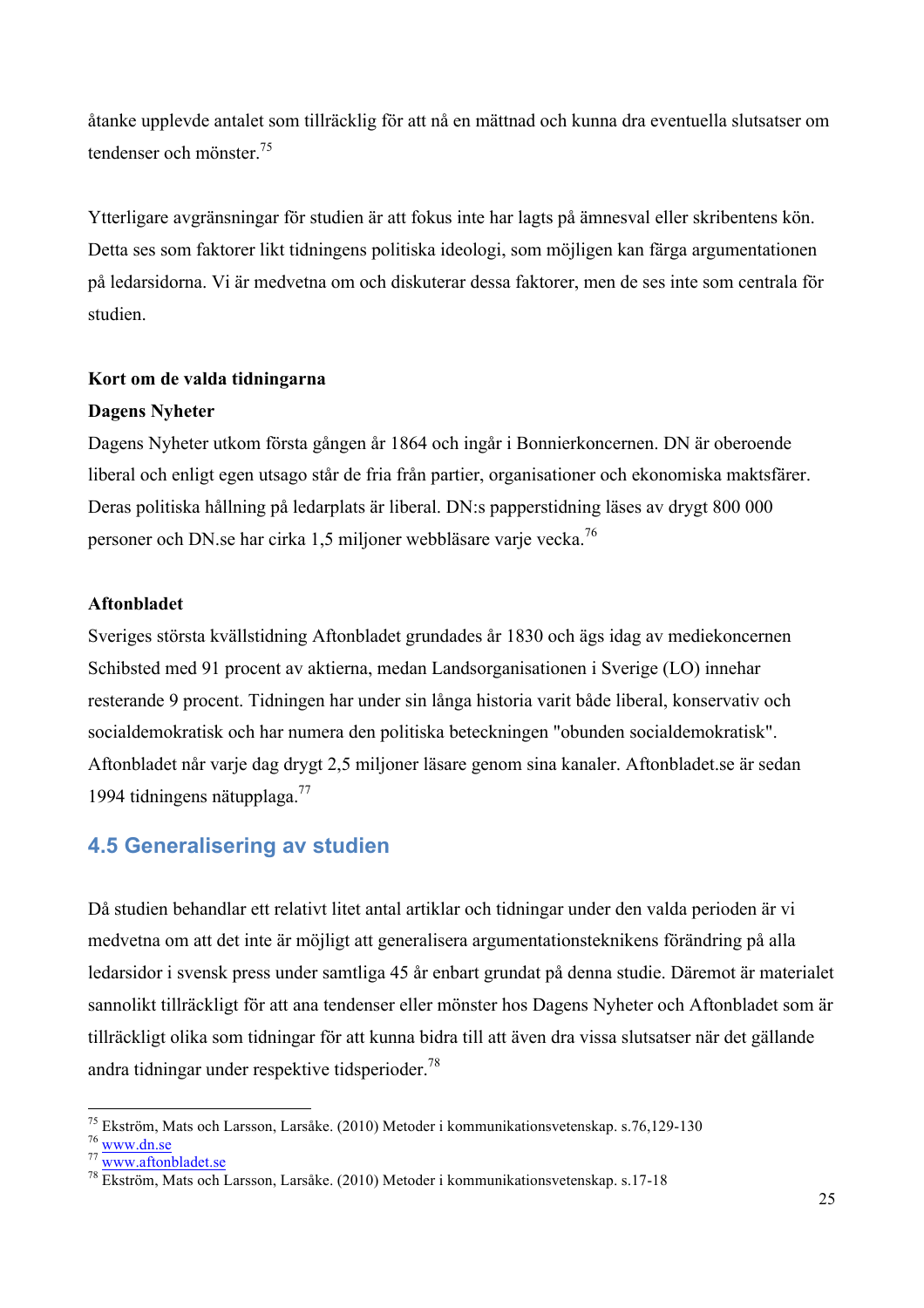# **4.6 Reliabilitet och validitet**

För att öka studiens reliabilitet har flera frågor tagits i åtanke under arbetets gång; Är uppgifterna som anges riktiga? Är studien utförd på rätt sätt? Finns det tillförlitliga källor? Har frågorna besvarats ärligt?

För att uppnå en intersubjektivitet har vi läst samtliga ledare och analyserat dem individuellt med hjälp av matrisen. Dessutom råder en konsensus över hur vi definierar matrisens begrepp genom att ha sammanställt en ordlista. Resultaten av analysen har sedan jämförts och diskuterats. På så sätt hoppas vi på att minimera risken av en ojämn och alltför subjektiv analys.<sup>79</sup> Detta arbetssätt tror vi även bidrog till att frågorna i studien grundades i och besvarades på ett ärligt och korrekt sätt. Risken för stor subjektivitet är dock inte eliminerad. En gemensam uppfattning om något kan ha skapats med tanke på att vi har arbetat så tätt tillsammans och då möjligen undgått att se på studien från en utomståendes perspektiv. En variation och legitimitet bland källorna har därför eftersträvats för att väga upp denna faktor.<sup>80</sup>

Vidare har studiens validitet begrundats. Vi anser att studiens metod är giltig och utformad på ett sådant sätt att den kunde hjälpa oss att mäta det som avsåg att undersökas ur ett kvalitativt och djupgående perspektiv. Även de frågor som utformades till matrisen är relevanta för studien som helhet och hjälper oss besvara våra frågeställningar och uppfylla vårt syfte på ett omfattande sätt. Under arbetets gång har vi genomgående utgått från uppsatsens syfte och haft frågeställningarna i åtanke för att främja studiens relevans.<sup>81</sup>

### **4.7 Metodkritik**

#### *Kritik mot kvalitativ metod*

Det förekommer kritik mot att kvalitativa studier tenderar att vara alltför subjektiva och brista i transparens, vilket vi har haft i åtanke under uppsatsskrivandet.

För att påvisa transparensen finns frågeställningarna tillgängliga, de analyserade ledarna har redovisats och matrisen som användes vid analysen har i sin tur också förklarats. Samtliga ledarartiklar och matrisen bifogas i bilaga 4 och 1.

<sup>&</sup>lt;sup>79</sup> Bergström, Göran och Boréus, Kristina. (2012) Textens mening och makt. s.34  $80$  Ekström, Mats och Larsson, Larsåke. (2010) Metoder i kommunikationsvetenskap. s.14-15  $81$  Ibid. s.14-15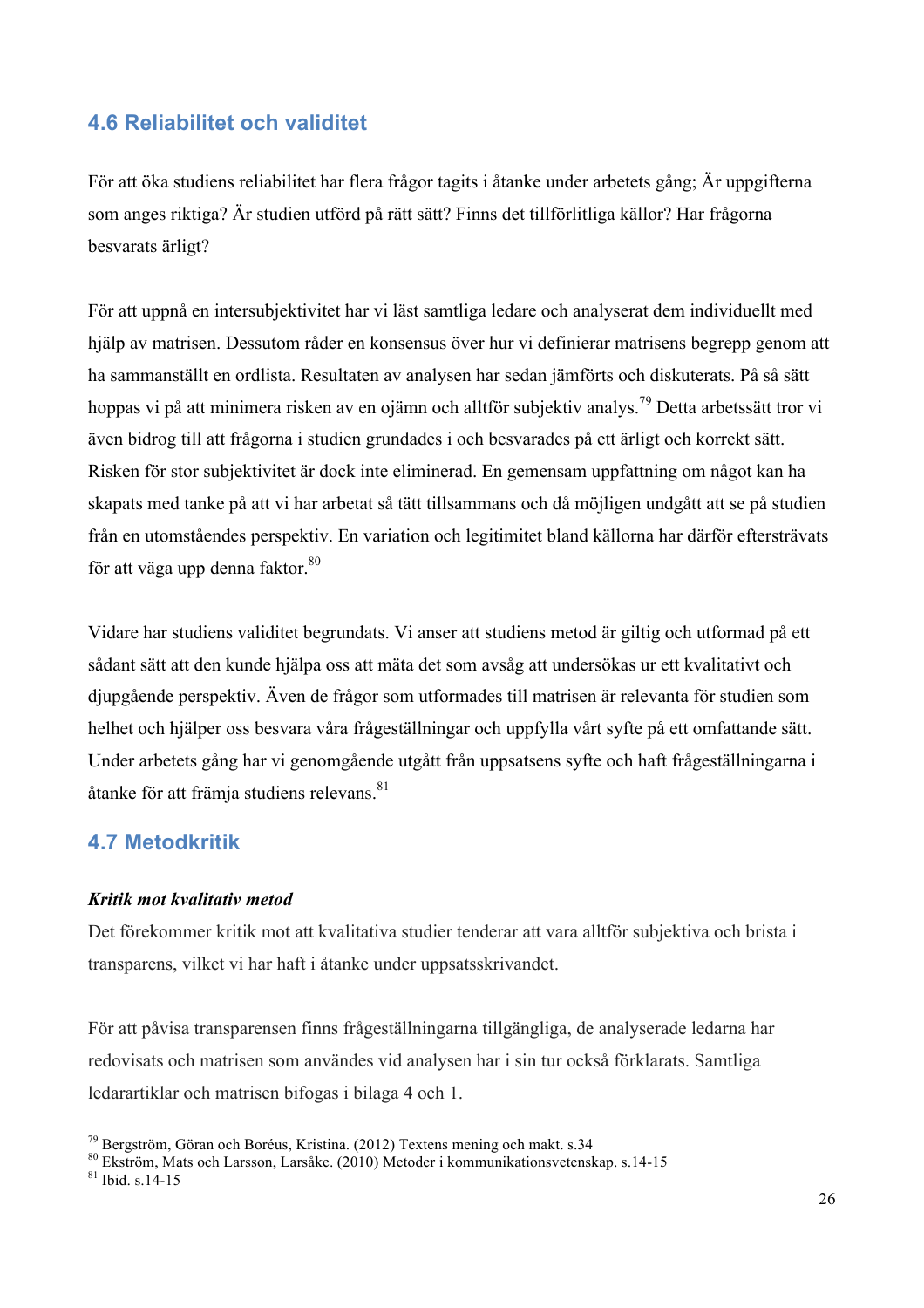Ledarartiklarna valdes ut systematiskt vilket i sin tur har gett studiens format en viss struktur som kan underlätta om man önskar reproducera undersökningen. På så sätt minskar risken för kritik mot subjektivitet. Vidare stärks matrisens frågor med källor och det ges en förklaring och relevans till varför frågorna kan bidra till studiens syfte.

### *Kritik mot analysmetod*

När det gäller den retoriska analysen tillsammans med delar av en argumentationsanalys går det inte att helt undvika den subjektiva aspekten av den valda analysmetoden. Eftersom teorier och begrepp är språkliga tankestrukturer finns ett mått av godtycklighet både i själva analysmodellen och i dess praktiska tillämpning, med andra ord kommer både utformning och tolkning att påverkas av tankar, känslor och värderingar. 82

Vidare ligger det självfallet en problematik i att vi behövde konstruera en egen matris då vi inte fann någon färdig mall som direkt kunde appliceras på vår undersökning. Matrisen är sammanställd av olika kurslitteratur och på så sätt teoretiskt förankrad. Däremot kan matrisen framstå som inkonsekvent då den består av en retorikanalys med inslag av en argumentationsanalys istället för att göra en separat och fullständig argumentationsanalys.

 <sup>82</sup> Renberg, Bo. (2007) Retoriskanalys. s.15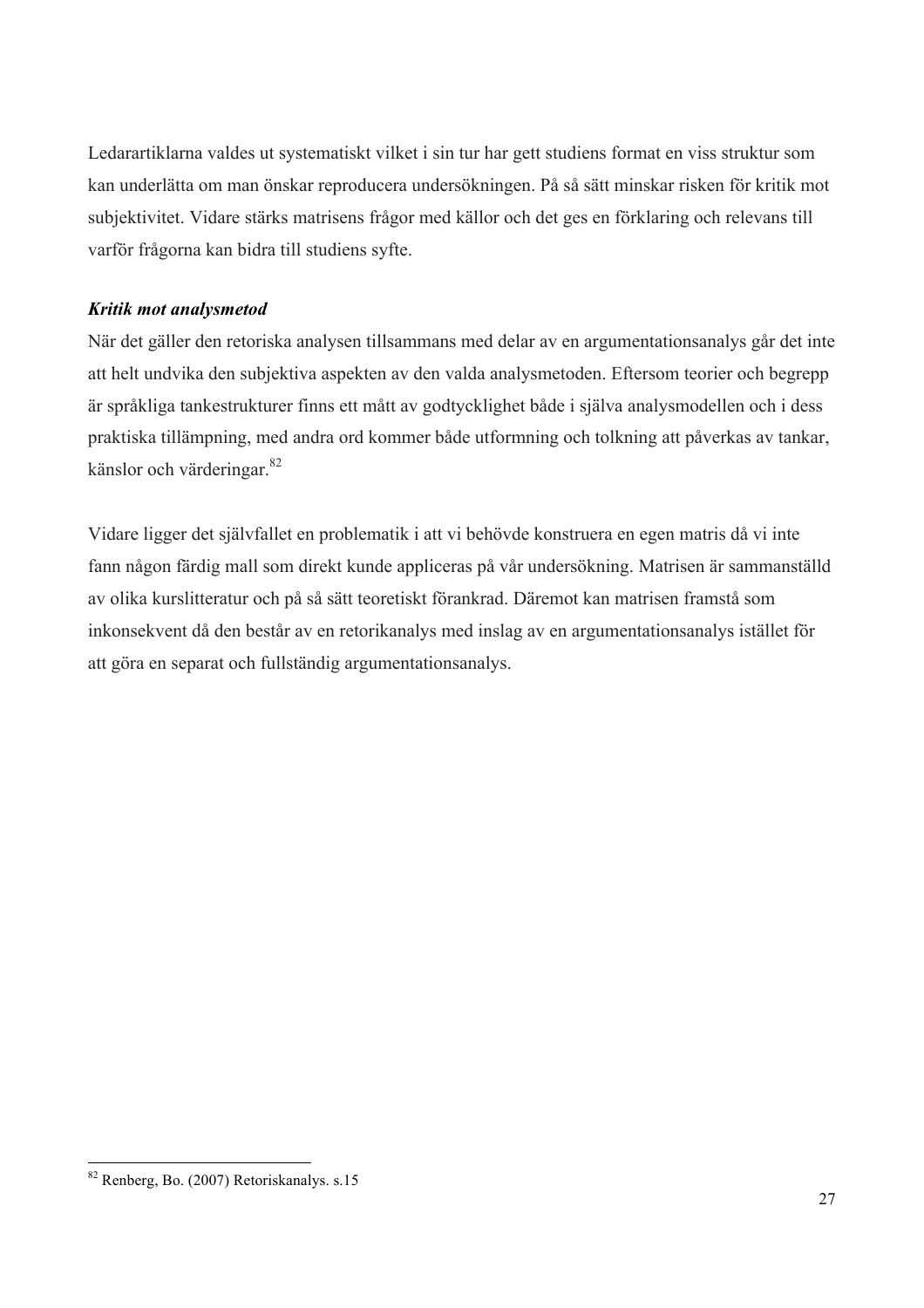# **5. Resultat och analys**

Nedan redovisas en sammanfattning av analysen. Citat illustrerar exempel för varje resultat. För begreppsdefinitioner se bilaga 2.

# **5.1 Ledarens budskap och tes**

#### *Politisk polarisering mellan tidningarna*

*Det* finns ett mönster i artiklarna från 1967 gällande hur tydlig skribenten är med sitt partipolitiska budskap där skribenten ofta omisstagligt riktar kritik mot ett specifikt politiskt block. Detta fortsätter vara tydligt även i nästa nedslag, 1982, där polariseringen mellan de två tidningarnas politiska åsikter är mycket lätta att urskilja.

*"De borgerliga har varit snabba i sitt ställningstagande - för ovanlighets skull. Socialdemokraterna däremot har intagit den enda rimliga ståndpunkten"* (Aftonbladet 10/3 1982, *Om kriget kommer*)

#### *Mot en bredare publik*

I artiklarna från 1997 och 2012 anas en förändring i skribenternas partipolitiska tradition. Budskapet är givetvis fortfarande politiskt, men artiklarna börjar till synes rikta sig till en bredare publik. Detta framförallt genom att allt oftare välja ämnen som inte är inrikespolitiska, samt att tidningarnas politiska färg inte länge är lika tydlig. Det förekommer nu som i exemplet nedan att en Dagens nyheter som är obunden liberal kritiserar högerregeringen.

*"Det är nu Jan Björklund och regeringen griper in. Inte genom att kräva en tydligare definition av ändamålet, utan genom att slappa till lagstiftningen så man kringgår kraven på att forskarna i förväg ska ha någon idé om hur man ämnar använda alla känsliga insamlade uppgifter"* (Dagens Nyheter 5/3-2012, *Mål utan debatt om medel- Integritet. Regeringen ser med ett öga och talar för ett öra*)

#### *En värderande tes vanligast både nu och då*

Initialt trodde vi att 1960 års ledare, av deras pragmatiska och referatliknande språk att döma (*se definition av referat i bilaga 3*), skulle visa sig vara mer konstaterande i sin natur än nutidens ledare, vilka vi inledningsvis trodde skulle var mer föreskrivande och värderande. Efter genomförd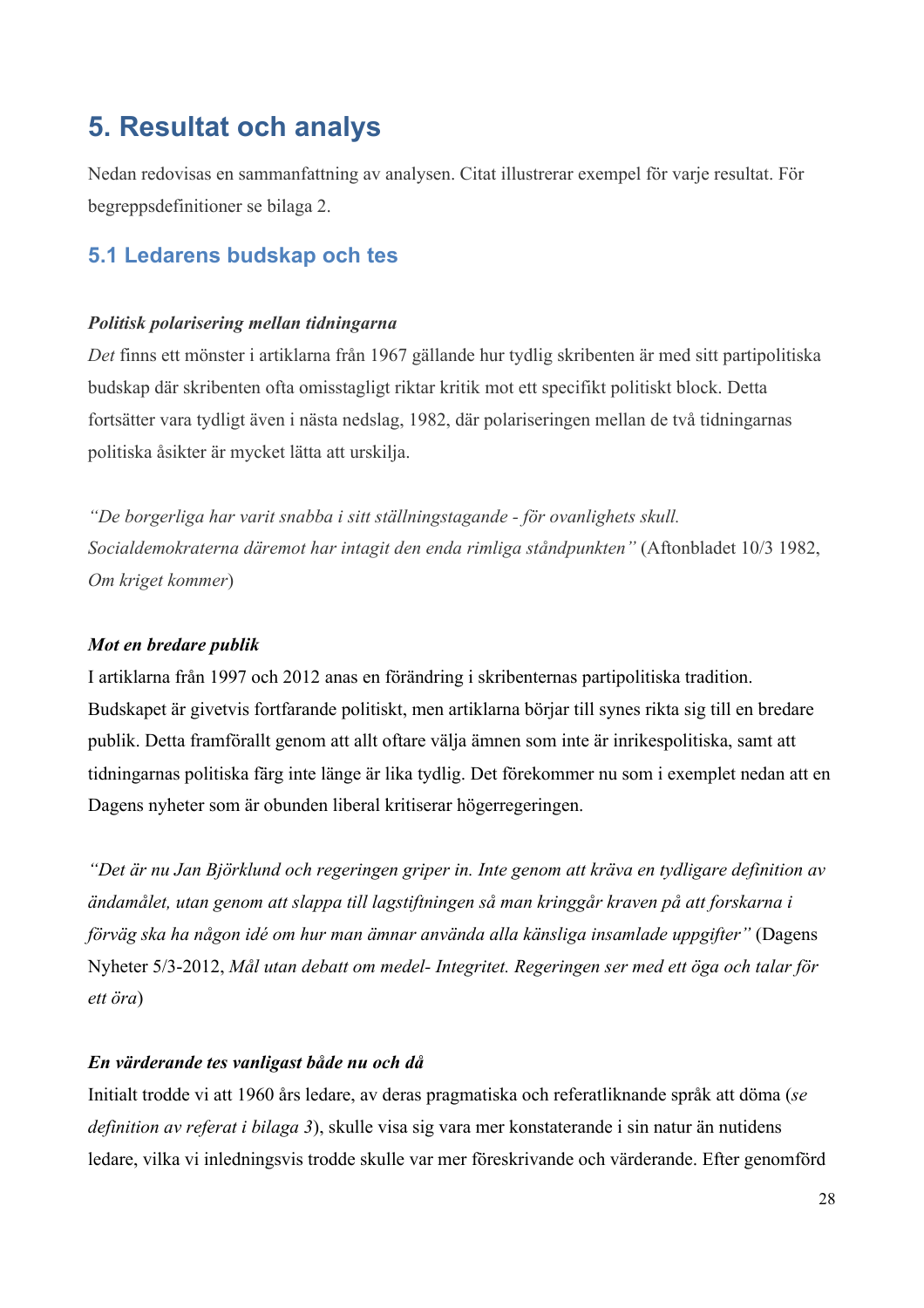analys visade sig dock att detta således inte var fallet. Faktum är att vår analys visade på att det kontinuerligt genom åren har varit vanligast med ledare som är värderande i sin natur. Därefter följer artiklar skrivna på ett konstaterande vis. Balansen mellan antalet värderande och konstaterande artiklar har inte förändrats alls under den undersökta tidsperioden. Föreskrivande artiklar förekommer överraskande nog inte alls i materialet, enligt matrisens definition. Förtydligande exempel på en värderande och en konstaterande tes presenteras nedan.

#### *Konstaterande tes*

*"På alla marknader vi har undersökt (generalindex, skogsindustri, kraftindustri och el) har effekterna av energiuppgörelsen varit små, eller positiva, skrev företrädare för Naturskyddsföreningen på debattplats i Dagens Nyheter i lördags." (Dagens Nyheter 3/3-1997, Marknaden tror inte på kärnkraft)*

#### *Värderande tes*

*"På samma sätt som kommittén inte låtsas om några negativa följder av att förlägga narkomanvården till de psykiatriska sjukhusen, förtiger den de positiva värdena man kan få ut av alternativa vårdformer." (Aftonbladet 8/3-1967, Tveksamt grepp mot narkotikan)*

#### **5.2 Ledarens språk**

#### *En frångång från det formella språket*

Det samlade intrycket vi fick av att jämföra ledarartiklar från 1967 med de skrivna 2012 är dem rent språkligt skiljer sig avsevärt åt. Denna utveckling har dock skett gradvis över den granskade tidsperioden. Det formella språket var utan undantag dominerande år 1967. År 1982 har det formella språket vikt undan till förmån för ett aningen mindre högtravande och formellt sätt att skriva. Artiklar med ett informellt språkbruk förekommer ännu inte. 15 år senare, 1997, är det fortfarande den relativt formella stilen som dominerar på ledarsidorna. Dock börjar också informella texter att synas till skillnad från tidigare undersökta år. Under år 2012 är skillnaden i jämförelse med tidigare år markant. Språket på ledarsidorna har genomgått en utveckling från att utan undantag vara formellt skrivna till att det 45 år senare är lika vanligt att använda sig av ett förenklat, informellt språk för att uttrycka en åsikt, som att använda den relativt formella stilen.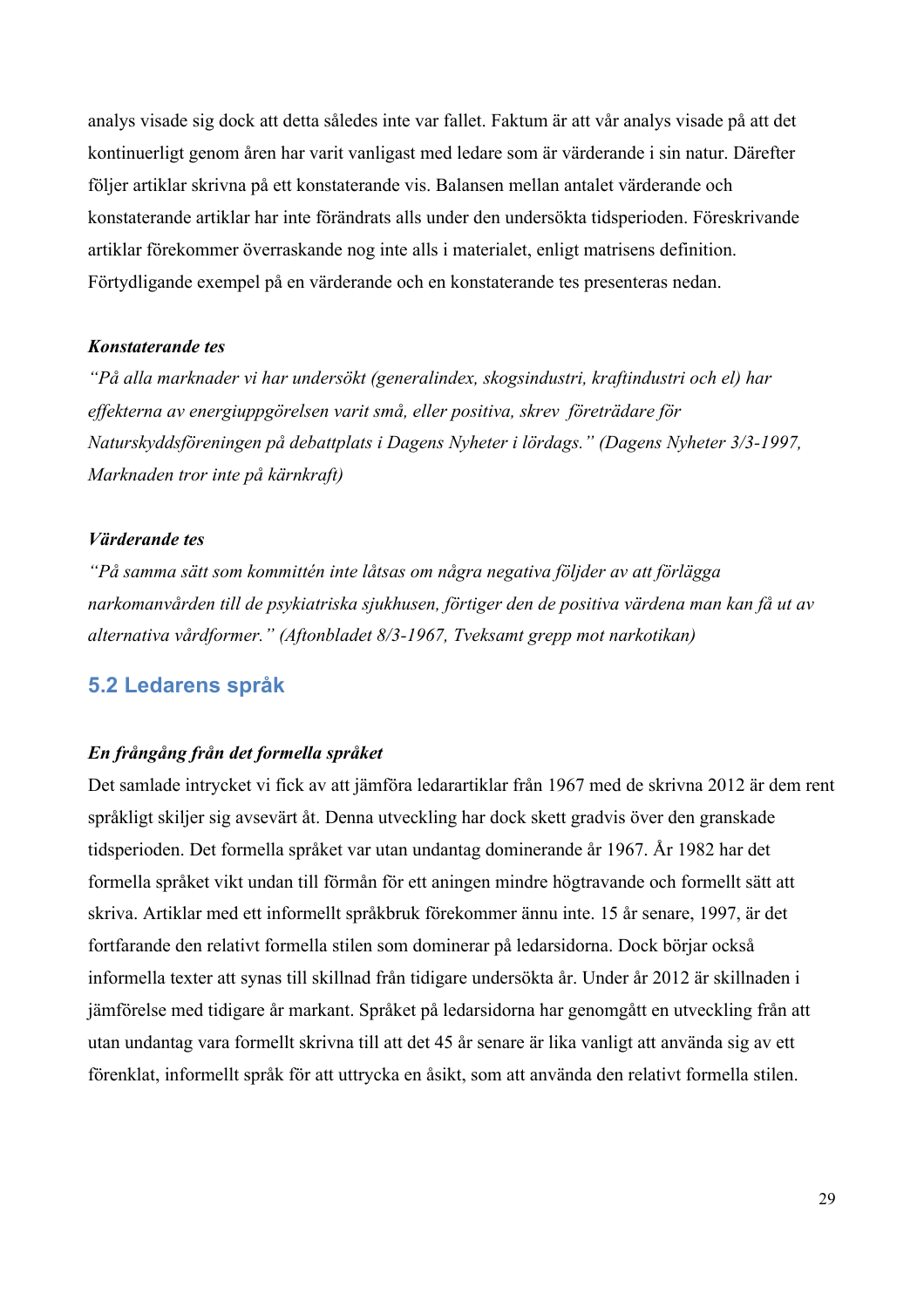#### **Informellt språkbruk**

*"Sedan dess har dementierna och lögnerna haglat från regering och myndigheter. Och Gustav Fridolin har rasat. Socialdemokraterna och Vänsterpartiet rasade också, fast lite lägre. Va, vapenfabrik? Det har jag aldrig hört talas om ..."* (Aftonbladet 9/3- 2012, *Vad visste Reinfeldt om vapenfabriken*)

#### **Formellt språkbruk**

*"En ensidig och ovillkorlig deklaration lär knappast mana till efterföljd [...] Påfallande var hur två centerpartister, Herr Berglund och Bengtsson, ställde befrielsefronten (FNL) i förgrunden som förhandlingspartner till USA"* (Dagens Nyheter 9/3-1967, *Världen och vi*)

### **5.3 Liknelser och metaforer i ledare**

Att använda liknelser och metaforer för att illustrera eller förtydliga en företeelse eller skeende är ett vanligt förekommande stilistiskt grepp på ledarsidorna under hela den analyserade tidsperioden. En intressant aspekt av detta som har påträffats under analyseringsprocessen är dock att formen eller själva sättet att använda liknelser och metaforer tycks ha förändrats genom åren.

1967 används metaforer eller liknelser främst för att illustrera ett skeende på ett målande sätt. Detta blir tydligt i exemplet nedan från artikeln *Världen och Vi* publicerad i *Dagens Nyheter den nionde mars 1967* där metaforen använd för att illustrera varför det behövs ett förbud mot kärnvapenprov och ytterligare tillverkning av kärnvapen.

*"Skall de små lammen inte ens bräka, så måste huggtänderna dras ut på de stora vargarna"* 

1982 är mönstret detsamma, liknelsernas och metaforernas funktion på ledarsidorna används främst för att spetsa till och ge läsaren en mer målande bild av en händelse eller ett fenomen. Exemplet från artikeln *Långtidsutredning: Fortsatt utför* publicerad i *Aftonbladet den åttonde mars 1982* är typiskt för tidsperioden.

*"Inflationen var värre, underskotten större och arbetslöshetens spöke började visa sitt fula tryne"*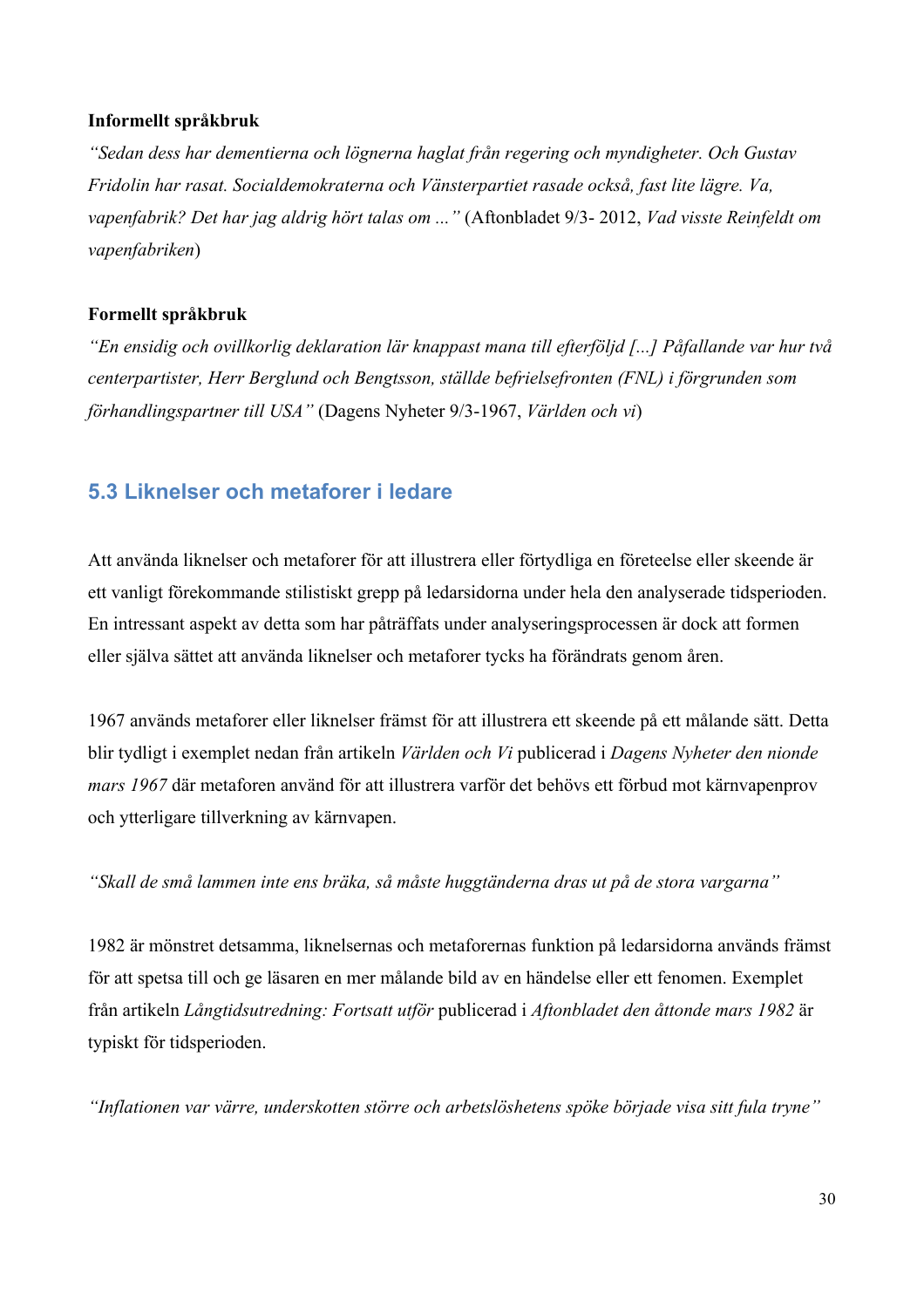1997 anas en förändring i metaforernas och liknelsernas funktion. De används nu i större utsträckning som medel för att kritisera ett politiskt parti eller en organisation istället för att illustrera en händelse. Detta blir tydligt i nedanstående exempel från artikeln *Varför tiger Erik Åsbrink?* publicerad i Dagens Nyheter den sjunde mars 1997.

*"Centern var, sin senare vana trogen, med och stod utanför på samma gång, med fingrarna i syltburken men med ryggen fri."*

2012 har metaforernas och liknelsernas karaktär förändrats ytterligare. De används nu allt oftare som instrument för att föra fram personkritik. Som i citatet från artikeln *Reinfeldt älskar Borg, men det räcker inte* publicerad i Aftonbladet den sjätte mars 2012 där Fredrik Reinfeldt och Anders Borg förminskas till de tecknade figurerna Tom och Jerry.

*"Fredrik Reinfeldt behöver Anders Borg. Och det är väl fint. I går återförenades de. Ett gemensamt besök på ett ventilationsföretag i Enköping lyftes fram i media som vore det återföreningen av Lennon och McCartney, Batman och Robin - eller åtminstone Tom och Jerry."* 

# **5.4 Ledarens ton**

Ton är som tidigare nämnt ett mycket svårfångat begrepp. Dock har vi lyckats urskilja vissa tendenser och återkommande mönster gällande vilken ton ledarskribenterna nyttjat genom åren.

#### *1967: En mjuk och resonerande ton*

*"Hr Edelman kunde hänvisa till experiment i andra länder, som visar att kabel- och elburen undervisning inte ger sämre resultat än de konventionella pedagogiska metoderna. Tvärtom är de för vissa ändamål klart överlägsna."* (Aftonbladet 6/3-1967, *Radio och TV i skolan*)

År 1967 tolkar vi artiklarna som sakligt skrivna (*för definition av ordet saklig, se bilaga 3*) Tonen är oftast mjuk och resonerande, även om den i några fall också visar tendenser på hårdhet. Personkritik är ovanligt och ironi syns inte alls i analysmaterialet. Det råder en jämvikt mellan rent informativa artiklar och de som är av övertalande karaktär. Sammantaget för tidsperioden är att det är mest förekommande att använda ethos tillsammans med logos som argumentationsteknik. Artiklarna är oftast mycket förnuftigt skrivna, de skildrar ofta problemet från olika synvinklar samt stödjer sin tes på auktoriteter. Pathos, att spela på läsarens känslor, syns med få undantag inte alls i de granskade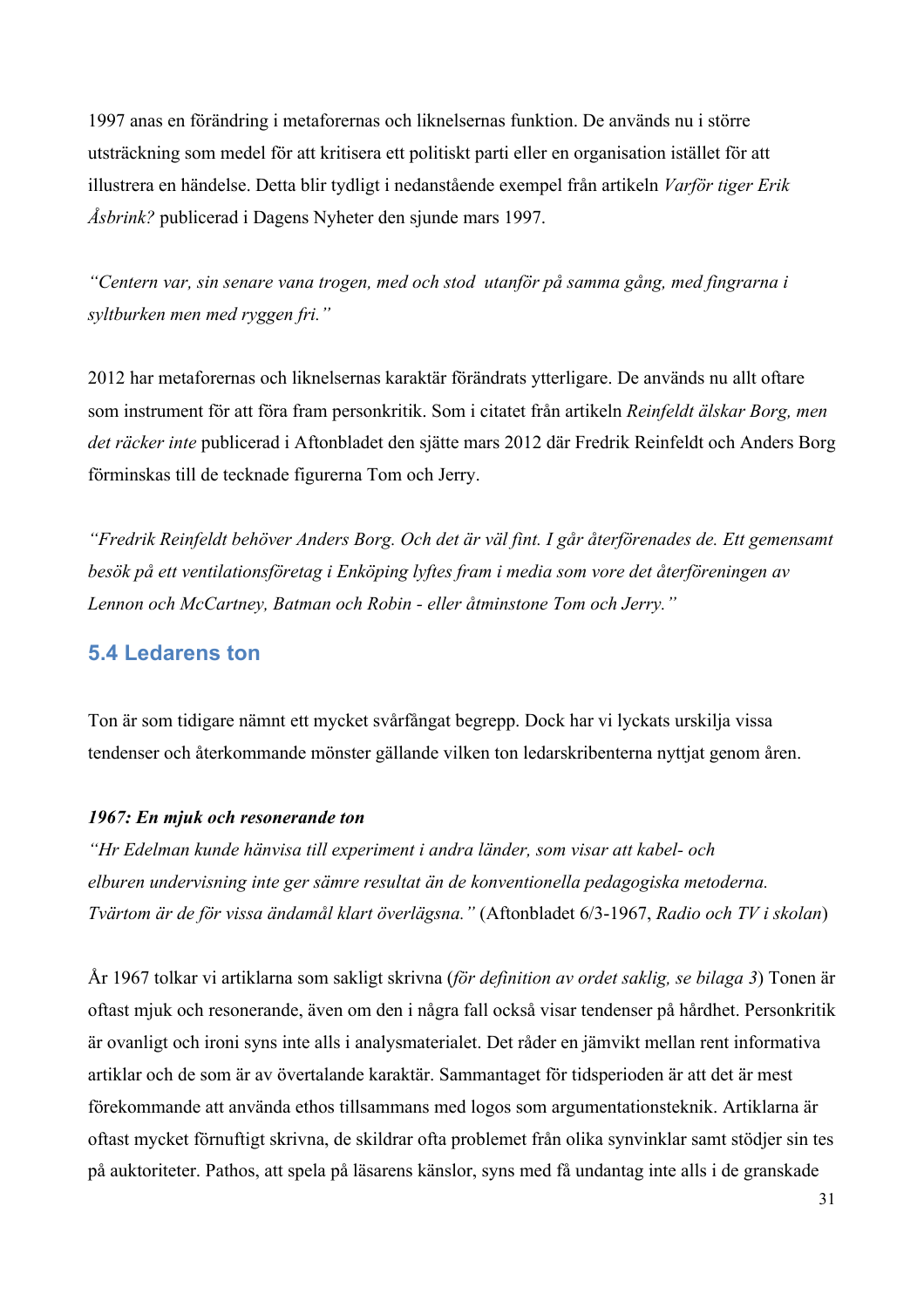artiklarna från perioden. Ytterligare ett tidstypiskt exempel där författaren använder ett mycket resonerande sätt att argumentera syns nedan.

*"Men en framsynt lokaliseringspolitik, kanske med förbättrade och förfinande instrument, bör genom en koncentration av stödet ha möjlighet att fånga upp förskjutningarna i arbetsliv och befolkning och inrikta dem mot ett litet antal centralorter in i landet- tillräckligt få för att kunna växa till självbärande format och tillräckligt stora föra att hålla inlandet vid liv, med stöd av tättortskoncentrationen i kustområdena."* (Dagens Nyheter 10/3-1967, *Bort från glesbygden?*)

#### *1982: Cynism och kritik*

1982 är artiklarna i högre utsträckning mer övertalande än informativa. Artiklarna är oftast vad vi bedömer som sakligt skrivna, men majoritet har här till skillnad från 1960 års mjuka majoritet en hård och ibland rent aggressiv ton med mycket person- och partipolitisk kritik. Ibland upplevs tonen som mycket anklagande och cynisk.

*"Det är stora ord och sådana har Jan-Erik Wikström fallenhet för".* (Aftonbladet 8/3-1982, *Wikström är stor i orden*)

*"Anklagelserna från Feldt och Palme är begripliga från taktisk synpunkt - men obegripliga från saklig. Feldt kompletterande sin hemmagjorda tes [...] med påståendet att regeringen för en medveten arbetslöshetspolitik"* (Dagens Nyheter 11/3-1982, *Ena eller andra halvan?)*

Helhetsintrycket som ges av materialet från 1982 är att argumentationstekniken förändrats mycket bara på dessa 15 år. Logos dominerar fortfarande, med nu ofta tillsammans med pathos. 60-talets ethos, förtydligat att skapa trovärdighet genom att använda sig av auktoriteter och citat, tycks ha vikit undan för att ge plats åt pathos. Till skillnad från 1967 är argumenten ofta författarens egna, utan att denne finner stöd i vare sig fakta eller auktoriteter. Vidare är det vanligt att väcka opinion genom att tala till läsarnas känslor.

#### *1997: Att spela på mottagarens känslor*

"*Sjuka och försvagade människor, kvinnor och barn, bringas om livet av beväpnade hämnare. Hur många måste dö innan tragedin får ett slut?*" (Aftonbladet 6/3-97 *Hur många måste dö?*)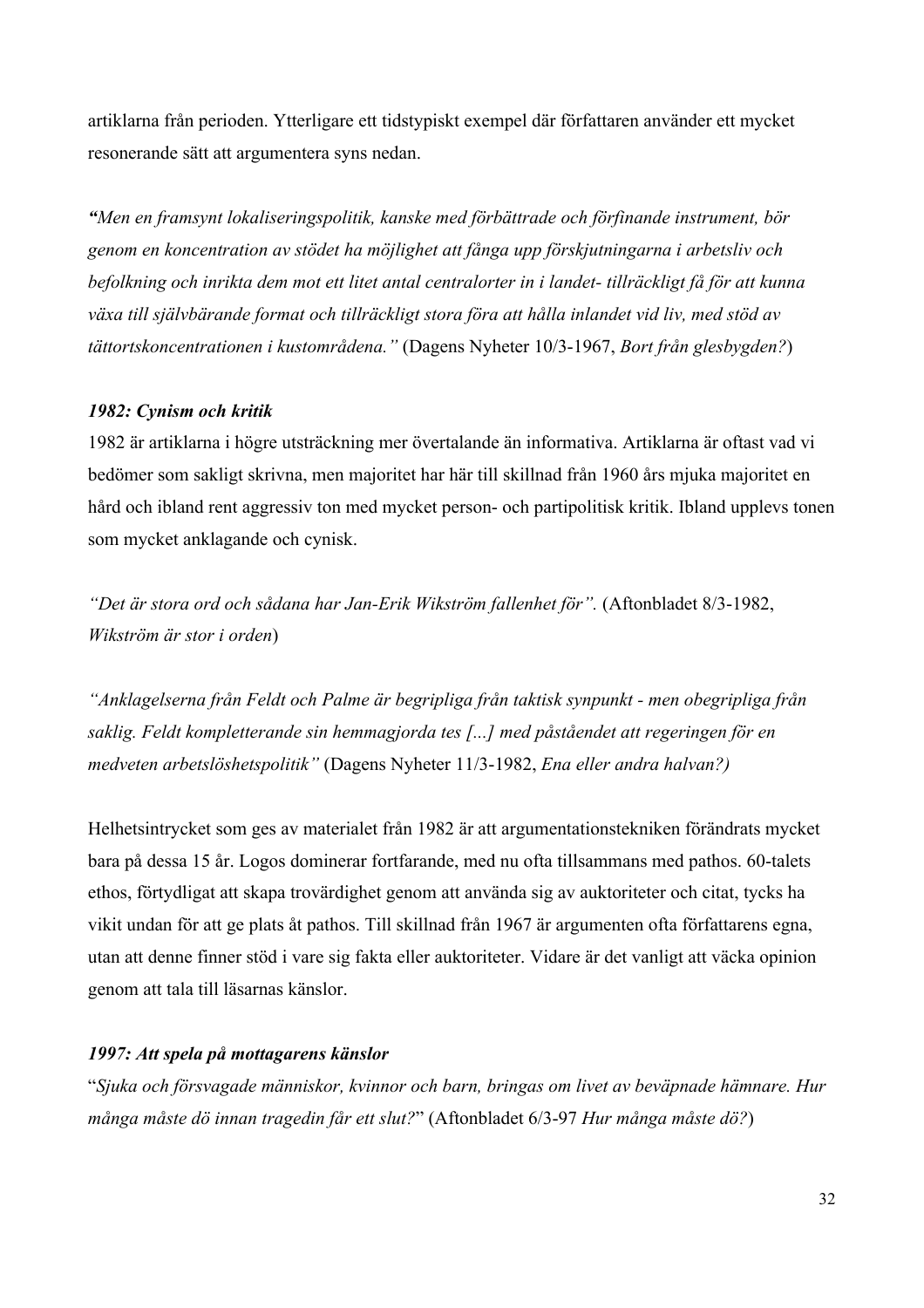I nästa nedslag, 1997, är den argumentationstekniken som råder, precis som 1982, logos i kombination med pathos. En förändring som skett sedan föregående tidsperiod är att känsloargument tycks få ännu större utrymme. Att en så stor del av argumenten underbyggs med pathos ledde till att vi generellt uppfattade tonen i artiklarna som mindre saklig än under tidigare nedslag. Tonen är vidare mjukare än 1982, men betydligt hårdare än 1967. Det är här lika vanligt att skriva mjukt och resonerande som att använda en hård och kritisk ton. Den ironiska undertonen är närvarade i ungefär hälften av de analyserade artiklarna och den övertalande tonen fortsätter att vara vanligare än den informativa. Exempel på artiklar med starkt pathos syns nedan.

"*Hur illa det kan gå mellan södra Albaniens beväpnade, plundrande hopar och regimens säkerhetsstyrkor? [...] Desperationen skrämmer. Bedragna medborgare, ett helt folk, behöver erbjudas bättre möjligheter än hittills att övervinna det förflutna och etablera början till en fungerande demokrati. Europa har ett ansvar för Albanien. Det ligger i allas intresse att axla det."* (Dagens Nyheter 4/3-1997 *Sent ute också i Albanien.*)

#### *2012: Personliga åsikter i fokus*

I den sista undersökta tidsperioden, 2012, förekommer osakligt skrivna artiklar i lika hög utsträckning som i analysmaterialet från 1997. Rörande tonen är hälften av artiklarna mjuka och resonerande i sitt uttryckssätt medan den resterande hälften är hårda. Ironi och cynism förekommer ofta i de hårda artiklarna och nu råder det precis som under 1967 en jämvikt mellan övertalande och informativa ledare. År 2012 har argumentationsteknik som vilar på personliga åsikter blivit mer framträdande. Kombinationen pathos och logos är visserligen fortfarande vanligast, men personliga åsikter och känsloargument får betydligt mer utrymme än tidigare undersökta år. Detta i så hög utsträckning att författarnas ethos ofta upplevs som vagt. Tidstypiska exempel från båda tidningarna syns nedan.

"*Väldigt många människor riskerar dö i sjukdomar som mänskligheten redan har bot för, därför att de inte längre har råd med medicin. Det är svårt att se hur ännu högre vinster i läkemedelsindustrin är värda det priset. "* (Aftonbladet 5/3-2012, *Acta riskerar människors liv*)

*"Särskilt formuleringen om "personers hälsa i övrigt" ter sig som nästan en lika vidöppen dörr som den om "framtida forskning". För vad är "hälsa i övrigt"? Motionsvanor? Sexliv? Själsligt*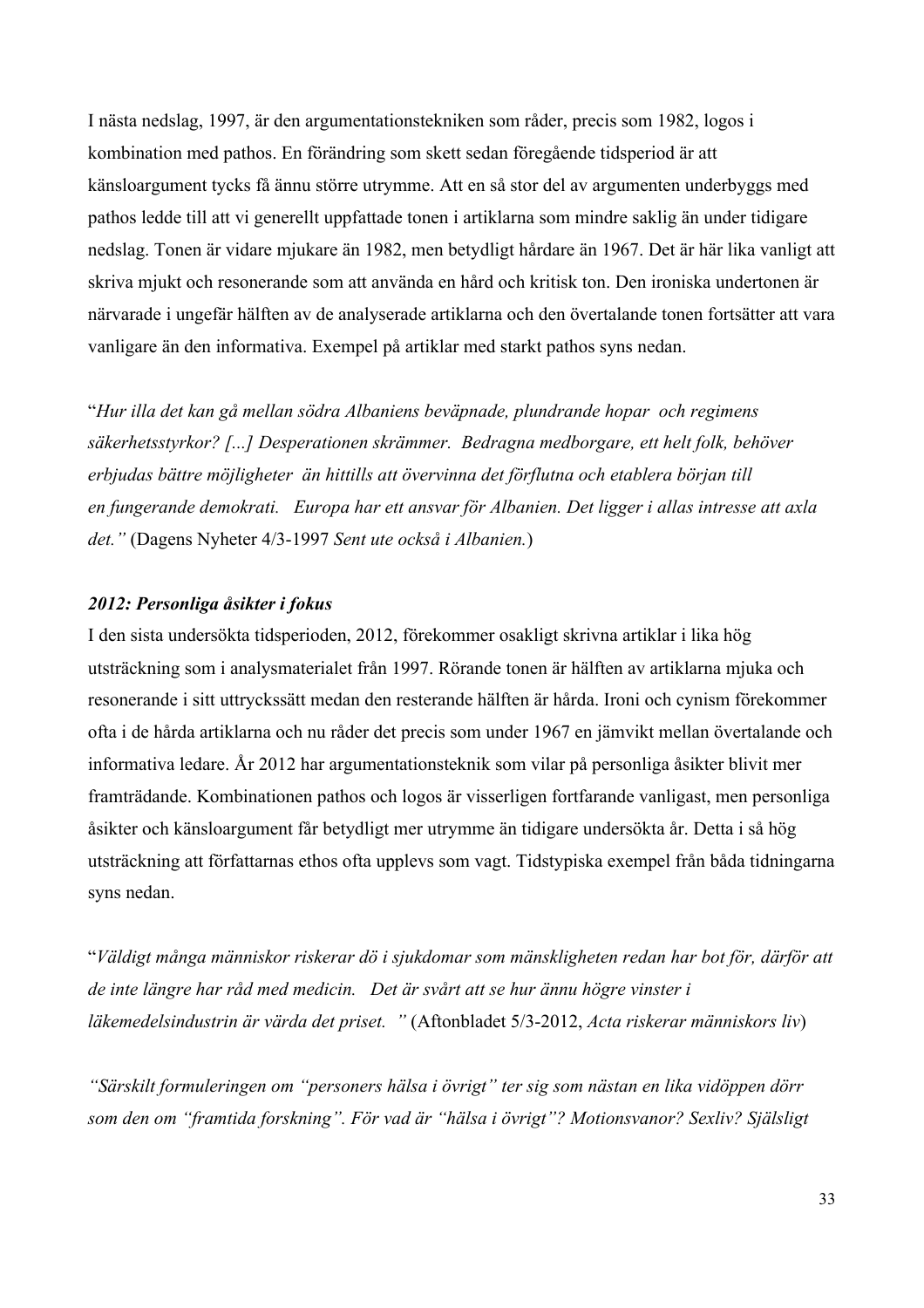*stämningsläge? Karaktärsdrag?"* (Dagens Nyheter 5/3-2012, *Mål utan debatt om medel - Integritet. Regeringen ser med ett öga och talar för ett öra*)

# **5.5 Smutskastning**

Vid undersökningen av frågan om smutskastning framkom ett icke förväntat resultat. Det som föreföll sig intressant var att det i analysmaterialet inte en enda gång syntes någon form av smutskastning, vilket vi i vår hypotes förutspådde skulle vara mycket vanligt i artiklarna från den senare perioden. Då personkritik förekommer förväntade vi oss också av den anledningen att det även skulle påträffas mer irrelevant kritik i form av smutskastning.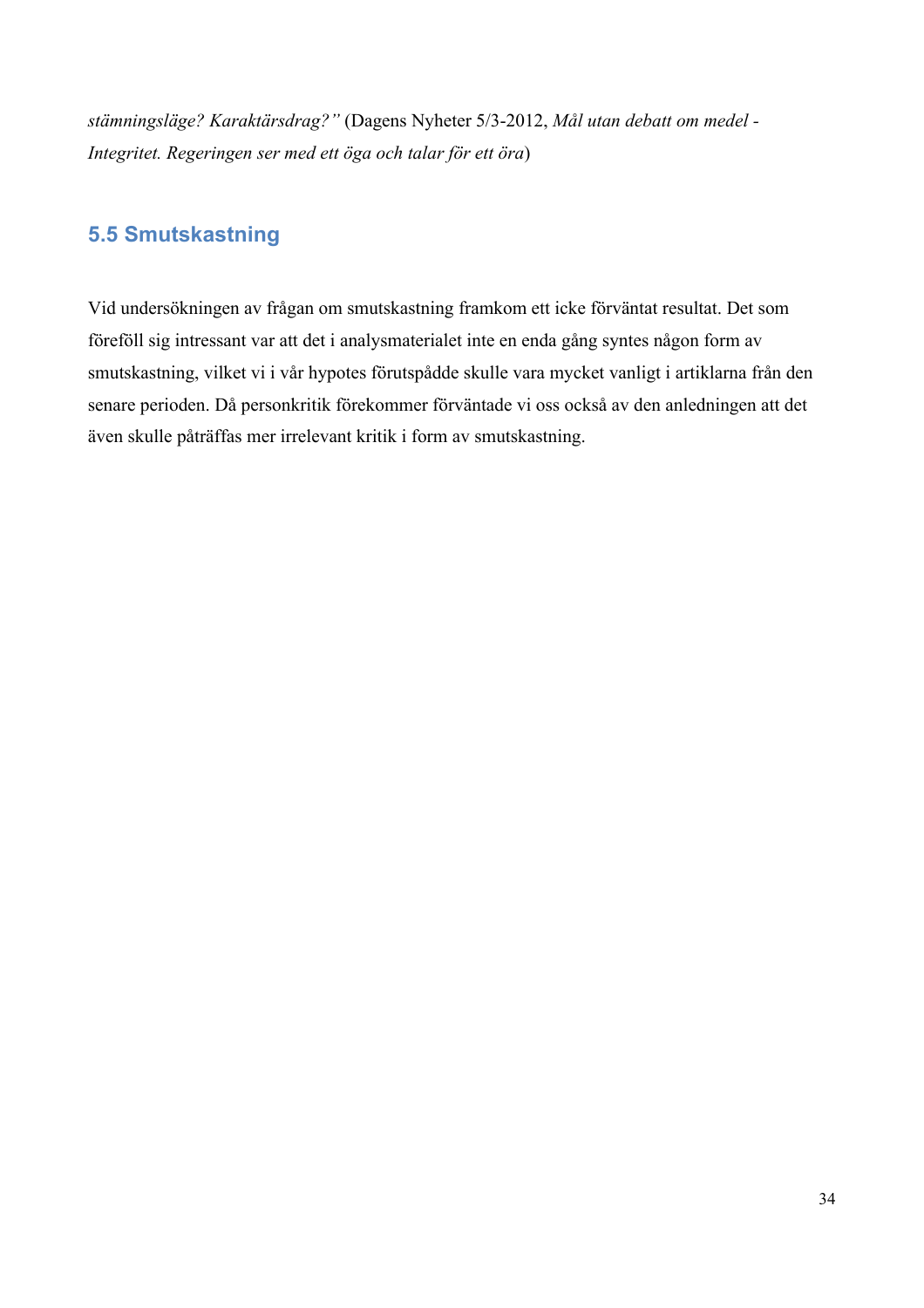# **6. Diskussion**

Efter att ha genomfört analysen och granskat resultatet kan vi konstatera att det går att urskilja tendenser till att argumentationstekniken har förändrats på både Aftonbladet och Dagens Nyheters ledarsidor under de senaste 45 åren. Det finns ett flertal faktorer som stödjer vår hypotes, men även resultat som avviker från våra antaganden. Nedan diskuteras de indikatorer som kan bidra till att svara på studiens syfte och frågeställningar, med utgångspunkt i och återkoppling till bakgrund, teorier och tidigare forskning.

Inledningsvis löd vår hypotes att ledarsidorna i stor utsträckning blivit mer personifierade och sensationssökande, att debattklimatet i sin tur har blivit hårdare, samt att personkritik och smutskastning är ett allt vanligare förekommande.

#### *En folklig ton och fokus på personliga åsikter*

Som vi förutspådde i hypotesen upplevs det genom åren ha skett en utveckling mot att ledaren omfattar ett allt större personfokus. I de granskade ledartexterna från 1997 och framförallt 2012 hade en stor andel av argumentationen sin grund i personliga åsikter med ett starkt pathos, utan synligt stöd sig av vare auktoriteter eller andra källor. I Aftonbladet är skribenten idag i ännu större fokus än i Dagens Nyheter. När vår studie tog sin början 1967 varit samtliga ledare osignerade. År 2012 började Aftonbladet att publicera artiklar med ledarskribentens namn och foto (DN år 1982 var signerad med initialer men hade återigen osignerade ledare år 1997). Detta ser vi som en del i utvecklingen där tidningarna försöker eftersträva kommersiell gångbarhet och framstå som folkliga och informaliserade i linje med Stig Hadenius tes om att det idag krävs något personligare för att ta del i samhällsdebatten. 83

Att journalisterna tycks, av vår analys att döma, våga spekulera mer och vila en större del av sin argumentation på egna antaganden tror vi även har sin grund i *ansvarsfrågan*. I och med att tidningarna idag framhåller sig själva som oberoende riskerar journalisterna inte samma typ av konsekvenser på grund av ogenomtänkta uttalanden. Detta då det endast blir skribenten i fråga eller den ansvariga utgivaren, i motsats till ett politiskt parti, som riskerar negativ publicitet om en artikel visar sig baseras på felaktiga källor. Journalisten eller tidningen befrias självfallet inte från risken

 <sup>83</sup> Hadenius, Stig. (2001-02-24) Medieprofessor dömer ut ledarsidorna: Förlegad tidningsform.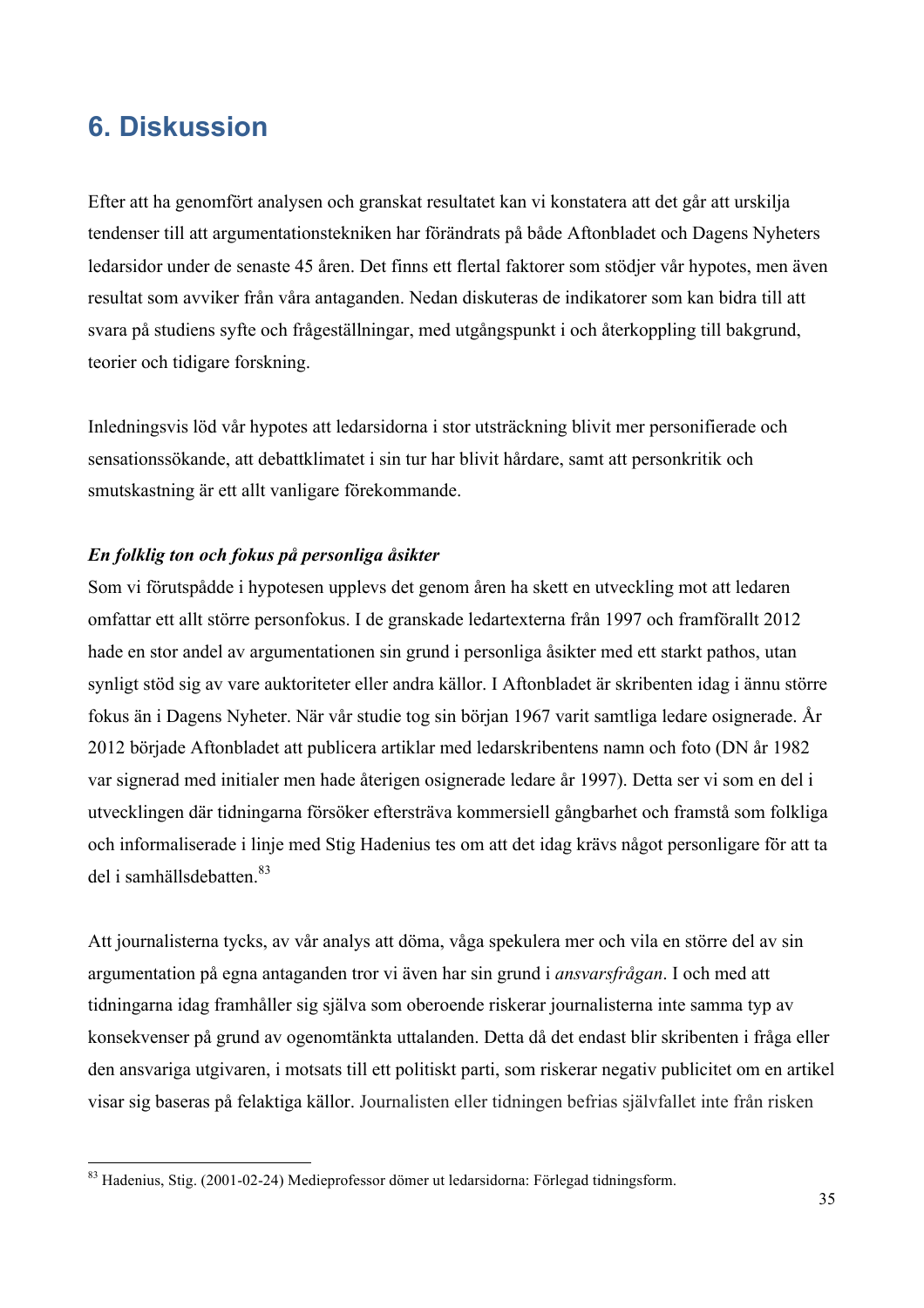för dålig publicitet, men som tidigare nämnt är medieföretags maktutövande något som sällan granskas.84

#### *En frångång från Public service-modellen*

Vår analys återspeglar det som många medieforskare, däribland Lars Nord, har gett uttryck för medierna är mer marknadsorienterade idag än för bara ett drygt decennium sedan. De tecken som visar på 2000-talets ökade marknadsorientering och kommersialism ser vi exempelvis i kontrasterna i hur skribenterna på 60-talet och 80-talet tydligt argumenterade för en bestämd politisk ideologi till att de år 1997 tycktes inrikta sig på en mindre snäv publik, både i avseende på en mindre tydlig politisk agenda samt genom att använda ett förenklat språk. Skillnaden är som tydligast år 2012 där språket är mycket förenklat och artiklarna dessutom är till synes politiskt frigjorda. Svaret på frågan varför denna typ av tilltalssätt skulle gynna tidningarna ekonomiskt är ganska enkel - mer politiskt neutrala artiklar skrivna på ett förenklat och förklarande sätt bör rimligen tilltala en bredare massa och således gynna tidningens försäljningssiffror.

Det är inte bara hur mottagaren tilltalas som verkar ha förändrats. Artiklarna från 2000-talet tycks ha gått alltmer ifrån *Public service-modellens* folkbildande och professionaliserade journalistik mot att präglas av en *marknadsmodell.* För att exemplifiera är det som kunnat urskiljas i analysmaterialet som framförallt tyder på en eftersträvan av kommersiellt gångbar journalistik att ledarna från 2012 oftare är mycket tillspetsade och uppseendeväckande i sin karaktär samt spelar på starkare känsloargument. Det är uppenbart att dessa ledare avser att fånga läsarens uppmärksamhet och skapa opinion genom att uppröra och väcka medkänsla. Det granskade materialet från år 1967 upplevs i jämförelse som mer diskret i sitt opinionsväckande syfte, känsloargumenten är nedtonade och det är mer förekommande att tala resonerande till läsarens förnuft och lägga fokus på sin egen trovärdighet, det villa säga sitt ethos.

Att dagens ledarskribenter tycks försöka hitta den mest sensationella vinkeln av en nyhet tror vi har en stark koppling till en mer splittrad och alltmer politiskt ointresserad läsekrets. Det gäller helt enkelt att i ett konkurrerande medieklimat göra sin röst hörd genom det alltmer tilltagande mediebruset. År 1967, startåret för vår studie, fanns det ett begränsat medieutbud. Genom åren har medielandskapet i det närmaste exploderat och tidningsläsningen till följd blivit mindre allmän och en det har skett en individualisering av publiken. Ledarskribenter måste inte bara sticka ut bland

 <sup>84</sup> Hvitfeldt, Håkan och Nygren, Gunnar. (2008) På väg mot medievärlden 2020. s.45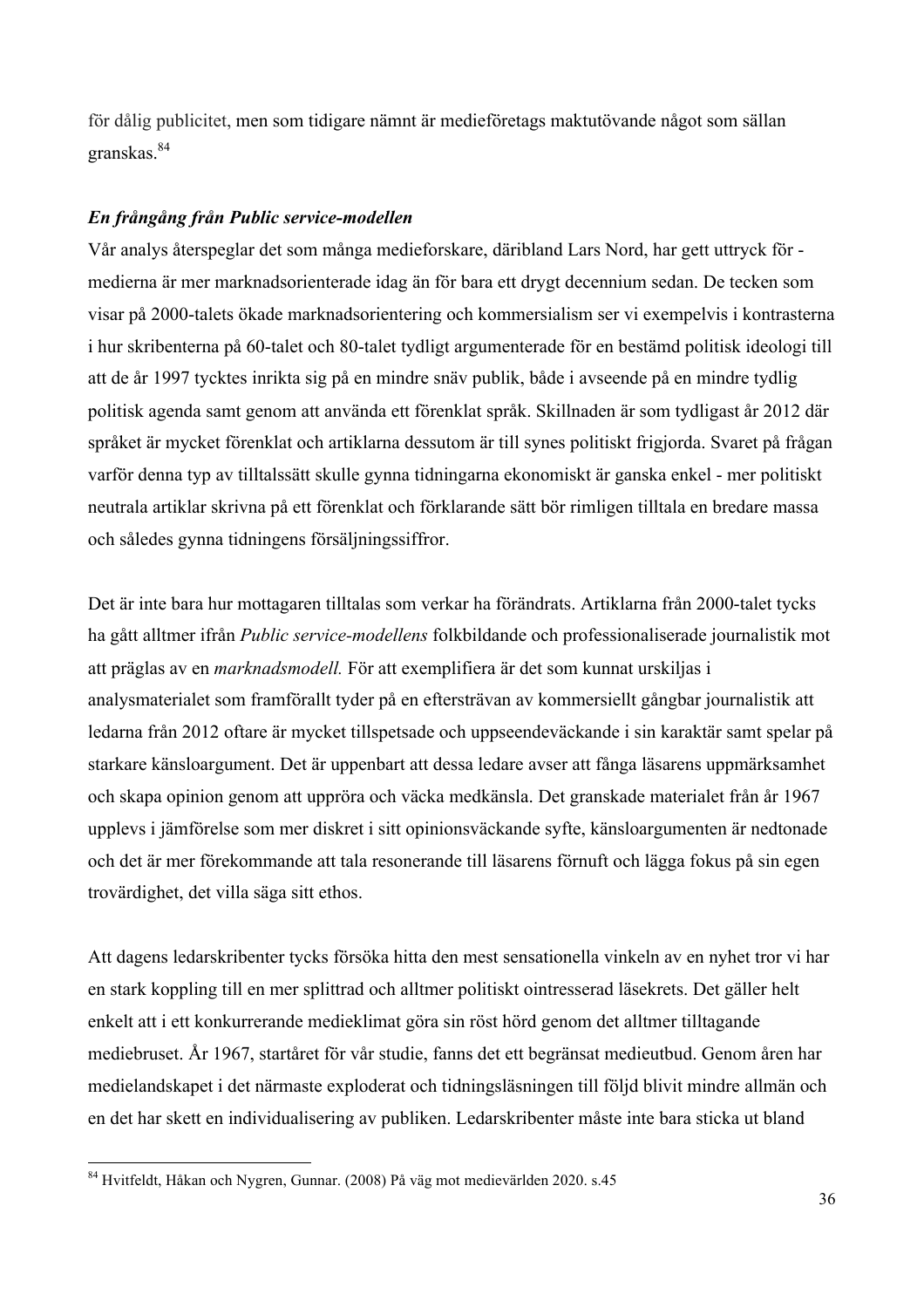bloggar och annat användargenererat innehåll på nätet utan har idag också konkurrenter i form av nyhetsanalyser, debattsidor och krönikor att ta i beaktning i kampen om publiken. Dessutom går det att via tidningens webbplats se statistiken av antalet klick och på så sätt urskilja vilken typ av ämne som lockar mest läsare. Den tryckta versionen av huvudledaren är oftast densamma som nätupplagan och på så sätt sker en anpassad nyhetsvärdering av ledaren.

För att illustrera detta tydligare användes *Uses and Gratifications-modellen*. Enligt denna teori finns det ett antagande om att användaren betraktar ett medium som mer betydelsefullt om mediets innehåll upplevs som mer eller mindre unikt. Det är heller inte orimligt att anta att publiken till följd av detta ser innehållet på en ledarsida som mindre viktigt eller betydelsefullt idag, när internet erbjuder ett nästan obegränsat antal källor för politiskt tyckande. Det är därför sannolikt att anta att publiken och deras intressen i allt högre utsträckning tas i beaktning idag än år 1967, 1982 eller till och med 1997. Detta tror vi inte bara syns i nyhetsurvalet utan också i sättet att argumentera.

En sammansmältning, så kallad konvergens, mellan olika medier och genrer är en trend inom medieutvecklingen. Vi har under analyseringsarbetet sett tendenser hos framförallt Aftonbladet att väva in drag av krönikeformen i sina ledare, vilket å ena sidan kan ses som positivt då ledaren kan tyckas mindre rigid och mer fängslande för läsaren. Å andra sidan blir det i dessa ledare svårare att skilja mellan etablerad fakta, skribentens egna åsikter och spekulationer, vilket i sin tur självfallet minskar ledarens trovärdighet. Med detta sagt väcks frågan hur detta påverkar tidningarnas publicistiska ideal?

Även språket i våra analyserade ledarsidor tyder på en ökad hänsyn till marknaden. Utvecklingen som har skett är markant; 1967 var språket mycket formellt och återhållsamt, 1982 är språkbruket mindre högtravande, men fortfarande relativt formellt, 1997 börjar förutom relativt formellt skrivna texter också informella ledare synas och 2012 är den informella och förenklade, nästan talspråkliga, stilen lika vanlig som den relativt formella. Dessutom är cynism och ironi mycket vanligt i artiklarna från 2012, medan dessa retoriska grepp med få undantag förekom överhuvudtaget i analysmaterialet från 1967. Denna utveckling överensstämmer med medieforskaren Håkan Hvitfeldts tes om att mediernas tonfall idag är mer folkligt och argumentationstekniken aningen tillspetsad för att kunna fånga och väcka sympati hos en större och bredare publik. Dock är vi självfallet medvetna om att språket genomgått en informalisering under tidsperioden och att det också är av den anledningen som det är såpass stora språkliga skillnader mellan 1967 och 2012.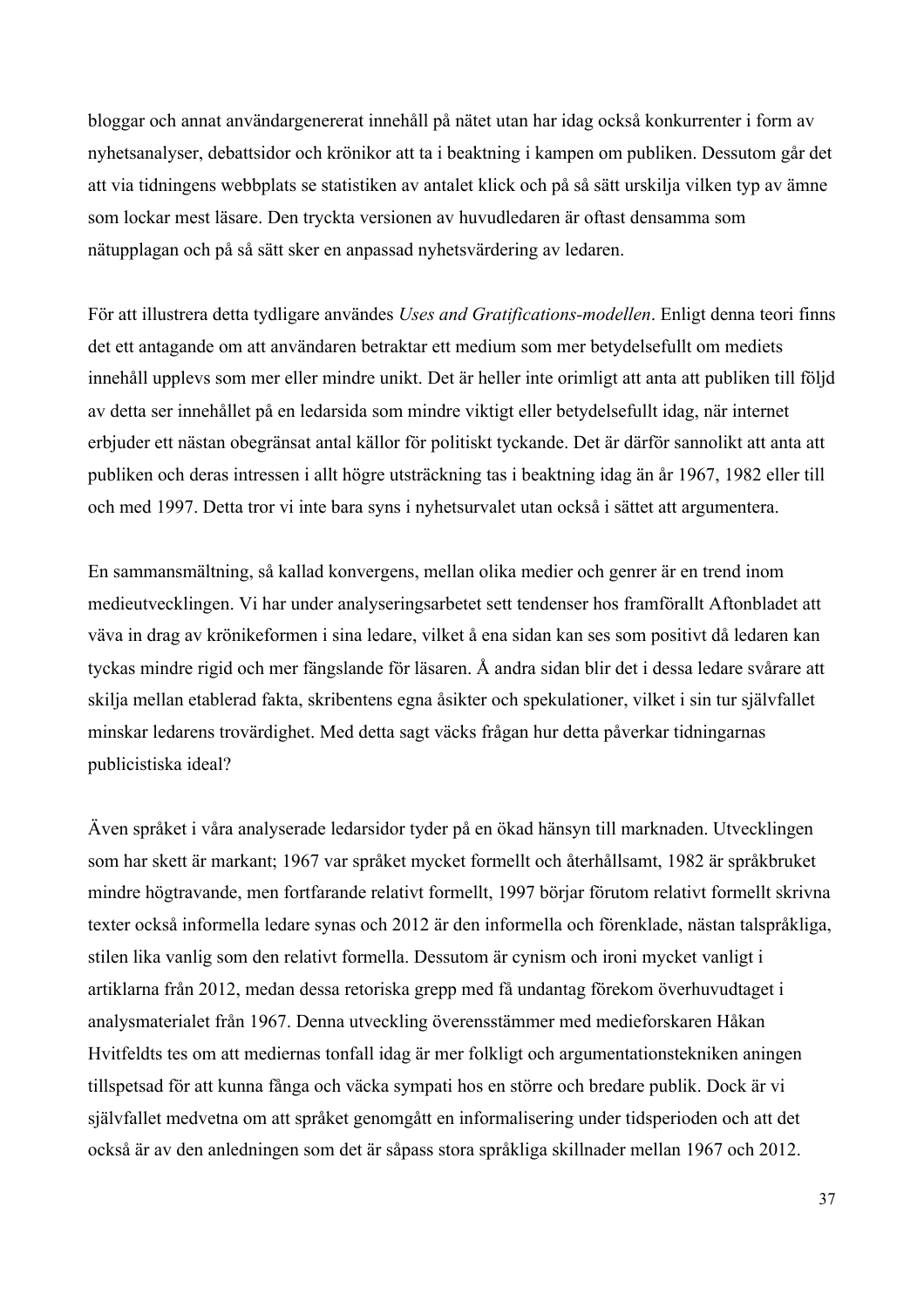#### *Ett hårdare debattklimat?*

Att debattklimatet generellt har blivit hårdare med åren har blivit ett allmänt känt fenomen och "debatten om debatten" diskuteras flitigt i media. Med detta i åtanke hade vi förhoppningar om att det skulle gå att urskilja betydande skillnader i hur ofta smutskastning förekommer, eller andra tydliga indikatorer på att argumentationstekniken blivit allt mer aggressiv under årens lopp. Vi blev därför något överraskade av vårt analysresultat. Debattklimatet på ledarsidorna tycks inte ha förändrats nämnvärt under den undersökta tidsperioden. Debattartiklarna är inte mycket hårdare skrivna idag och smutskastning, i enlighet med vår definition, som vi enligt vår hypotes trodde skulle vara mer en regel än undantag idag påträffades överhuvudtaget inte i materialet, varken nu som då. Vi har därför svårt att dra någon slutsats angående påverkan av amerikaniseringens *negative campaigning* på dagens ledare.

Att det rimligen existerar ett hårdare debattklimat i andra forum såsom på bloggar eller i samhället i stort är fortfarande inte något vi betvivlar. Däremot tycks ledarsidan som genre, av vårt begränsade analysmaterial att döma, inte ha förändrats på den punkten. Det verkar som om att smutskastning, trots tendenserna till ett allt mer sensationssökande sätt att skriva fortfarande inte är en del av ledarsidans publicistiska tradition. För att återkomma till våra resultat är faktum att den hårdaste tonen återfanns i artiklarna från 1982. Detta orsakade till en början förvirring från vår part, men sedan det konstaterats att 1982 var ett valår, kändes det rimligt med en något hetsigare debatt med större fokus på partikritik än under de andra undersökta tidsperioderna. Våra resultat stöds därav av Johansons slutsats i sin studie *Hatets och illviljans kolportörer* (se kap. tidigare svensk forskning) där han hävdar att dagens debattklimat inte alls är mycket hårdare än den var för 30 år sedan.

Med allt detta sagt finns det dock en förändring som skett i argumentationen över tid som i motsats med våra övriga resultat faktiska talar för ett debattklimat som är hårdare och råare. Personkritik, icke att förväxla med smutskastning, tycks ha blivit allt vanligare (värt att nämna är att personkritik med få undantag är välunderbyggd och saklig). Kritik har självklart förekommit under alla de undersökta perioderna, men på 1960- och 1980-talet var denna kritik allt som oftast riktat mot ett helt parti, inte en enskild individ. Detta förklaras lättast genom att sätta ledaren i ett större sammanhang. Ledarens identitetskris kan härledas till att tidningarna inte längre är partipolitiskt bundna samt idag inte har monopol på politisk opinionsbildning. Detta, satt i relation till att väcka uppmärksamhet är ett måste för tidningarnas och då även ledarsidornas överlevnad, tror vi gör att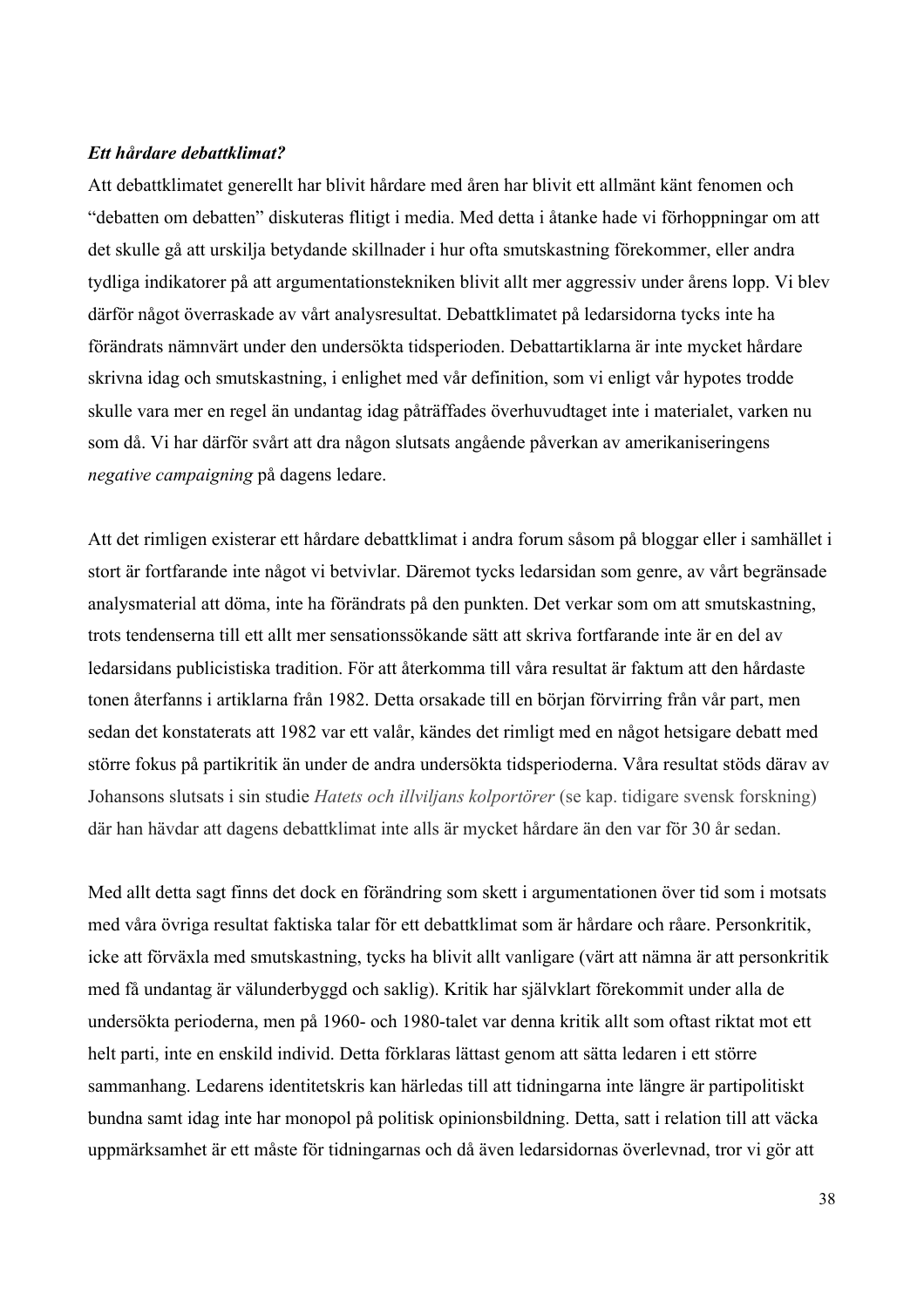det idag är mer gångbart att spela på känslor och att använda personkritik som argumentationsteknik.

#### *Skillnader mellan Aftonbladet och Dagens Nyheter*

När det gäller urvalet hade vi inte för avsikt att jämföra de två undersökta tidningarna med varandra utan istället välja två politiskt olikfärgade tidningar för att ge resultatet en bredd för att på så sätt förhoppningsvis kunna dra en slutsats om tendenser hos ledarartiklar i allmänhet. Vi anser det ändå viktigt att uppmärksamma de viktigaste faktorerna som skiljer tidningarna åt. År 1967 är tidningarna emellan till synes väldigt lika, både till argumentationen och rent språkligt. 15 år senare, år 1982, märks en stor skillnad där Aftonbladet är mer rättfram än Dagens Nyheter när det kommer till person- och partikritik. Detta kan som tidigare nämnts bero på att den sittande regeringen under perioden var borgerlig och att det i och med att 1982 var ett valår krävdes en mer dramatisk journalistik för att väcka opinion. År 1997 upplevs tidningarna relativt lika igen både språkligt och i sättet att argumentera. Däremot syntes år 2012 återigen en tydligare skillnad mellan tidningarna, där Dagens Nyheter upplevs ha återgått till en mer resonerande argumentationsteknik, medan Aftonbladet har sökt sig mot en mer sensationssökande journalistik, som för tankarna till 1982 års vassa argumentationstekniker och som påminner om krönikan i sin utformning. Att Dagens Nyheter är en morgontidning och förlitar sig på prenumeranter, medan Aftonbladet är en kvällstidning som måste fånga läsarens uppmärksamhet i tidningsstället på daglig basis, tror vi absolut påverkar tidningarnas utformning och innehåll. Dock är det inte orimligt att anta att ledarsidorna i respektive tidningar inte påverkas av detta faktum i lika hög utsträckning som framsidor eller övrigt innehåll. Det går vidare att spekulera i om den partikritiska framtoning vi såg i Aftonbladet 2012 kan bero på att vi återigen har en borgerlig regering.

### *Är det möjligt att övervinna krisen?*

För att summera kan det konstateras att det skett en förändring över tid som rör vilka verktyg skribenterna använder för att fånga sin publik. I bakgrunden nämnde vi att Lars Nord menade på att intentionen med ledarsidan är att läsaren ska återfinna tidningens innehållsmässigt viktigaste och kanske mest genomarbetade texter. Om detta också är fallet idag ställer vi oss mycket tveksamma till. Vi upplever att den ökade marknadsorienteringen har fått stora konsekvenser både på den journalistiska kvalitén och tidningarnas trovärdighet. Det är vidare intressant att spekulera i om det är möjligt för ledarsidan att övervinna sin identitetskris. Att svara på vilken roll ledaren kommer att spela i framtiden är ingen lätt uppgift. Det är inte sannolikt att den någonsin kommer att återfå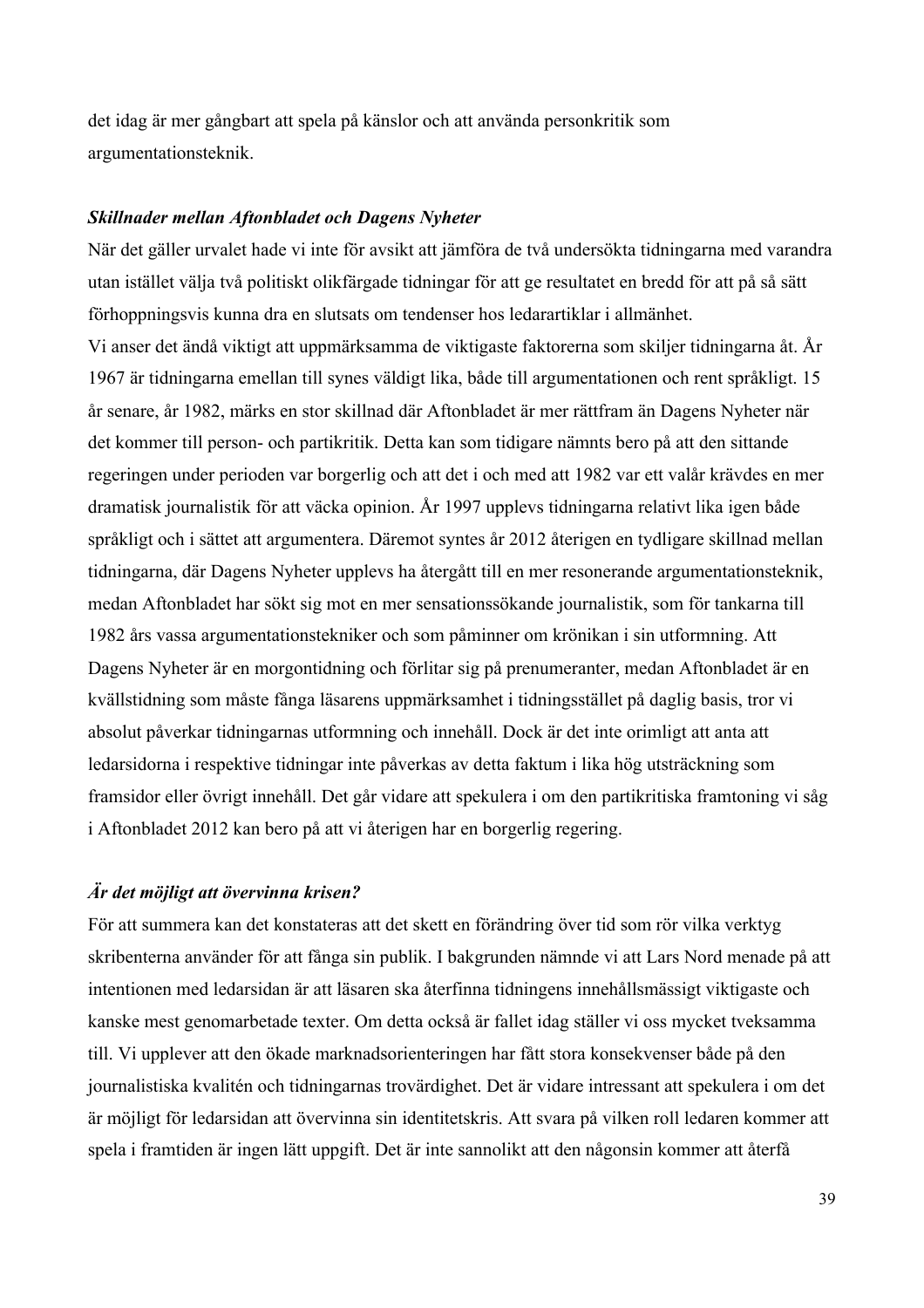samma opinionsbildande makt som under partipressens glansdagar, men det kanske finns ett sätt att utvecklas i symbios med de nya mediala villkoren? Det finns som tidigare nämnt en trend på ledarsidorna idag som går ut på att ge läsaren vad denne vill ha, att dramatisera och underhålla - att skapa uppmärksamhet. Emellertid vore det inte orimligt att läsaren en dag tröttnar på att ständigt underhållas och känner ett behov av den gamla skolans nyheter, där politik och demokratiska beslutsprocesser var viktiga och något som angick alla och där kultursidorna innebar mer än ett referat av melodifestivalen. Detta är åtminstone vår egen önskan och förhoppning för framtidens ledarsidor.

#### *Fler faktorer som spelar in*

Vi vill understryka svårigheten i att avgöra nyanser av ett hårdare debattklimat idag genom att endast analysera ett 40-tal ledartexter från olika tidsperioder. Då ämnet går att studera ur ett flertal olika infallsvinklar kan både undersökning och resultat utvecklas och diskuteras ur andra aspekter än de som vi nämner i studien, vilka vi presenterar i kommande kapitel *vidare forskning*.

# **6.1 Förslag på vidare forskning**

Då ämnet ledare består av endast ett begränsat antal studier var det många olika typer av frågeställningar och perspektiv som fattade vårt intresse och som vi gärna ser vidare forskning inom. Denna studie avgränsades kraftigt och är ett bidrag till Jenny Wiiks projekt *Med hjärta och hjärna - studie av ledarsidor över tid.* Vi finner att en större studie inom samma område, likt det projekt som Jenny Wiik ämnar göra, skulle vara mycket intressant ur både ett inomvetenskapligt och utomvetenskapligt perspektiv. Denna vidareutvecklade studie skulle möjligen kunna omfatta fler tidningar samt en längre tidsperiod. Ytterligare perspektiv på studien skulle vara intressant, som exempelvis en jämförelse mellan storstads-och landsortspress, fokus på tidningarnas politiska ideologier eller en större tonvikt på de ämnen som ledarsidorna diskuterar.

En annan intressant studie att göra över tid skulle vara att intervjua ledarskribenter. En sådan intervjustudie skulle kunna upprepas flera gånger med jämna tidsintervaller och på så sätt utgöra en jämförelse av exempelvis ledarskribenters attityd gentemot ledaren och ledarens roll över tid. Antalet skribenter som varit yrkesverksamma under hela vår undersökta tidsperiod är möjligen väldigt få vilket gjorde att detta tyvärr inte var något alternativ för oss. Däremot kan man i en kompletterande studie undersöka journalisters attityder till opinionsjournalistik och publicistiska ideal då det fanns en partipress jämförelsevis med dagens avpolitisering.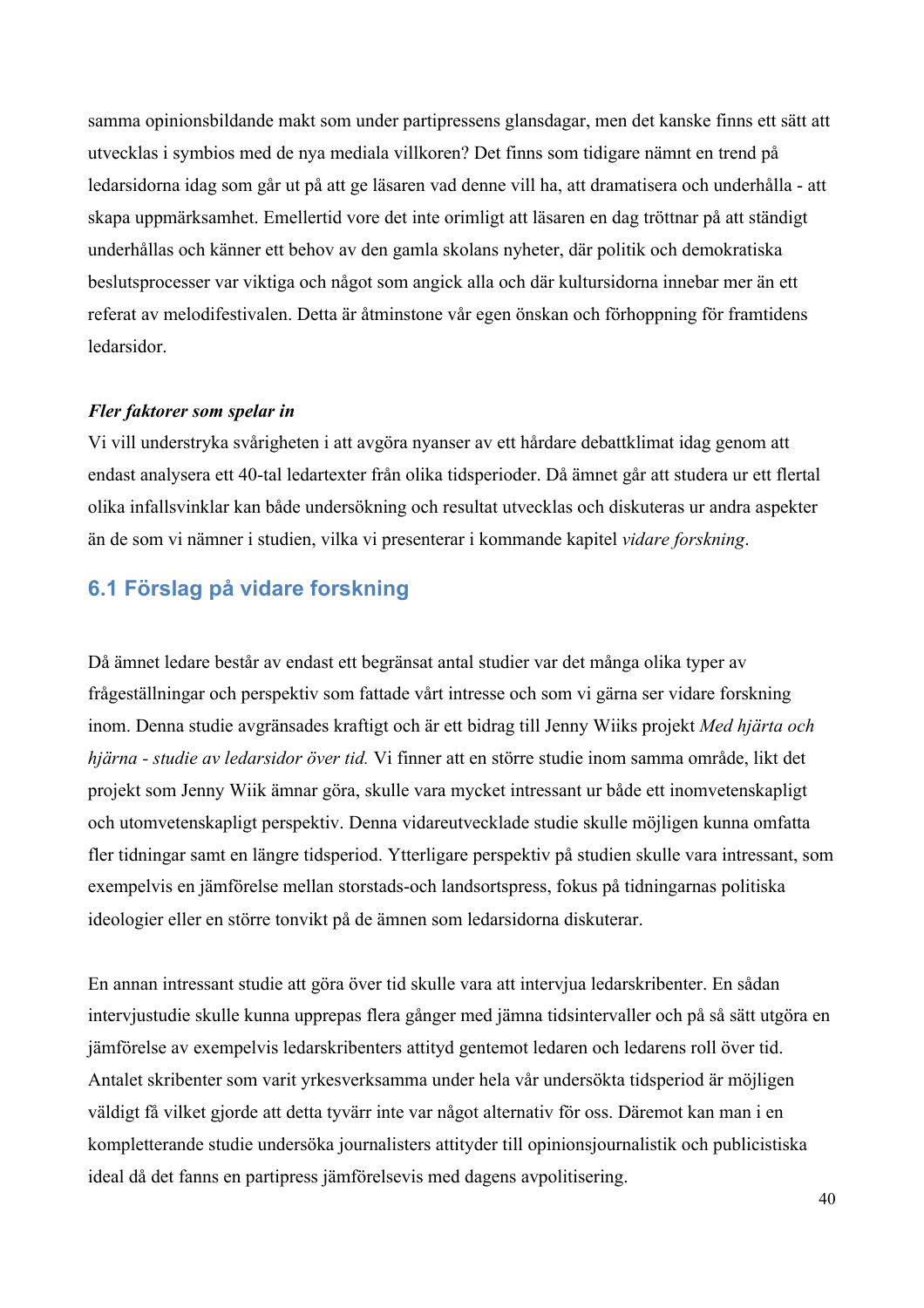Ur ett språkvetenskapligt perspektiv vore det intressant att göra en grundlig analys av tonen i ledarna. Vi upplevde att vår studies avgränsningar förhindrade detta något då fokus främst låg på den retoriska förmågan att argumentera ur ett samhällsvetenskapligt perspektiv. En mer djupgående argumentationsanalys såsom en pro et contra-analys eller ett toulminschema vore intressant att applicera på ett urval ledarartiklar för att undersöka ytterligare hur argument i en ledare förhåller sig till varandra för att på så sätt undersöka den strategiska uppbyggnaden av argumentationen. En analys av metaforer, grammatik och ordval enligt Bergström och Boréus metodbok *Textens mening och makt* kan göras för att ytterligare undersöka innebörden av en ledartext. Även andra analyser såsom diskursanalys och idé-och ideologianalys kan vara relevanta att komplettera den språkvetenskapliga studien med.

En annan spännande infallsvinkel att studera är relationen mellan ledare och webben. Då det är möjligt idag att kommentera ledare publicerade på tidningarnas nätupplaga finner vi det intressant att undersöka hur interaktionen mellan ledarskribenten och kommentarer av ledare sköts. Vidare kan man undersöka vilka ledare som publiceras på webben. Är det samma som i tidningen? Då sociala medier har växt sig allt starkare de senaste tio åren känns det även relevant att undersöka om dessa "opinionsmedium" har en relation till ledaren. Påverkar de varandra? Tar sociala medier ledarens plats på den opinionsbildande mediearenan?

Slutligen anser vi att det vore intressant att undersöka ett element som inte tas upp i vår studie men som fångade vårt intresse, nämligen ledarens layout. Under arbetets gång fann vi stora skillnader mellan Aftonbladets och Dagens Nyheters layout för respektive ledare samt vilken typ av bilder som publicerades med den. Exempelvis har Aftonbladet ibland satiriska tecknade bilder ihop med ledaren, vilken vi inte sett bland ledarna från Dagens Nyheter i denna studies urval. Genom att göra en visuell textanalys eller en semiotisk bildanalys skulle relationen mellan typen av bilder i förhållande till texten i ledaren kunna undersökas.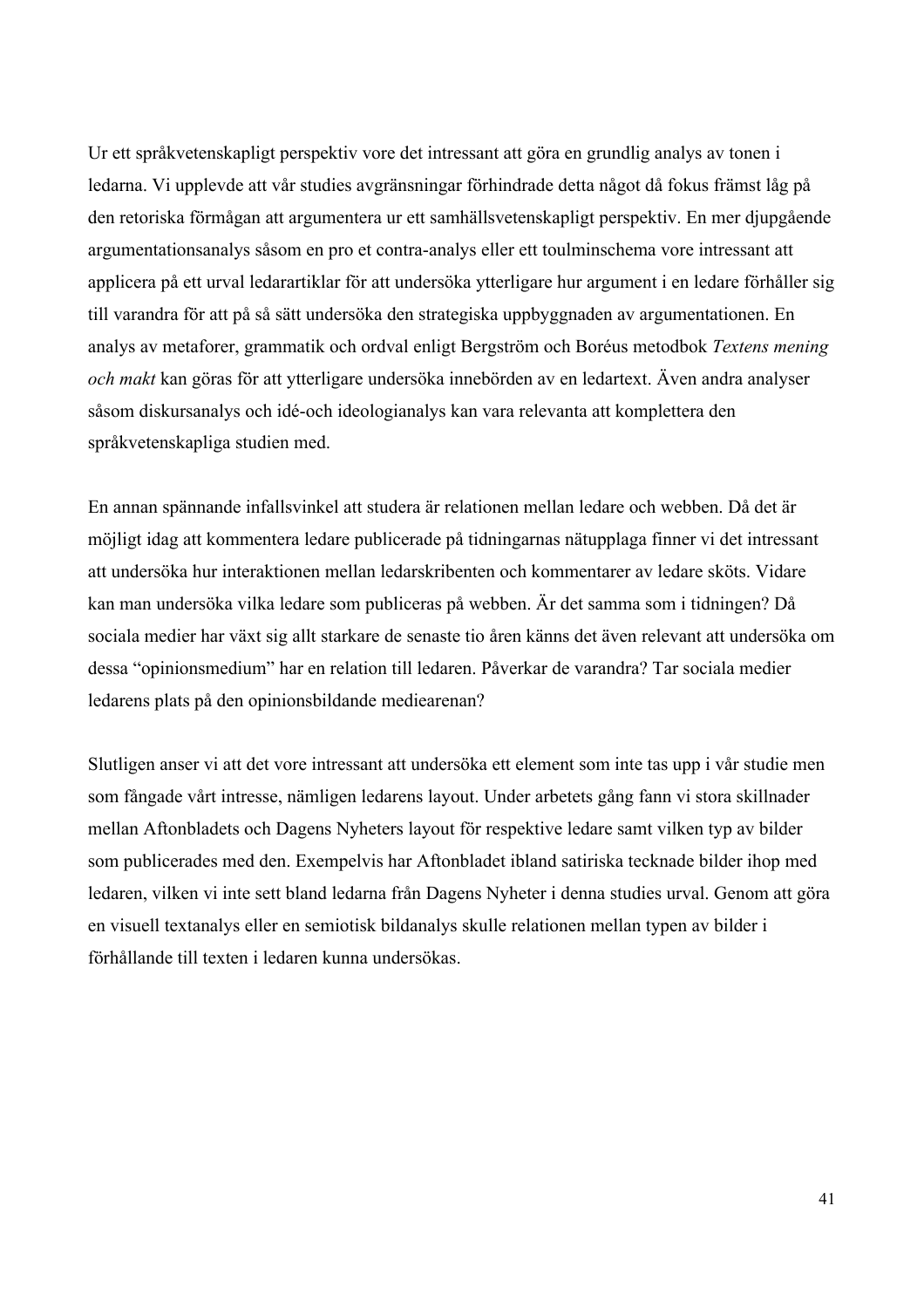# **7. Referenser**

Altheide, David L., *Qualitative media analysis*, Sage, Thousand Oaks, Calif., 1996

Bergström, Göran & Boréus, Kristina (red.), *Textens mening och makt: metodbok i samhällsvetenskaplig text- och diskursanalys*, 3., [utök.] uppl., Studentlitteratur, Lund, 2012

Cassirer, Peter, *Stilistik & stilanalys*, Biblioteksförl., Stockholm, 1986

Ekström, Mats & Larsson, Larsåke (red.), *Metoder i kommunikationsvetenskap*, 2. uppl., Studentlitteratur, Lund, 2010

Esaiasson, Peter, *Metodpraktikan: konsten att studera samhälle, individ och marknad*, 4., [rev.] uppl., Norstedts juridik, Stockholm, 2012

Flew, Terry, *New media: an introduction*, 3. ed., Oxford University Press, South Melbourne, Vic., 2008

Hadenius, Stig. *Medieprofessor dömer ut ledarsidorna: Förlegad tidningsform***.** Dagens Nyheter. 2001-02-24

Hadenius, Stig, Weibull, Lennart & Wadbring, Ingela, *Massmedier: press, radio och tv i den digitala tidsåldern*, 10., uppdaterade uppl., Ekerlid, Stockholm, 2011

Hellspong, Lennart, *Metoder för brukstextanalys*, Studentlitteratur, Lund, 2001

Hvitfelt, Håkan & Nygren, Gunnar (red.), *På väg mot medievärlden 2020: journalistik, teknik, marknad*, 4., [omarb.] uppl., Studentlitteratur, Stockholm, 2008

Larsson, Larsåke, *Tillämpad kommunikationsvetenskap*, 3. uppl., Studentlitteratur, Lund, 2008

Löfgren, Orvar (red.), *Hej, det är från försäkringskassan!: informaliseringen av Sverige*, Natur och kultur, Stockholm, 1988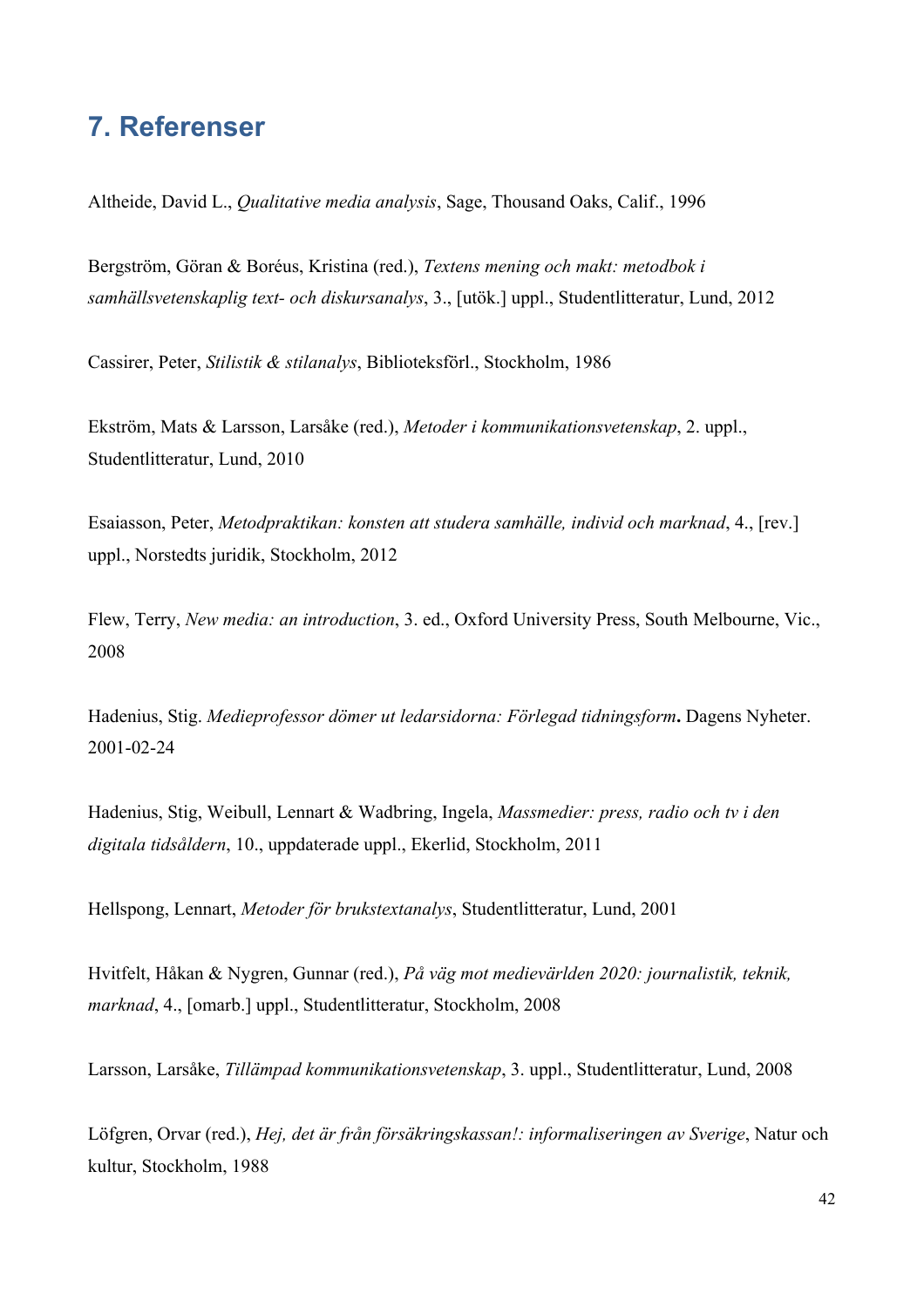Mark, David., *Going dirty [Elektronisk resurs] : the art of negative campaigning*, Updated ed., Rowman & Littlefield, Lanham, Md., 2009

McQuail, Denis, *Masskommunikationsteori: en introduktion*, 1. uppl., LiberFörlag, Malmö, 1984

Nord, Lars, *Vår tids ledare: en studie av den svenska dagspressens politiska opinionsbildning*, Carlsson, Diss. Stockholm : Univ. : 2001,Stockholm, 2001

Nord, Lars & Stúr, Elisabeth, *Tyckandets tid: den journalistiska kommentaren i tre svenska valrörelser*, Stiftelsen Institutet för mediestudier (sim(o)), Stockholm, 2009

Nordenson, Magdalena, *Opinionsjournalistik: att skriva ledare, kolumner och recensioner*, 1. uppl., Studentlitteratur, Lund, 2008

*Nordicom-Sveriges mediebarometer. 2011*, Nordicom-Sverige, Nordiskt informationscenter för medie- och kommunikationsforskning, Göteborgs universitet, Göteborg, 2012

Nygren, Gunnar, *Yrke på glid: om journalistrollens de-professionalisering*, Sim(o), Stockholm, 2008

Petersson, Olof, *Mediernas valmakt*, 1. uppl., SNS förlag, Stockholm, 2006

Renberg, Bo, *Retorikanalys: en introduktion*, 1. uppl., Studentlitteratur, Lund, 2007

Watt Boolsen, Merete, *Kvalitativa analyser: [forskningsprocess, människa, samhälle]*, 1. uppl., Gleerup, Malmö, 2007

www.aftonbladet.se/koncernen/ (2013-05-09)

www.info.dn.se/info/om-oss/ (2013-05-09)

www.ne.se/ [Sökord: förolämpning] (2013-04-11)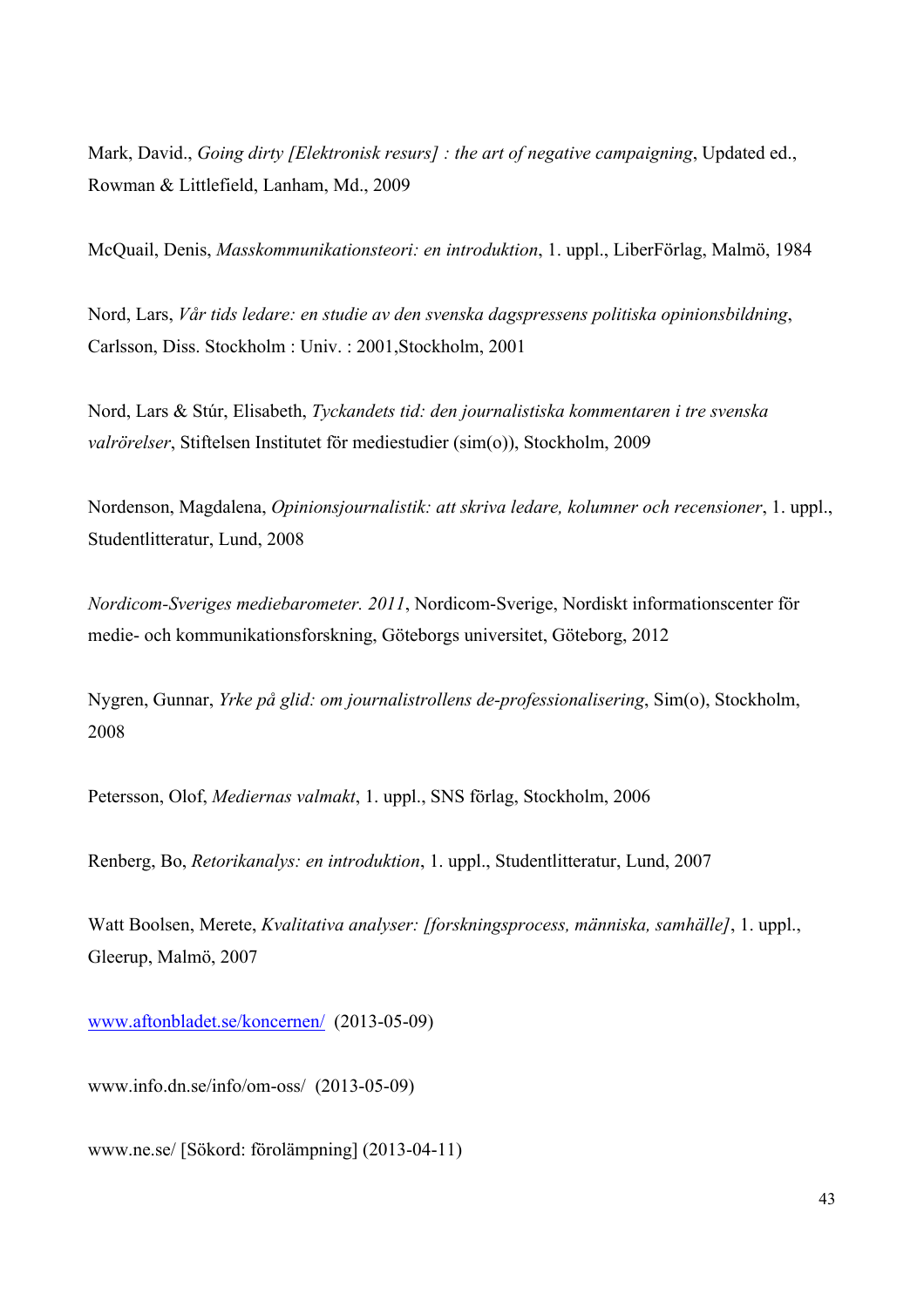# Bilagor

# **Bilaga 1**

# **Matris**

Detta är matrisen som användes till att analysera alla ledare.

| Tidning:                                                                                                                                                                                                                                                                                | <b>Avsändare:</b> |
|-----------------------------------------------------------------------------------------------------------------------------------------------------------------------------------------------------------------------------------------------------------------------------------------|-------------------|
| Rubrik/ämne:                                                                                                                                                                                                                                                                            | Datum:            |
| Anas ett tydligt partipolitisk budskap i<br>texten?                                                                                                                                                                                                                                     |                   |
| År det partipolitiska budskapet som framförs i<br>artikeln explicit, diffust, dolt eller<br>frånvarande?                                                                                                                                                                                |                   |
| Vilken är den huvudsakliga tesen?<br>(kärnbudskapet - vad går tesen ut på är den:<br>1. konstaterande (så här förhåller det sig)<br>2. värderande (detta är bra/dåligt-<br>värdeomdömen/värdeord, handlingsnormer)<br>3. föreskrivande (gör så här -<br>värdeomdömen / handlingsnormer) |                   |
| Hur argumenterar avsändaren?                                                                                                                                                                                                                                                            |                   |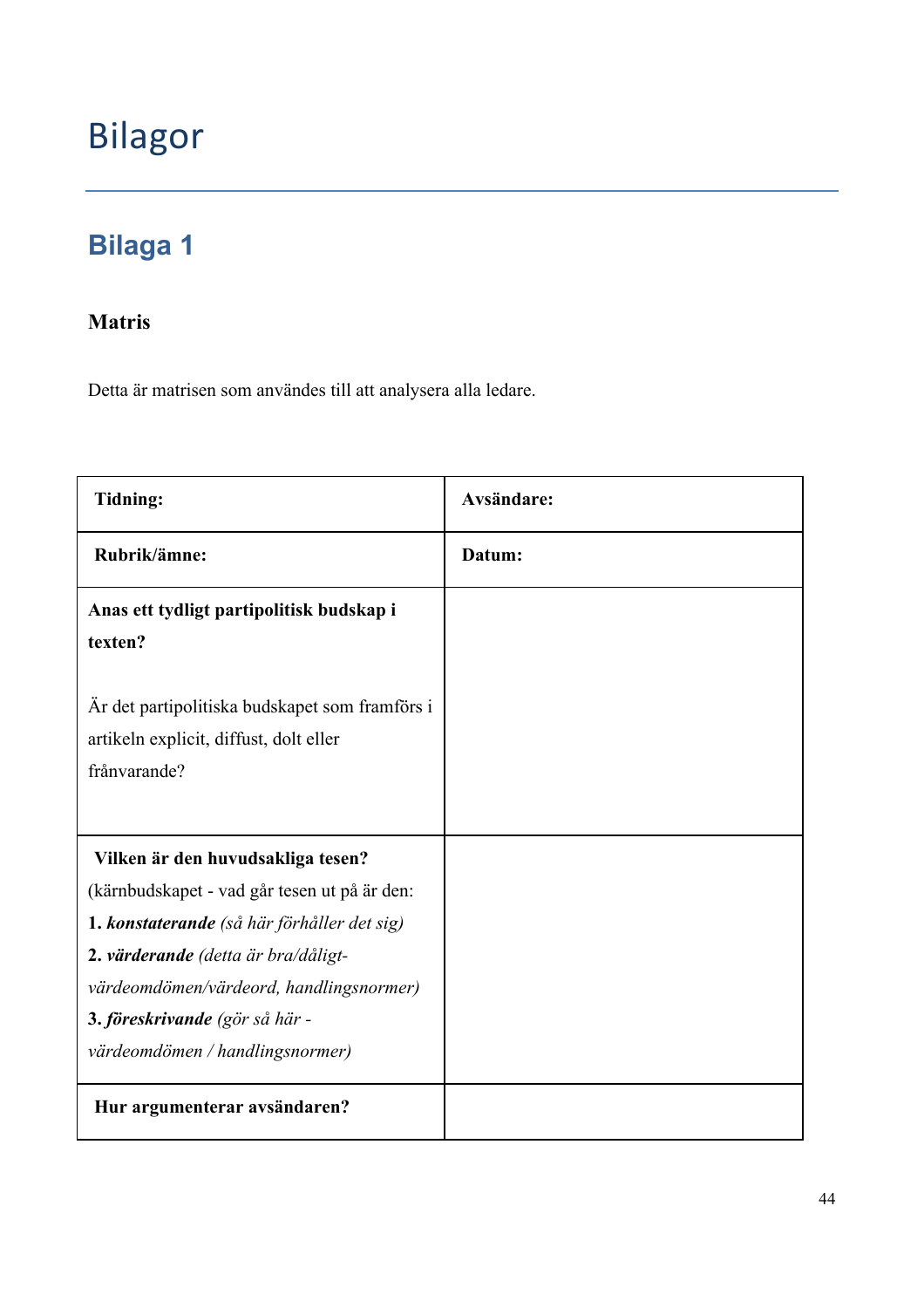| a) Hur ser användningen av ethos, pathos och<br>logos (citerat av någon annan,<br>auktoriteter/experter, statistik för att stärka<br>argument) ut? Vilket/vilka argumentationssätt<br>förekommer mest i artikeln?                                 |  |
|---------------------------------------------------------------------------------------------------------------------------------------------------------------------------------------------------------------------------------------------------|--|
| b) Används "smutskastning" som<br>argumentationsteknik? (kritik som är<br>irrelevant för den offentliga rollen)                                                                                                                                   |  |
| Hur är artikeln skriven?                                                                                                                                                                                                                          |  |
| a) Vilken typ av språk används och vilka<br>ordval förekommer?<br>1. formellt språk<br>2. informellt språk<br>3. målande språk<br>b) Används liknelser/metaforer?                                                                                 |  |
|                                                                                                                                                                                                                                                   |  |
| c) Vilken ton används?<br>1. saklig eller osaklig<br>2. hård/aggressiv - förekommer<br>kritik/personkritik, mjuk/resonerande -<br>försöker författaren förlita sig på logiska<br>argument<br>3. ironisk/cynisk<br>4. övertalande eller informativ |  |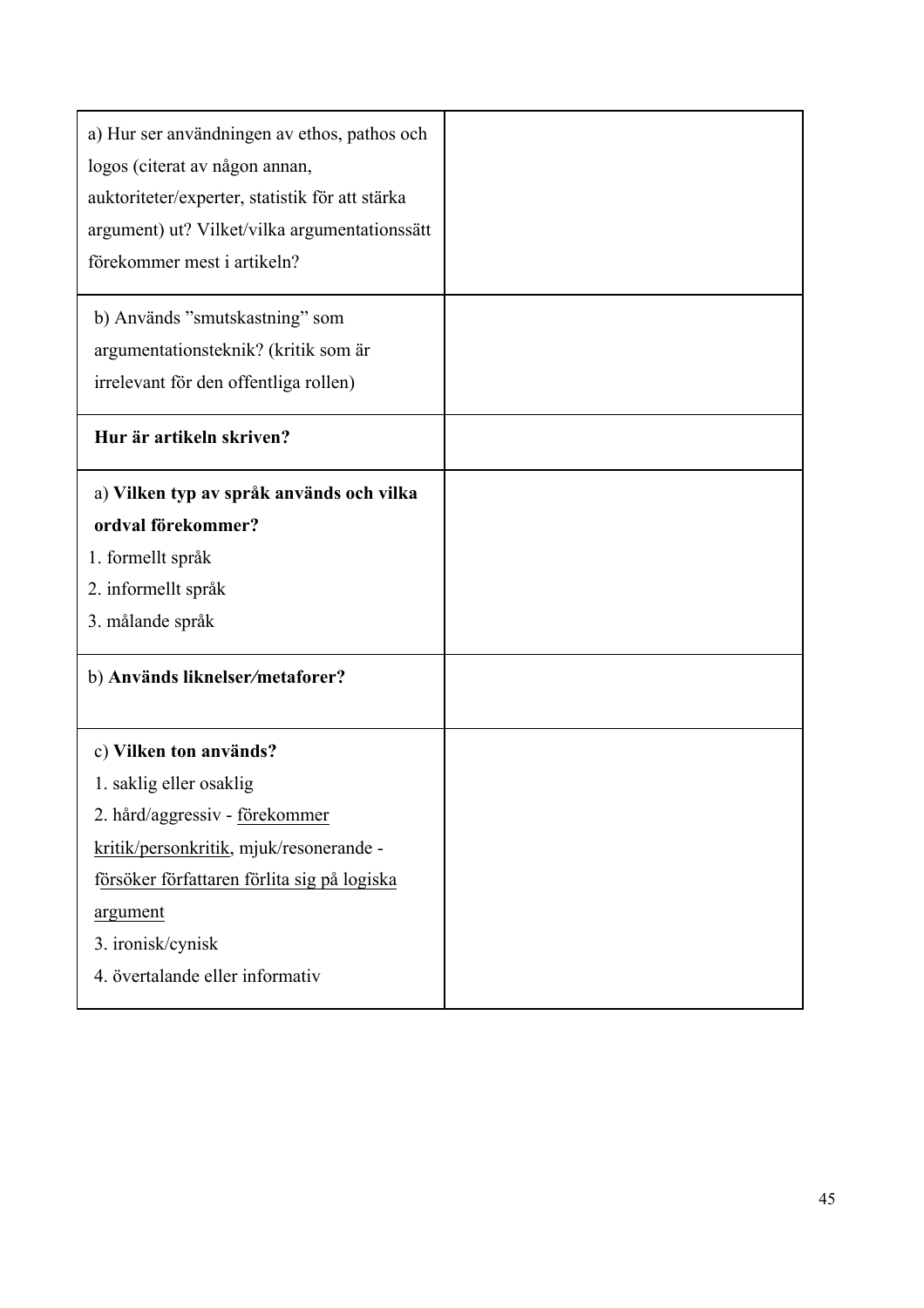# **Bilaga 2**

### **Ordlista – definition av analytiska begrepp**

Nedan följer en lista av olika begrepp som används i vår analys av ledarna. Litteratur som har använts till dessa är Retorikanalys av Bo Renberg, Nyheter - att läsa tidningstext av Kristina Lundgren, Birgitta Ney och Torsten Thurén samt NE.se

#### **- Argument**

Ett påstående som stöder ett annat påstående. (Retorikanalys)

#### **- Tes**

Ett påstående som får stöd av ett annat påstående. Står ofta i imperativ eller konstrueras med modala verb som bör, måste, ska, vill etc. (Retorikanalys)

#### **- Liknelse**

En företeelse från ett område liknas vid en företeelse från ett annat område: Under mötet gick han fram *som en buffel.* (Retorikanalys)

#### **- Metafor**

Jämförelsen bygger på överföring av betydelsen hos ett ord till ett annat där det inte naturligen hör hemma. En liknelse "som" (det ena jämförelseledet är alltså utelämnat): Han är en *buffel* som krossar allt som hotar hans maktposition. (Retorikanalys, och Nyheter – att läsa tidningstext, s.77)

#### **- Ethos**

Den karaktär eller personlighet en talare vill tillskriva sig själv för att vinna läsarens intresse, välvilja och förtroende (Retorikanalys, s. 26)

#### **- Pathos**

De känslor som en sändare försöker väcka hos sina mottagare och utnyttja för att övertala dem. En pathostext framstår som känsloladdad och värdeorden står tätt. (Retorikanalys, s. 26)

**- Logos**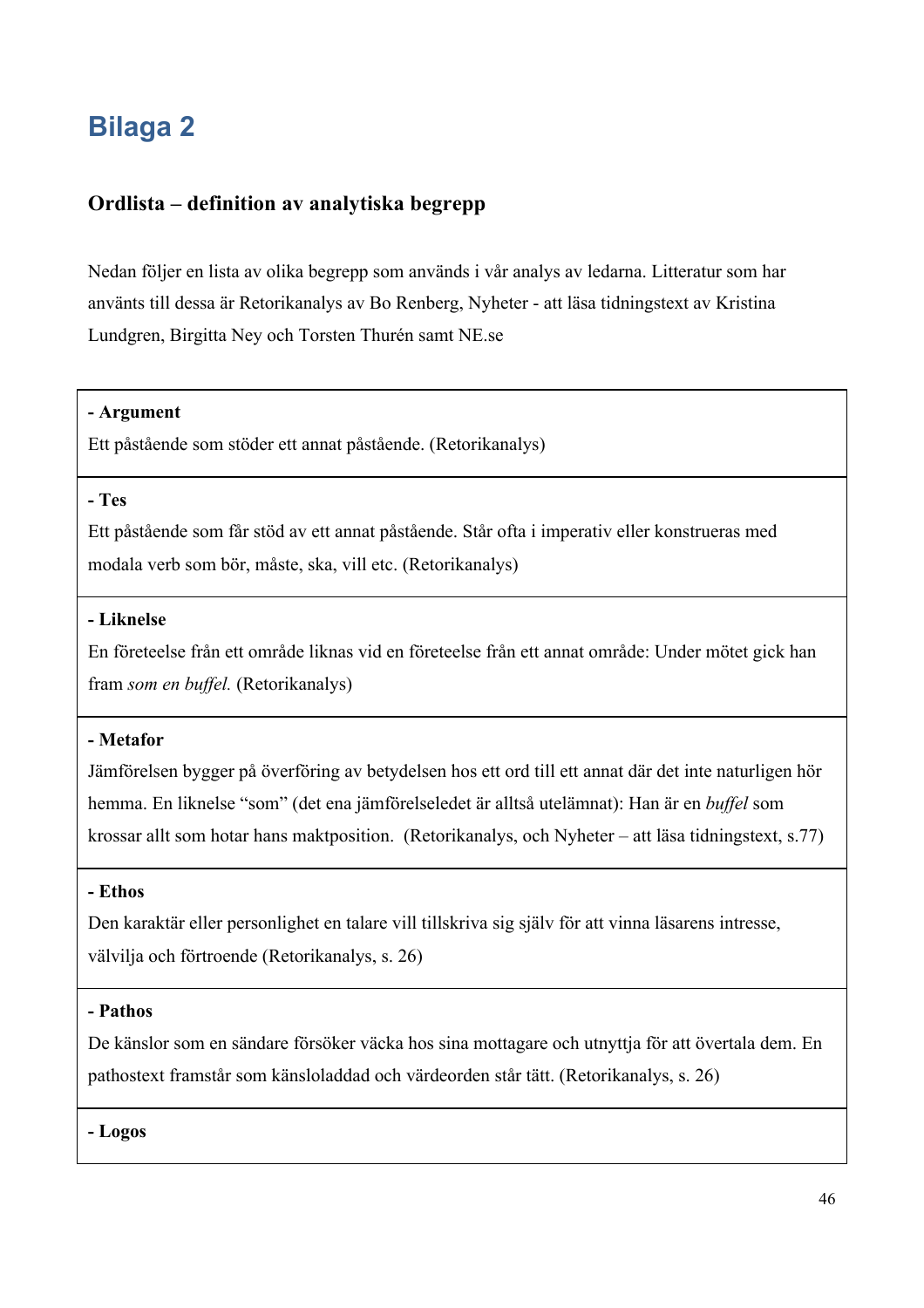Försöka tala till mottagarens intellekt och rationella förmåga. (Retorikanalys, s. 26)

### **- Ton**

Den typ av ton, vilket typ av språk, avsändaren använder för att få igenom sitt budskap. Tonen kan exempelvis vara formell, informell, saklig eller osaklig.

**informell ton:** kännetecknas av ett minimum av yttre former (som etikett, konventioner etc.); (speciellt även om vetenskapliga resonemang o.d.) (lätt) begriplig men inte helt stringent. (ne.se) **formell ton:** som uppfyller vissa krav på den yttre formen; som (skenbart) fyller en angiven funktion; som (i umgänget) betonar en viss yttre form. (ne.se)

**saklig:** inriktad på fakta och inte på värderingar, känslor el. oviktiga detaljer; om muntlig och skriftlig framställning (ne.se)

**osaklig:** tar inte tar hänsyn till fakta och lägger vikt vid irrelevanta argument; om muntlig och skriftlig framställning (ne.se)

### **- Smutskastning**

Kritik mot individ som är irrelevant för dennes offentliga roll och arbetsuppgifter (ne.se, sökord: förolämpning)

### **Referat**

En vanlig form av nyhetsartikel. I referatet återberättar reportern en dagsaktuell händelse. (Nyheter – att läsa tidningstext, s. 33)

### **Ironi**

Om vi jämför med engelskans "understatement" kommer vi nära olika uttryck för att mena någonting annat eller motsatsen till det sagda. (Nyheter – att läsa tidningstext, s.82)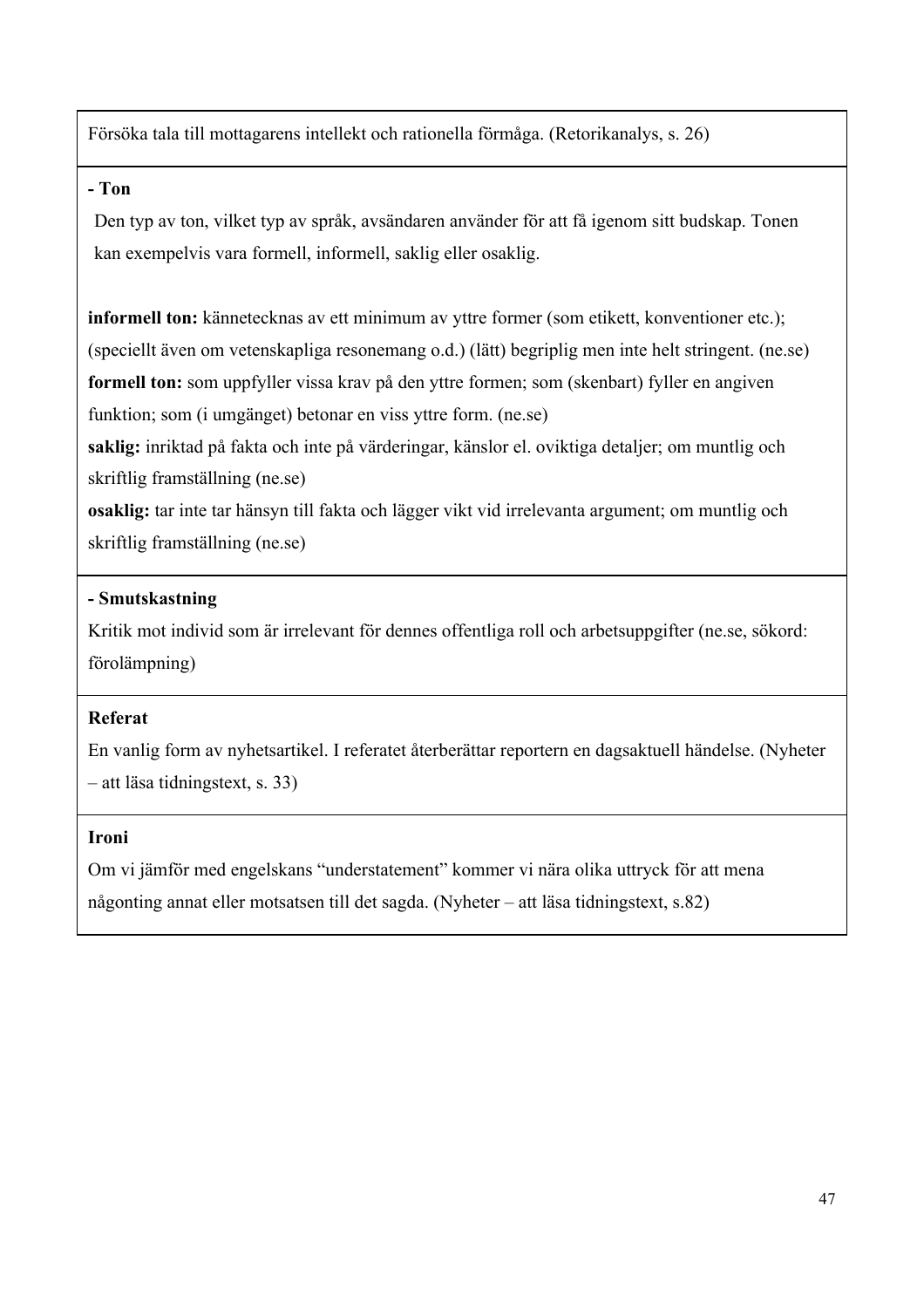# **Bilaga 3**

# **Ifylld matris**

Nedan följer ett exempel på hur en ifylld matris kunde se ut vid analysen.

| <b>Tidning: Dagens Nyheter</b>                                                                                                                                                                                                                                                                            | <b>Avsändare: Osignerad - DN</b>                                                                                                                                                                                                                                                                                                                                                                                                                                                                                       |  |
|-----------------------------------------------------------------------------------------------------------------------------------------------------------------------------------------------------------------------------------------------------------------------------------------------------------|------------------------------------------------------------------------------------------------------------------------------------------------------------------------------------------------------------------------------------------------------------------------------------------------------------------------------------------------------------------------------------------------------------------------------------------------------------------------------------------------------------------------|--|
| Rubrik: Världen och vi                                                                                                                                                                                                                                                                                    | Datum: 9/3-1967                                                                                                                                                                                                                                                                                                                                                                                                                                                                                                        |  |
| Anas ett tydligt partipolitisk budskap i<br>texten?<br>År det partipolitiska budskapet som<br>framförs i artikeln explicit, diffust, dolt<br>eller frånvarande?                                                                                                                                           | Man kan ana ett partipolitiskt budskap, dock<br>inte utskrivet. Det märks genom vilka som<br>kommer till tals (citeras) och hur skribenten<br>resonerar.                                                                                                                                                                                                                                                                                                                                                               |  |
| Vilken är den huvudsakliga tesen?<br>(kärnbudskapet - vad går tesen ut på är<br>den:<br><b>1. konstaterande</b> (så här förhåller det<br>sig)<br>2. värderande (detta är bra/dåligt-<br>värdeomdömen/värdeord,<br>handlingsnormer)<br>3. föreskrivande (gör så här $-$<br>värdeomdömen / handlingsnormer) | Huvudsaklig tes: Utrikesdebatten domineras av<br>Vietnam och kärnvapen, hur Sverige står<br>gentemot dem samt hur de resterande FN-<br>medlemmarna står.<br>Texten är väldigt konstaterande. Den börjar<br>med en kort introduktion med hur läget är just<br>nu och vad som diskuteras. Flera olika<br>synpunkter redovisas för referera debatten. I<br>och med de valda citaten från debatten kan man<br>ana värdering i texten. Vad ledarskribenten<br>anser vara bra/dåligt men detta är inget som<br>sägs rakt ut. |  |
| Hur argumenterar avsändaren?                                                                                                                                                                                                                                                                              |                                                                                                                                                                                                                                                                                                                                                                                                                                                                                                                        |  |
| a) Hur ser användningen av ethos, pathos<br>och logos (citerat av någon annan,<br>auktoriteter/experter, statistik för att<br>stärka argument) ut? Vilket/vilka<br>argumentationssätt förekommer mest i<br>artikeln?                                                                                      | Logos är det sätt som används mest. Syns<br>tydligt så argumenten framställs resonerande<br>men också genom mycket citat från politiker.<br>Genom citaten från politikerna stärks textens<br>ethos.                                                                                                                                                                                                                                                                                                                    |  |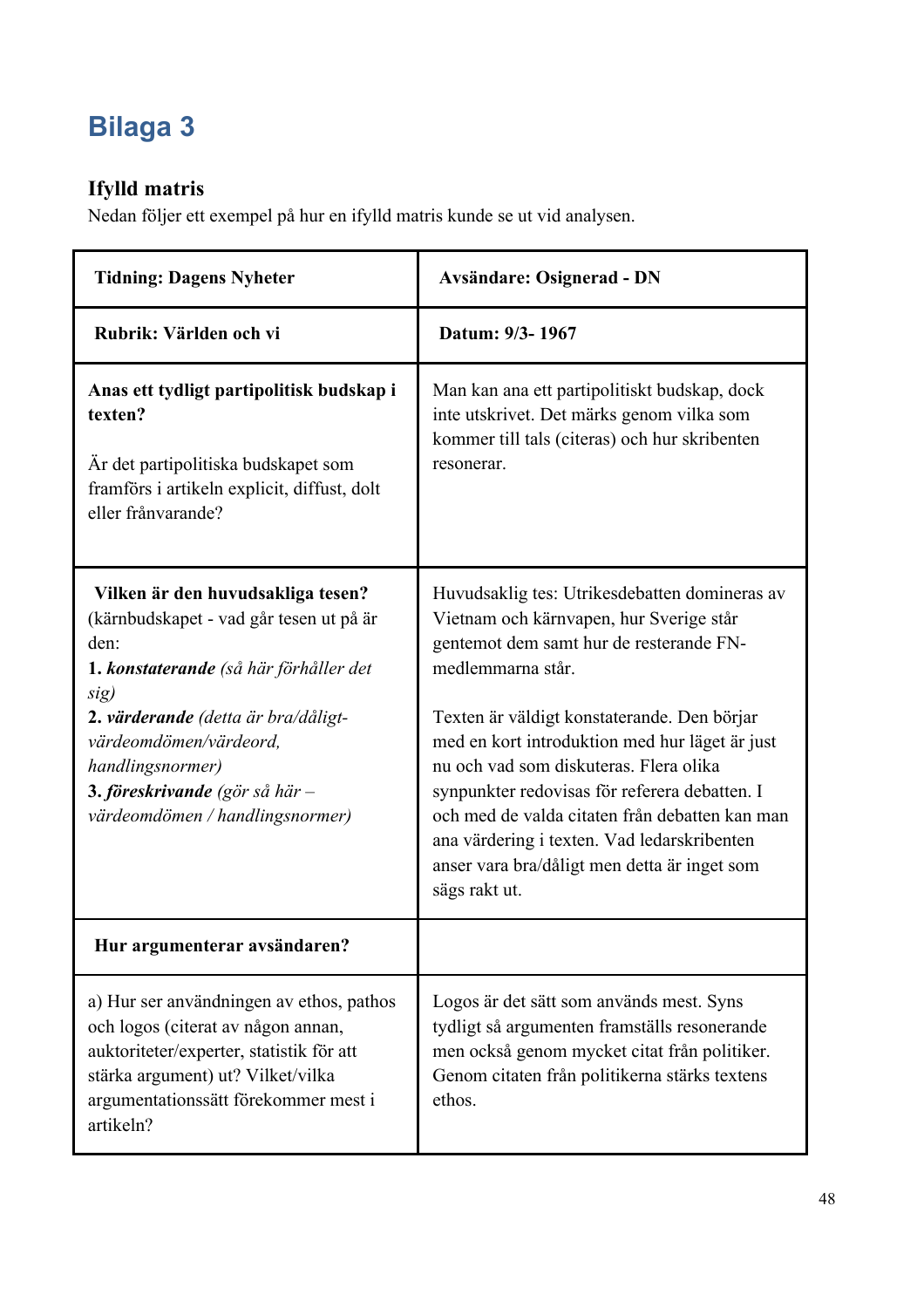| b) Används "smutskastning" som<br>argumentationsteknik? (kritik som är<br>irrelevant för den offentliga rollen)                                                                                                                                   | Nej, ingen smutskastning kan urskiljas i texten                                                                                                                                                                                                                                                                                                                                                                                                                                                                              |
|---------------------------------------------------------------------------------------------------------------------------------------------------------------------------------------------------------------------------------------------------|------------------------------------------------------------------------------------------------------------------------------------------------------------------------------------------------------------------------------------------------------------------------------------------------------------------------------------------------------------------------------------------------------------------------------------------------------------------------------------------------------------------------------|
| Hur är artikeln skriven?                                                                                                                                                                                                                          |                                                                                                                                                                                                                                                                                                                                                                                                                                                                                                                              |
| a) Vilken typ av språk förekommer?<br>1. formellt språk<br>2. informellt språk<br>3. målande språk                                                                                                                                                | Formellt språk med tanke på ordvalen i texten<br>och att man använder titlar så som: Hr och Fru.<br>Målande genom de metaforer och liknelser<br>som används men texten i stort är formellt<br>skriven.                                                                                                                                                                                                                                                                                                                       |
| b) Används liknelser/metaforer?                                                                                                                                                                                                                   | Ja, flertal gånger i texten. Även ett citat från en<br>politiker faller in; "Skall de små lammen inte<br>ens bräka, så måste huggtänderna dras ut på de<br>stora vargarna".                                                                                                                                                                                                                                                                                                                                                  |
| c) Vilken ton används?<br>1. saklig eller osaklig<br>2. hård/aggressiv - förekommer<br>kritik/personkritik, mjuk/resonerande -<br>försöker författaren förlita sig på logiska<br>argument<br>3. ironisk/cynisk<br>4. övertalande eller informativ | 1. Saklig. Texten håller sig till ämnet och<br>svävar inte ut, tar upp det som den säger att den<br>ska ta upp.<br>2. Resonerande. Texten är resonerande, man<br>lägger fram logiska argument för att stödja sin<br>tes. Det förekommer ingen direkt kritik.<br>3. Inget av dem förekommer i texten<br>4. informativ. Texten är informativ snarare än<br>övertalande. Argumenten som läggs fram<br>upplevs vara där för att stödja texten i sitt<br>berättande om vad som pågår, snarare än att<br>försöka övertyga läsaren. |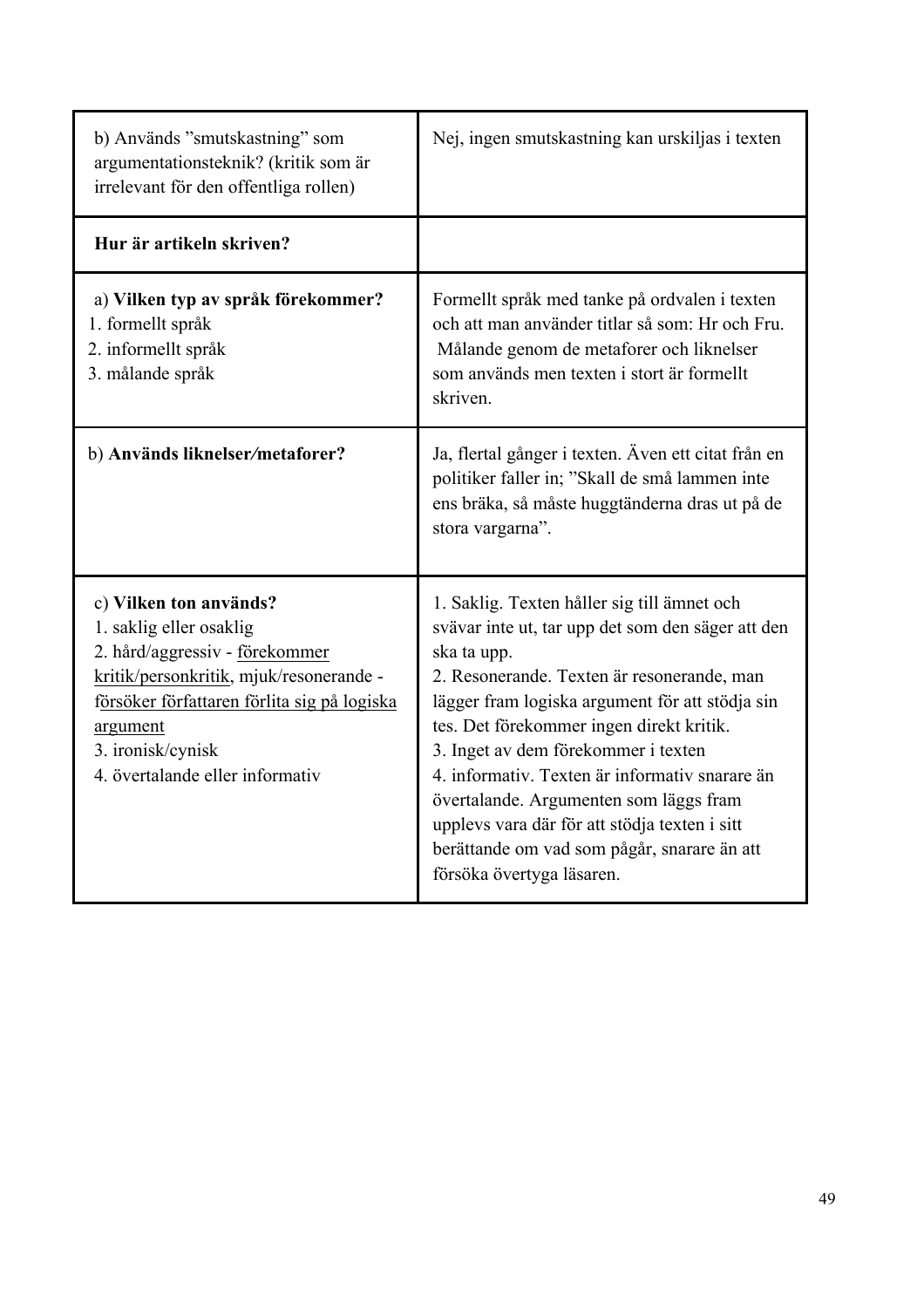# **Bilaga 4**

#### **Referenslista över de analyserade artiklarna**

#### **1967**

Osignerad. *Radio och TV i skolan.* Aftonbladet. 1967-03-06 Osignerad. *Debattera pressetik.* Aftonbladet. 1967-03-07 Osignerad. *Tveksamt grepp mot narkotikan.* Aftonbladet. 1967-03-08 Osignerad. *Hela riksdagen fördömer bombningarna.* Aftonbladet. 1967-03-09 Osignerad. *Internationell seger för grundskolan.* Aftonbladet. 1967-03-10

Osignerad. *Järvastaden.* Dagens Nyheter. 1967-03-06

Osignerad. *Pressetik för vår tid.* Dagens Nyheter. 1967-03-07

Osignerad. *Knark i fogarna?* Dagens Nyheter. 1967-03-08

Osignerad. *Världen och vi.* Dagens Nyheter. 1967-03-09

Osignerad. *Bort från glesbygden?* Dagens Nyheter. 1967-03-10

#### **1982**

Osignerad. *Långtidsutredningen: Fortsatt utför.* Aftonbladet. 1982-03-08 Osignerad. *Wikström är stor i orden. Aftonbladet.* 1982-03-09 Osignerad. *Om kriget kommer. Aftonbladet.* 1982-03-10 Osignerad. *Den ekonomiska krisen är politisk.* Aftonbladet. 1982-03-11 Osignerad. *Borgerligt dråpslag mot kommunerna.* Aftonbladet. 1982-03-12

PJ. *Makten över världsarvet.* Dagens Nyheter. 1982-03-08 AMN. *Det nya filmavtalet.* Dagens Nyheter. 1982-03-09 SN. *Ett försvar i tiden.* Dagens Nyheter. 1982-03-10 OK. *Ena eller andra halvan?* Dagens Nyheter. 1982-03-11 NES. *Inflation i räntan.* Dagens Nyheter. 1982-03-12

#### **1997**

Osignerad. *LO:s gröna offensiv.* Aftonbladet. 1997-03-07

Osignerad. *Hur många måste dö?* Aftonbladet. 1997-03-06

Osignerad. *EU måste ingripa - nu.* Aftonbladet. 1997-03-05

Osignerad. *Direktörernas reträtt.* Aftonbladet. 1997-03-04

Osignerad. *Marknaden tror inte på kärnkraft.* Aftonbladet. 1997-03-03

Osignerad. *Varför tiger Erik Åsbrink? Århundradets skattereform urholkas i rask takt... medan reformmakarna sitter passiva.* Dagens Nyheter. 1997-03-07 Osignerad. *Glad nyhet från skolministern.* Dagens Nyheter. 1997-03-06 Osignerad. *Etappförlust för Sverige. Betydande restriktivitet bör kunna upprätthållas...även om Systembolaget försvinner.* Dagens Nyheter. 1997-03-05